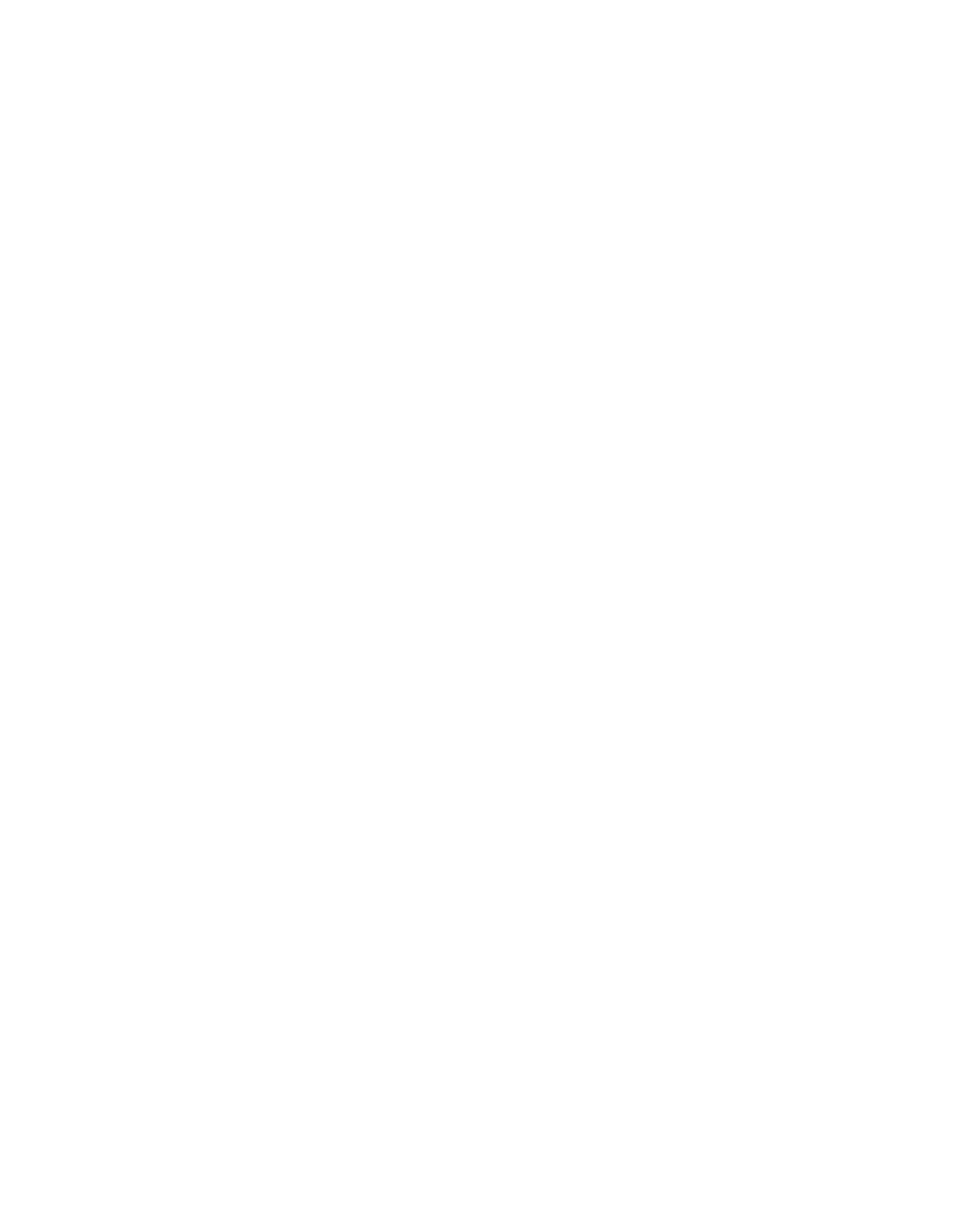Utrecht University

Master Applied Cognitive Psychology

# **THESIS**

# Supporting Distributed Teams with Observability Displays *The effects of Team Experience and Task Complexity*

Els Koster 3448363 05-10-2011

*Utrecht University* Dr. Stella Donker Dr. Pascale Le Blanc

*TNO* Dr. Rick van der Kleij

*Delft University of Technology* Drs. Ing. Tjerk de Greef



Universiteit Utrecht



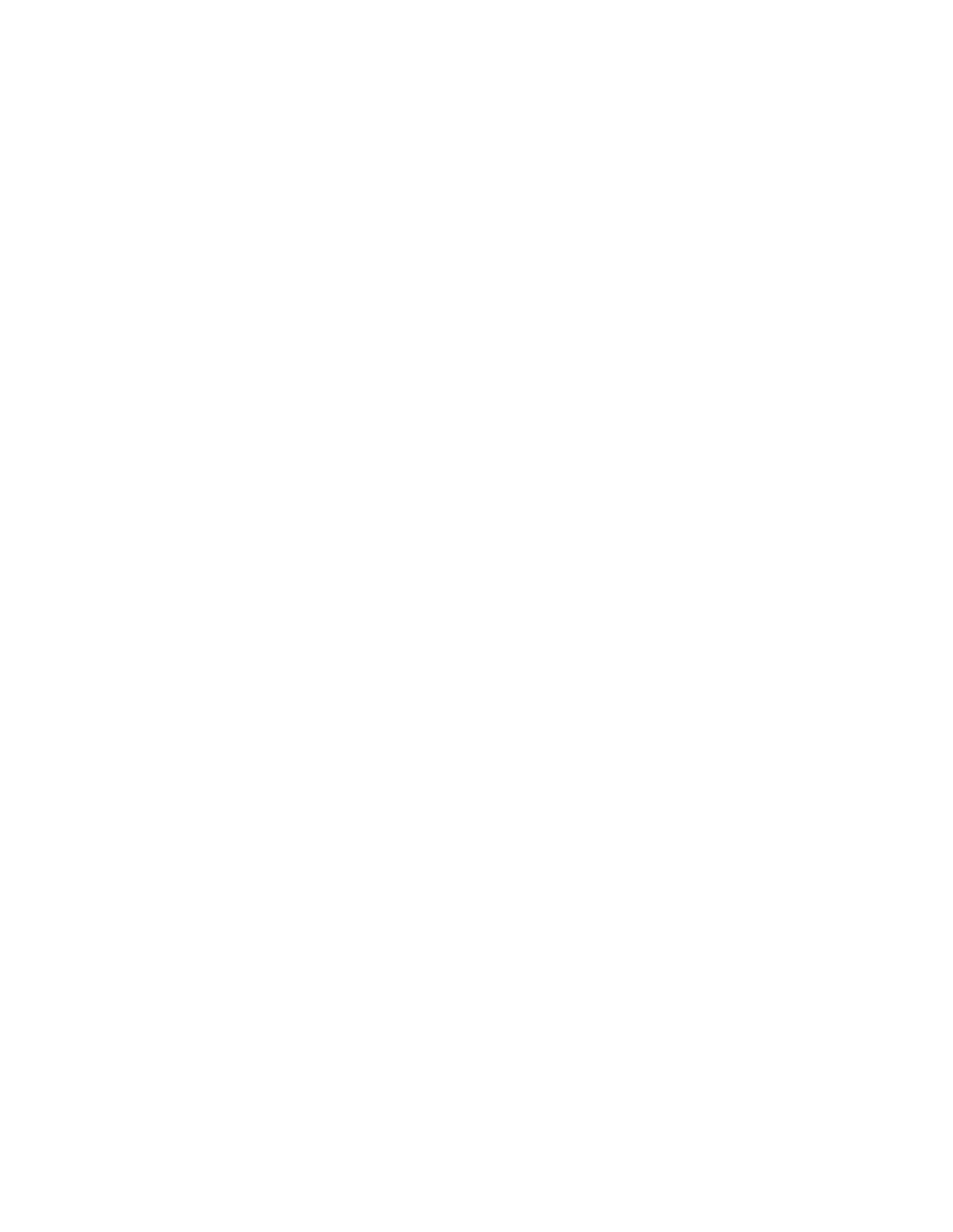Abstract | v

## **Abstract**

 More and more organizations use team-based work settings, as teams can deal with more complex and difficult tasks than a single person can. Due to the technological advances in the last decennia, work is done more often by virtual teams. Coordination within these distributed teams is more difficult as staying aware of each others' endeavors when working distributed is difficult.

 Present study focused on the influence of team experience and task complexity on the use of an observability display and coordination. An observability display makes elements (information) visible that are non-observable without explicit effort because of a temporal or spatial boundary. With use of observability information, for example about the task, progression and workload of others, distributed team members can predict what the others will do. Because of this mutual predictability, the coordination process can be more flexible and pro-active.

 As the usefulness of an observability display might depend on the degree to which team members are familiar to each other and have developed a shared mental model, present study examined the influence of team experience on the use of an observability display and coordination. Next to that, the influence of task complexity on the use of an observability display and team coordination was examined, as the use of a display to coordinate tasks may depend on the attention that is needed for the tasks the team members are working on.

 An experiment in which 16 three-person teams worked on a Sudoku puzzle-task was conducted. During six trials of 20 minutes, distributed team members had to solve Sudoku puzzles and coordinate work by using an observability display. In order to examine the effect of task complexity, half of the trials consisted of Sudoku puzzles that were more complex than the puzzles in the other three trials.

Results show that coordination within distributed teams improves over time and use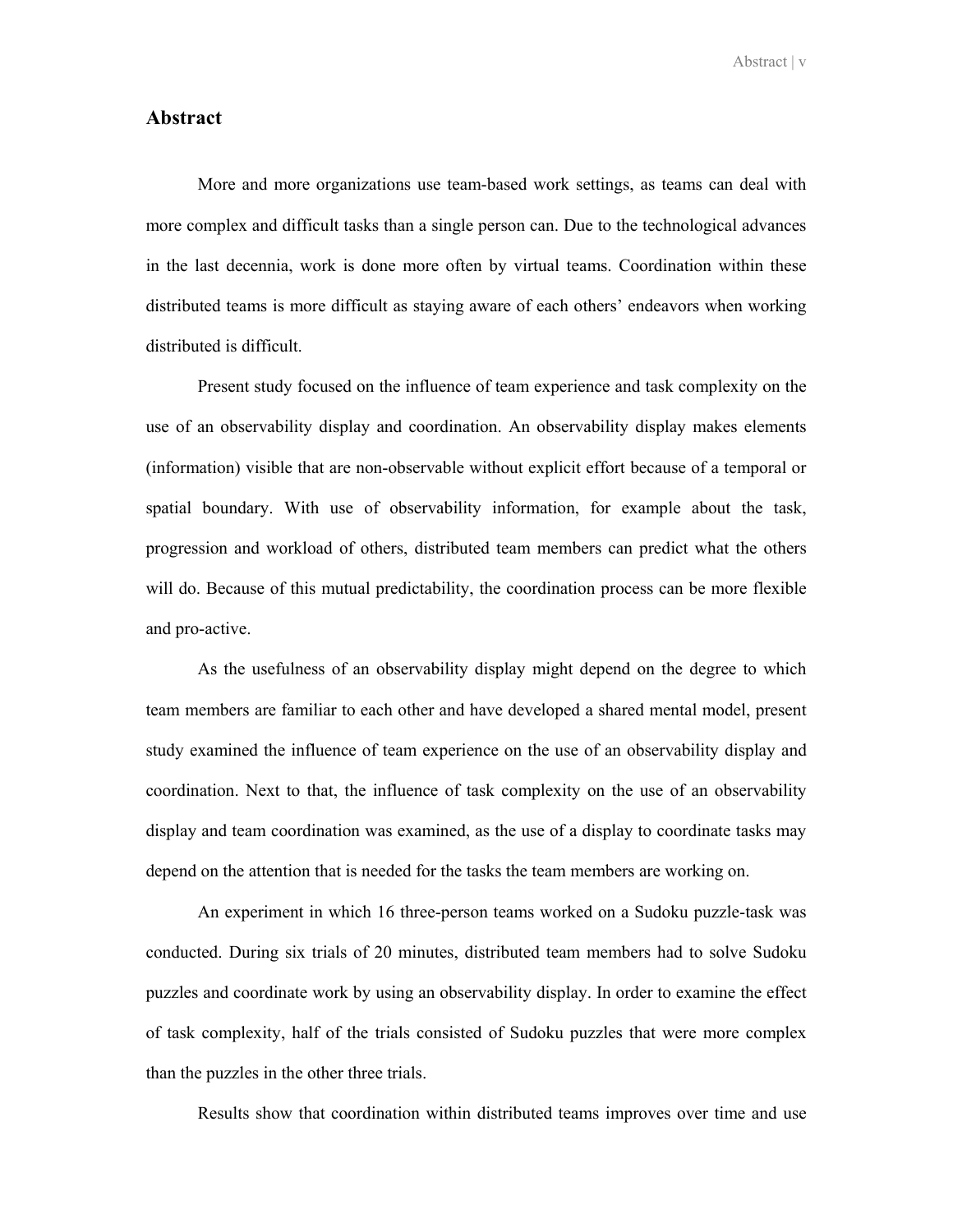of the observability display remained constant. The observability display was used more in low complexity tasks compared to high complexity tasks and coordination during low complexity tasks was rated higher than coordination during high complexity tasks.

 The results showed that distributed teams can be supported with an observability display as it gives team members the possibility to be aware of each others' activities and coordinate tasks without disturbing each other. Coordination within future and ad hoc teams can be supported with an observability display, mainly in low complexity tasks. Results from this study could be used in the development of observability displays.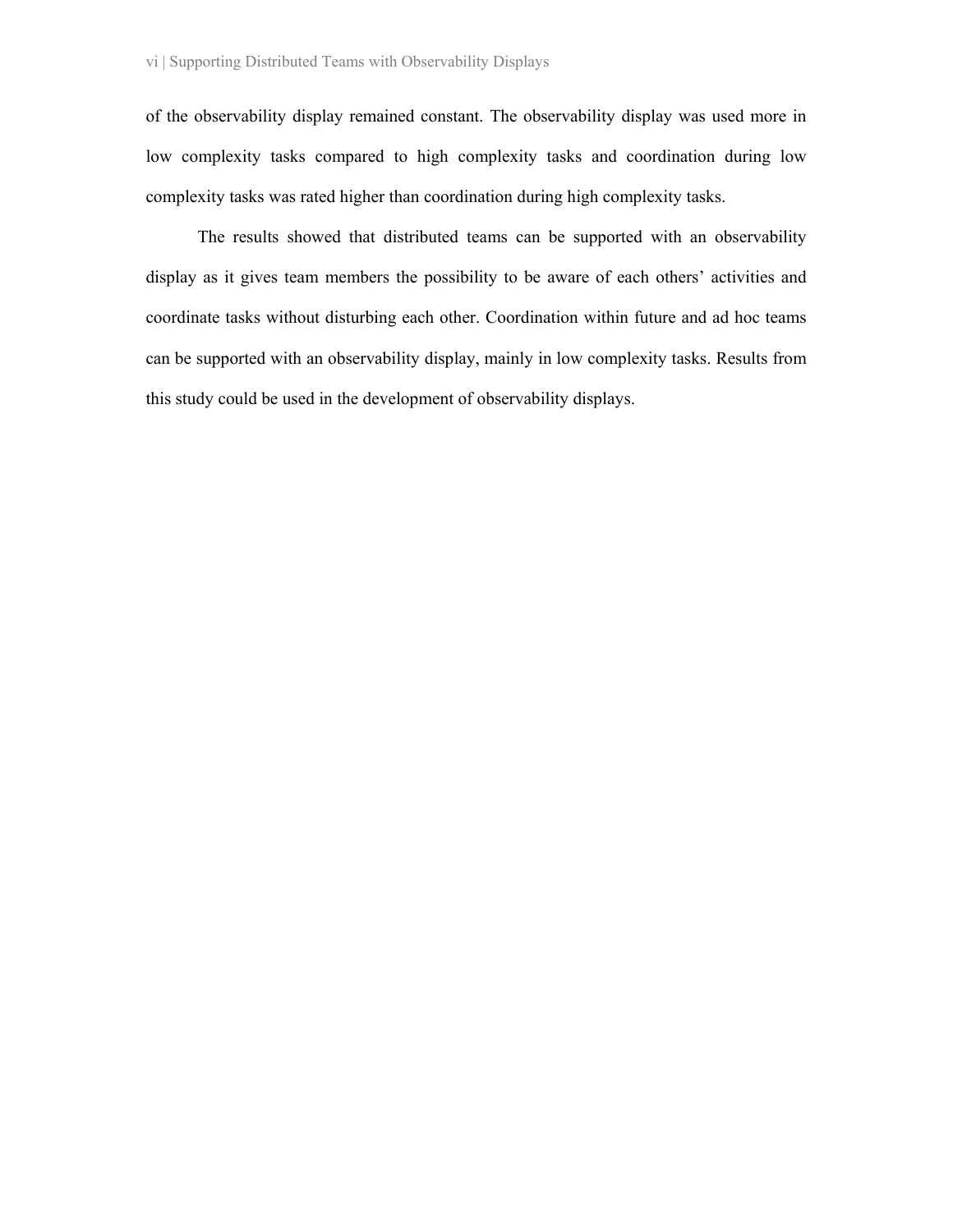# **Table of Contents**

| 1 | Introduction                                         | 9  |
|---|------------------------------------------------------|----|
| 2 | Background                                           | 13 |
|   | 2.1 Teams                                            | 13 |
|   | 2.2 Virtual Teams                                    | 14 |
|   | 2.3 Coordination                                     | 16 |
|   | 2.4 Observability                                    | 18 |
|   | 2.5 Task Complexity                                  | 20 |
|   | 2.6 Present study                                    | 21 |
| 3 | Method                                               | 25 |
|   | 3.1 Participants                                     | 25 |
|   | 3.2 Task                                             | 25 |
|   | 3.3 Procedure and dependent measures                 | 28 |
|   | 3.4 Apparatus                                        | 31 |
|   | 3.5 Design                                           | 34 |
|   | 3.6 Data analysis                                    | 35 |
|   | 4 Results                                            | 37 |
|   | 4.1 Manipulation Check Task Complexity               | 37 |
|   | 4.2 Dependent Variables                              | 38 |
| 5 | Discussion                                           | 47 |
|   | References                                           | 55 |
|   | Appendices                                           | 63 |
|   | A Observability Elements                             | 63 |
|   | B Task Information Example - Color Combinations      | 65 |
|   | C Task Information Example - Order of Sudoku puzzles | 66 |
|   | D Questionnaires                                     | 67 |
|   | E Observability Display                              | 70 |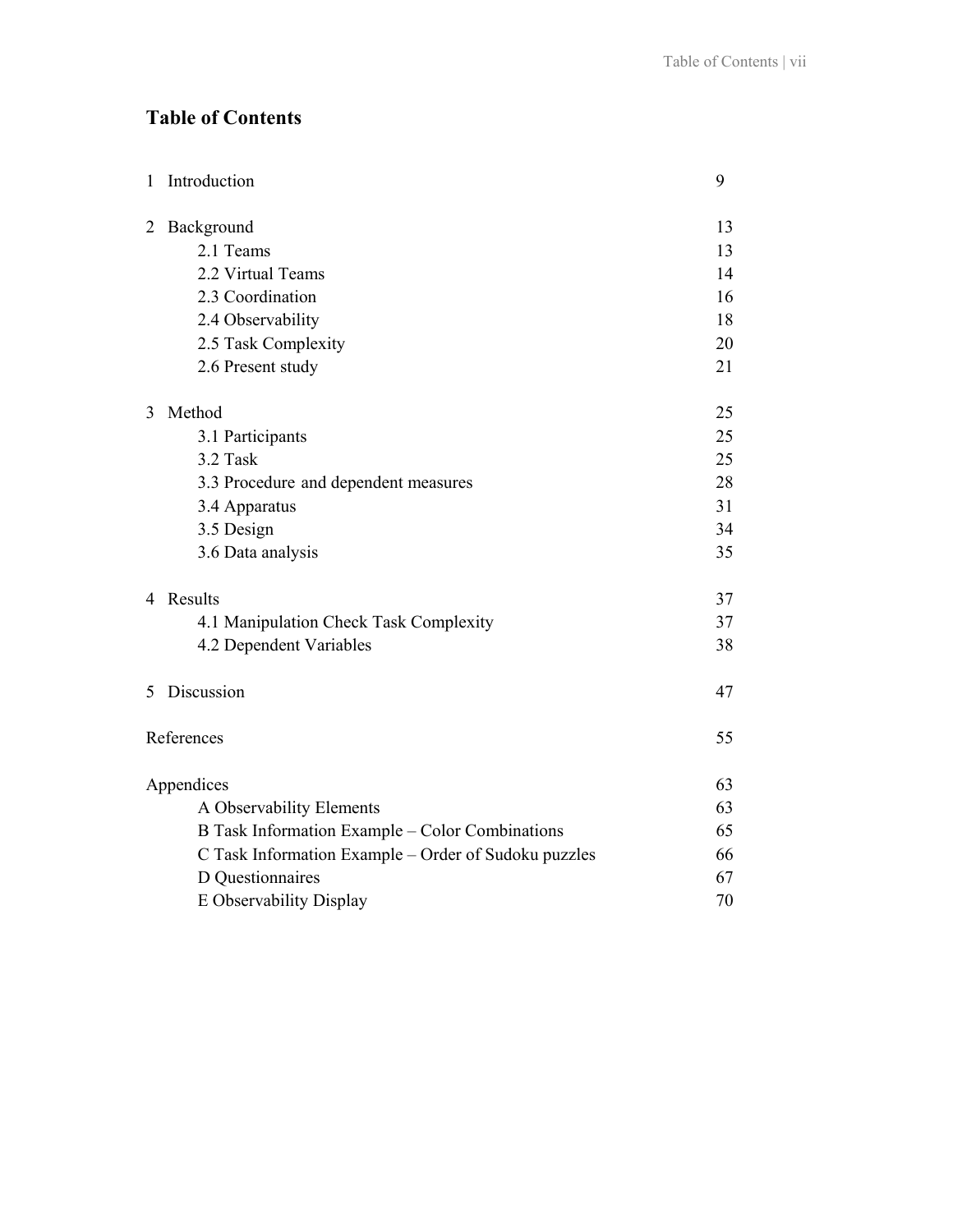8 | Supporting Distributed Teams with Observability Displays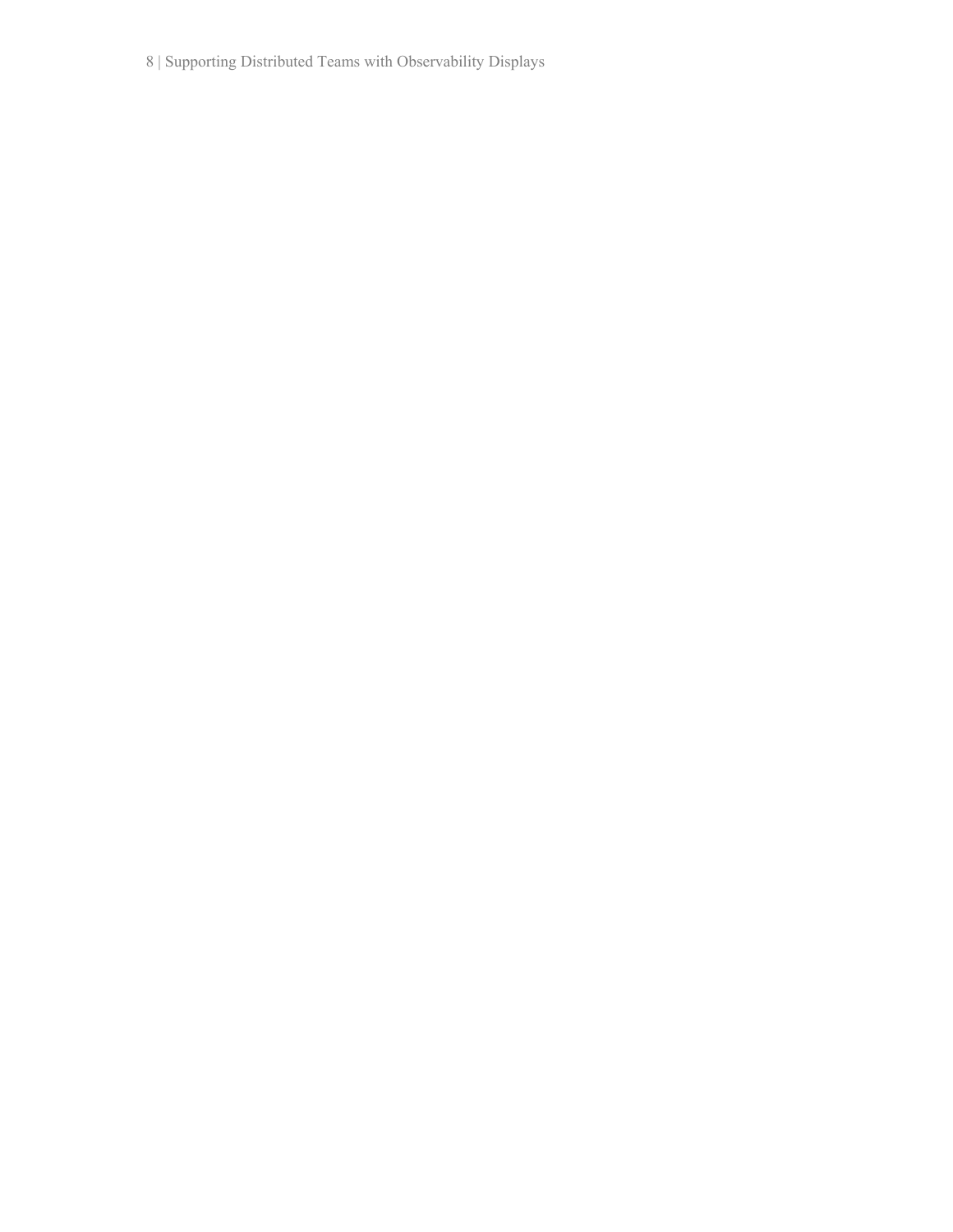Introduction | 9

# **1 Introduction**

As the world becomes more and more complex and, subsequently, task complexity increases, tasks can often not be performed by one person anymore: the skills, judgments, and experiences of more than one person are required (Katzenback & Smith, 1993; Salas, Cooke, & Rosen, 2008). More and more organizations choose to use team-based work settings in order to deal with complex and difficult tasks. Teams can offer greater adaptability, creativity and productivity and more complex, innovative, and comprehensive solutions than a single person can offer (Katzenback & Smith, 1993; Salas et al., 2008).

 Because of the technological advances in the last decennia, there is an increase in virtual teams, next to the traditional face-to-face teams (Alavi  $\&$  Tiwana, 2002; Alge, Wiethof, & Klein, 2003; Marks, DeChurch, Mathieu, & Panzer, 2005; Saunders & Ahuja, 2006). A virtual team is a group of people who work interdependently with a shared purpose across space, time, and organization boundaries using technology (Lipnack & Stamps, 2000).

 Although these distributed teams can have benefits, like an increased flexibility in the selection of people, virtual teams encounter difficulties as well. Working geographically distributed makes it more difficult to develop effective interpersonal relations, there is a greater risk for communication mishaps and team members often experience a lack of awareness of team members' endeavors (Thompson & Coovert, 2006).

 An example of teams that encounter the barriers of working distributed is Urban Search And Rescue (USAR) teams. After a man made or natural disaster, these teams are sent to the location of the disaster to excavate victims trapped in voids. An USAR team is divided in several smaller teams, like for example search- and rescue teams, a support group and a command group, each working in different areas. In order to work successfully and efficiently, the different sub teams have to coordinate their activities. However, the three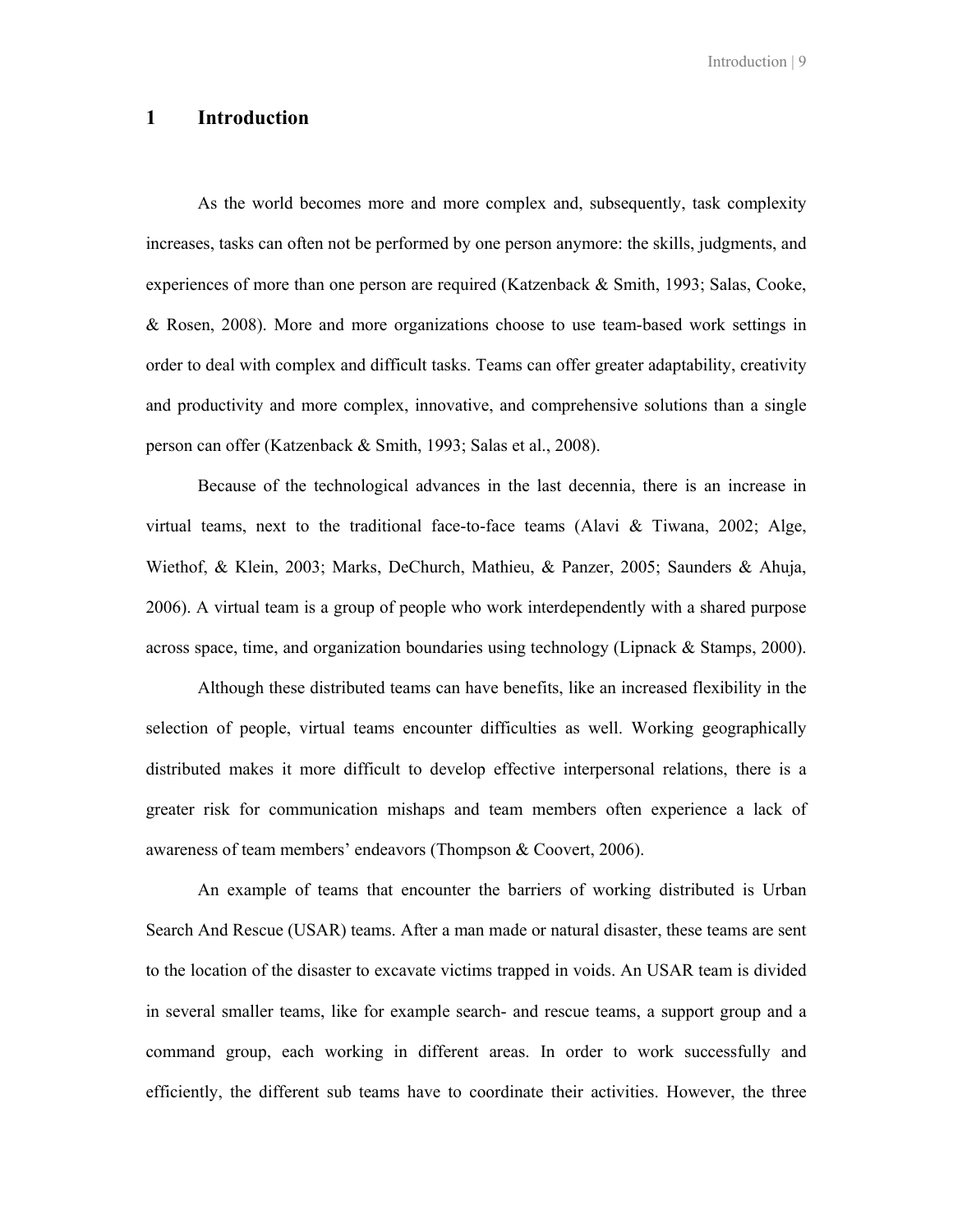afore mentioned barriers are experienced by USAR teams as well, as coordination breakdowns occur due to a lack of awareness of other teams' endeavors (De Greef, Oomes, & Neerincx, 2009). As the communication between the distributed USAR teams is all explicit and runs through the staff group, staying aware of each other's endeavors is perceived as time and energy consuming.

 Since the 1990s, researchers and designers have been working on tools that help members of distributed teams in staying aware of each other (Dabbish & Kraut, 2008). Dabbish and Kraut (2008) describe research into awareness displays, which gives members information about, for example, the activities of other team members. Awareness displays can show, among other elements, the workload of other team members (Dabbish & Kraut, 2008). This information can be used by team members to time their communication attempts, which makes communication between team members become less disruptive. Other examples of information that can be shown on an awareness display are the presence of others and their current and past activities (Röcker, 2010). Observability is based on awareness displays but distinguishes itself from awareness displays, as it focuses more on the concept of joint activity (collaboration and coordination) while awareness displays start from the concept of individual cognitive processes. Using an observability display increases the mutual predictability of the team members and in this way the coordination between the team members might be supported (De Greef, Brons, Van der Kleij, Brinkman, & Neerincx, 2011). Previous research of De Greef et al. (2011) showed that the presence of an observability display during distributed teamwork resulted in an increased activity awareness and increased backing-up behavior, but that perceived workload of the team members increased as well.

 The studies that have been performed in to awareness displays and observability displays focused on different kind of teams. Some studies focused on ad hoc teams, while other studies focused on standing teams (Carroll, Neale, Isenhour, Rosson, & McCrickard,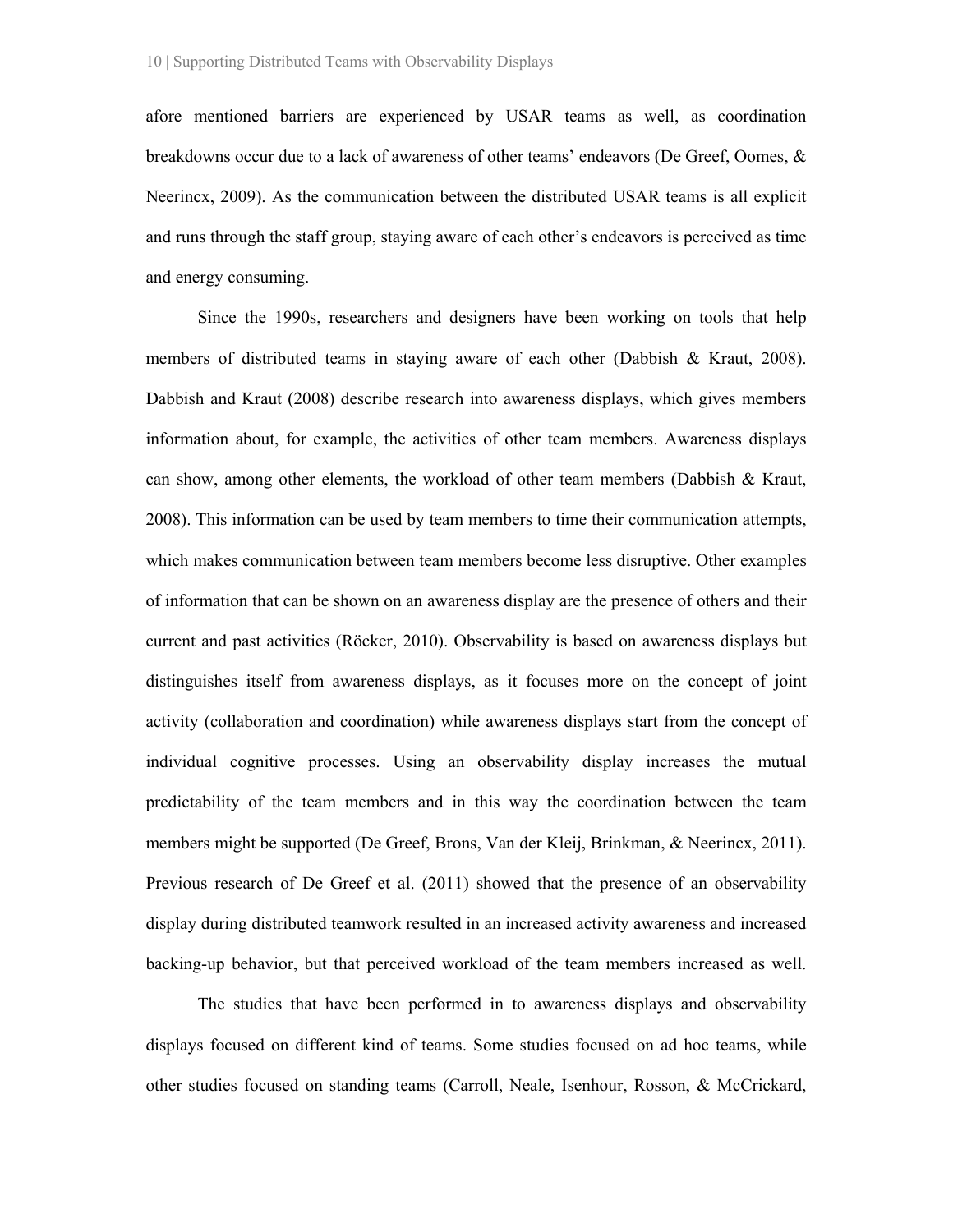2003; Convertino, Ganoe, Schafer, Yost, & Carroll, 2005; Fransen, Kirschner, & Erkens, 2011). Although many studies conclude that displays can support teamwork, the relation between team experience and the role of an observability display remains unclear. It is not clear whether awareness displays and observability have added value for more experienced teams, or, are mainly beneficial to ad hoc and future teams, of which the team members are not familiar to each other.

 Moreover, it is unclear how task complexity interferes with the use of an observability display. The presence of an observability display gives team members an extra task, looking at and updating the display, which resulted in an increased workload, as shown by De Greef et al. (2011). Therefore, it is interesting to examine the relation between task complexity and the use of an observability display.

 Goal of this study was to examine the effects of team experience on the use of an observability display. In this study, we focused on future teams and ad-hoc teams. USAR teams are typical ad hoc teams: when a mission starts, the team members often do not have a shared past and therefore are unfamiliar to each other. Next to that, we examined the effects of task complexity on the use of an observability display in order to determine whether tasks of each complexity level could be supported with an observability display.

 The next chapters will give an overview of relevant literature and describe the experiment performed to examine the effects of team experience and task complexity. The results of the experiment will show that team experience has a positive effect on coordination within distributed teams. This effect is found in low complexity tasks, but not in tasks of high complexity. The observability display was used more in low complexity tasks than in high complexity tasks but use of the observability display remained constant over time. Recommendations for future research and the development of observability displays will be given.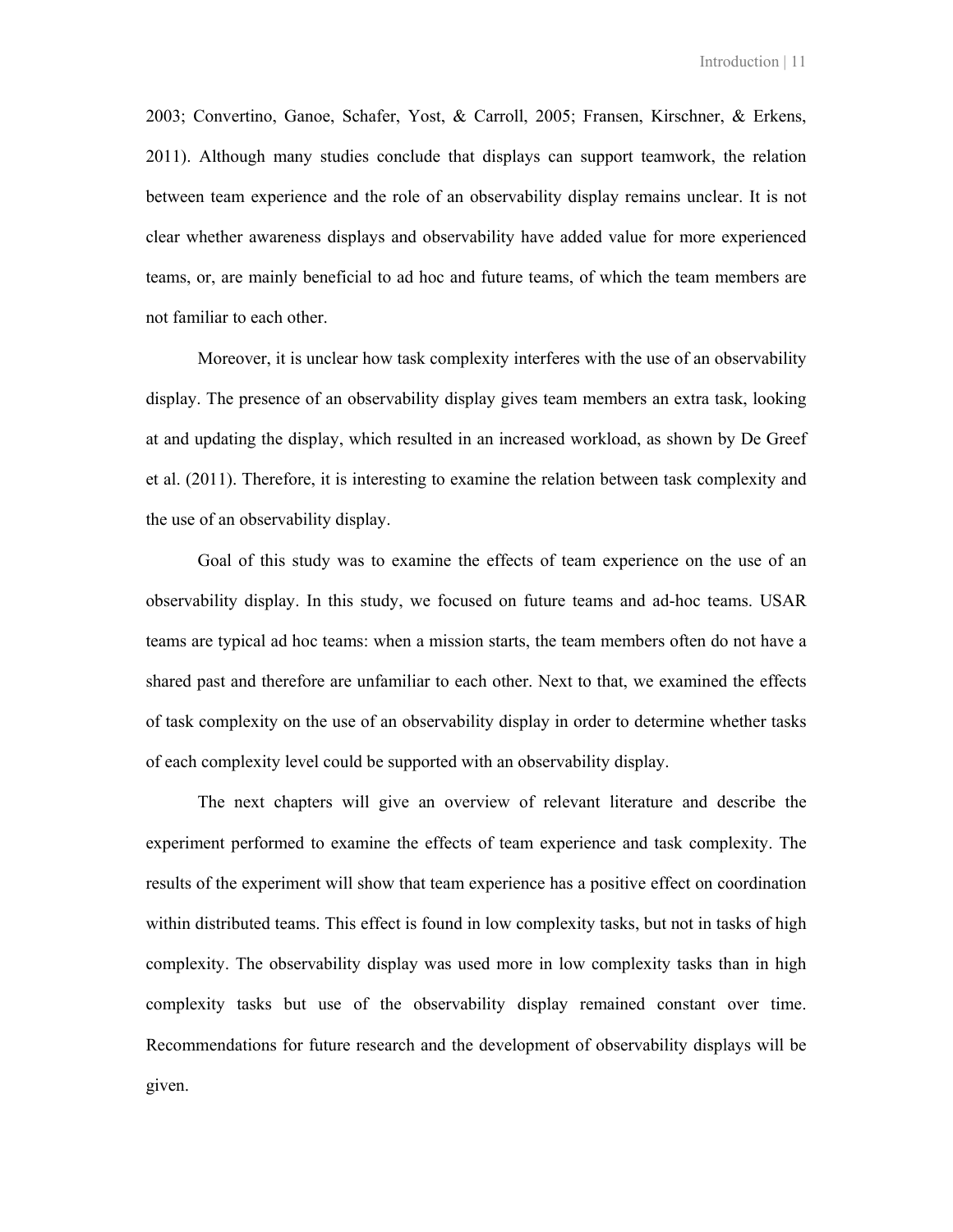12 | Support of Virtual Teams with an Observability Display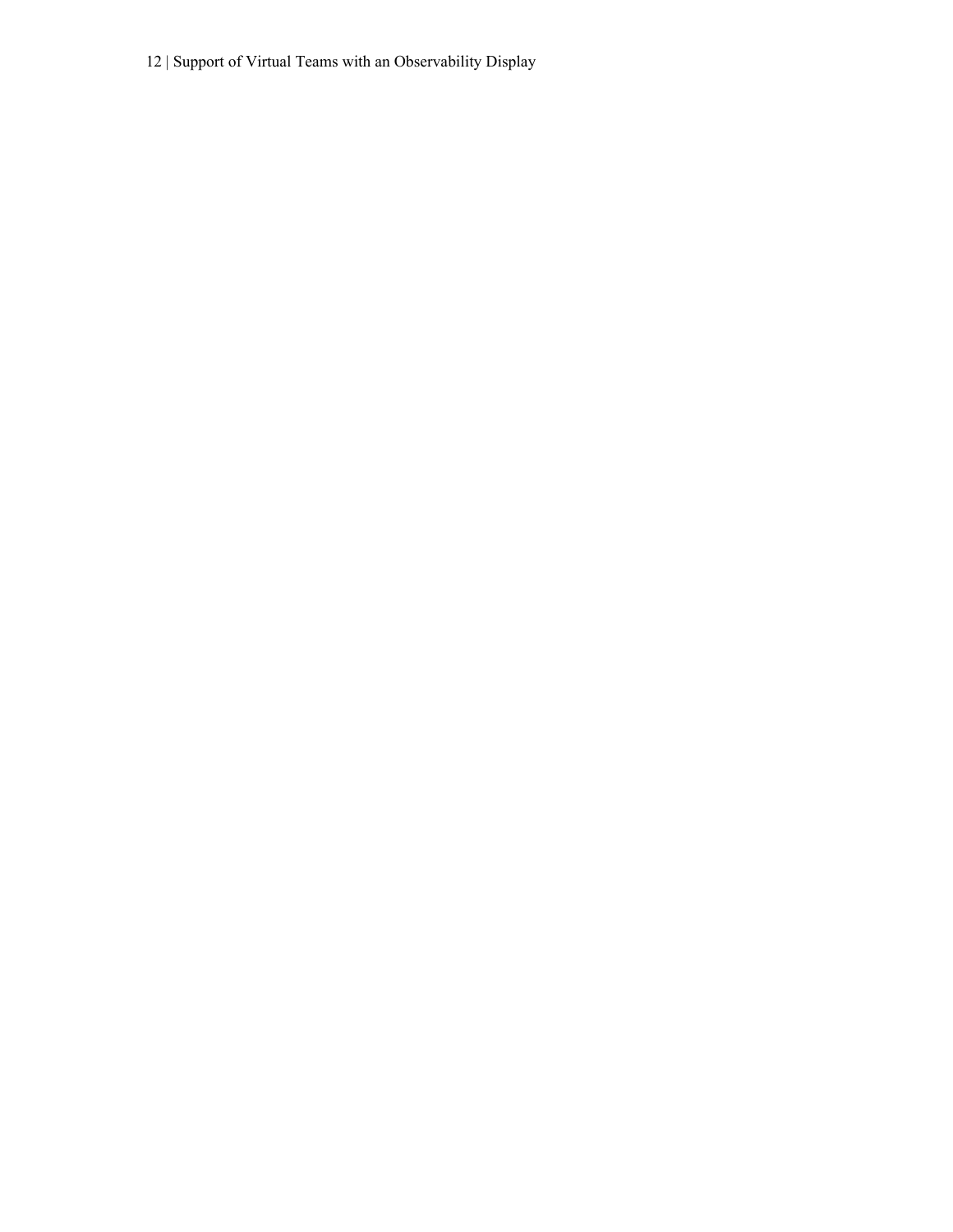Background | 13

# **2 Background**

The following paragraphs provide background information about teams, coordination, observability and task complexity. Hypotheses of present study are discussed in paragraph 2.6.

# **2.1 Teams**

 A *team* can be defined as two or more individuals with specified roles interacting adaptively, interdependently, and dynamically toward a common and valued goal (Salas, Sims, & Burke, 2005). Examples of teams are cockpit crews, surgery teams, and military teams.

 Many taxonomies of teams have been proposed in the last decennia, for example based on the tasks of a team or the interaction and communication of team members (Salas, Sims, & Burke, 2005). Present study focused on the temporal scope of teams: the extent to which they have a shared past and expect to have a shared future as well (McGrath, as cited in Alge et al., 2003), see Figure 1.



Figure 1: Temporal scope of teams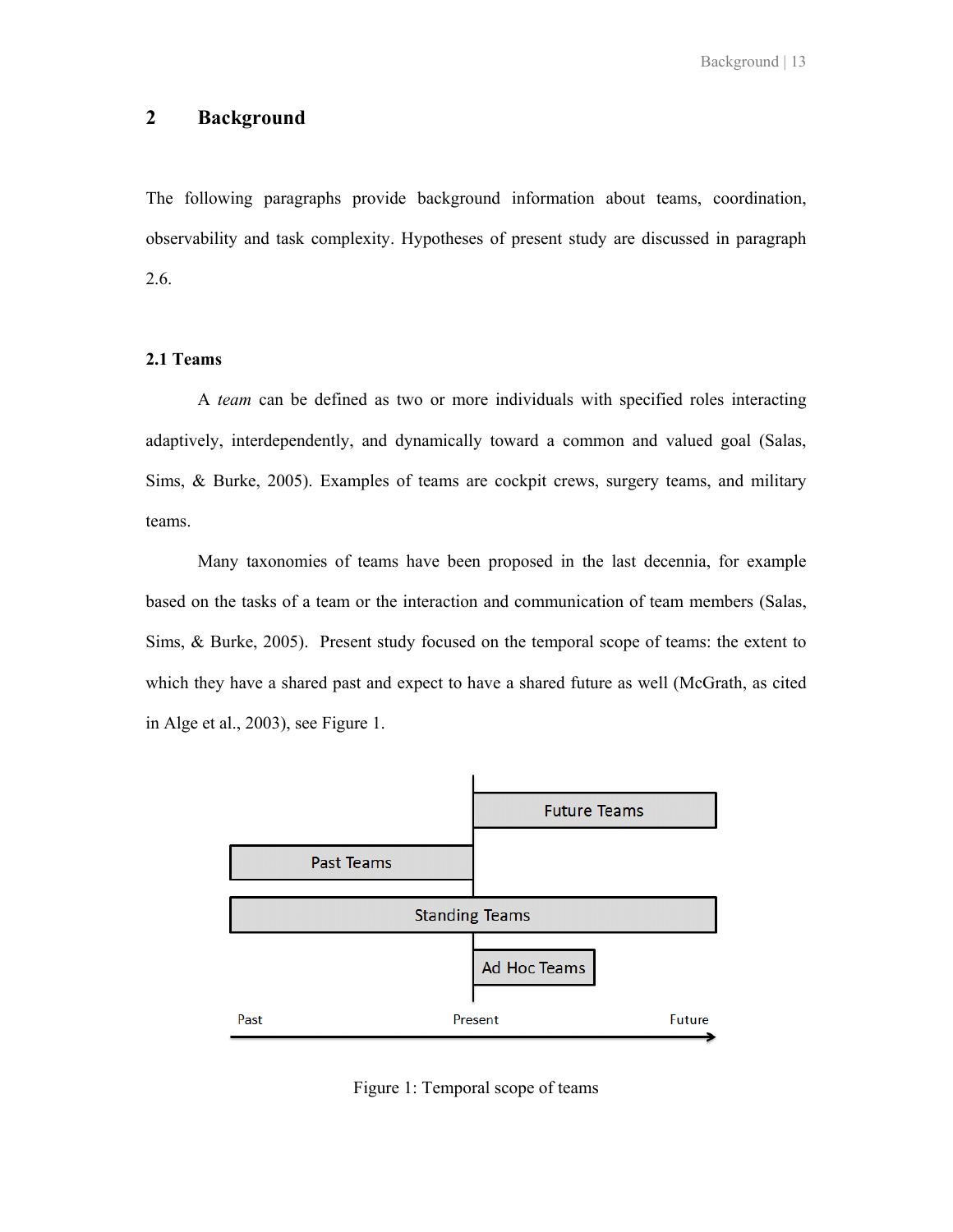A *future team* is a team of which the members do not have a shared history but do expect to have interaction in the future. An example of a future team is a project team that has just been started. In a *past team* on the other hand, team members have a shared history, but do not expect to work together as a team in the future (for example, a project team which almost finished the project). *Standing teams* do have shared past experiences and expect to continue team work in the ongoing future (for example, a team that has been working on a project for a long time and which will continue with it in the future). The last category is *ad hoc teams.* Team members of these teams will work together only temporary. Therefore, they do not have shared past experiences and do not expect to work together in the future for a long time (McGrath, as cited in Alge et al., 2003).

 In present study, it was expected that the extent to which team members have a shared past might influence the way in which team members coordinate their tasks. It was expected that the more experienced a team is and the better the team members know each other, coordination is based more on shared mental models and in this way, the need of other coordination mechanisms is reduced.

#### **2.2 Virtual teams**

 The technological advances in the last decennia resulted in large changes in team work. Due to the development of electronic media work structures have been changed in the last years and more and more work is done by virtual teams (Alavi & Tiwana, 2002; Alge et al., 2003; Marks et al., 2005; Saunders & Ahuja, 2006). A virtual team can be defined as a group of people who work interdependently with a shared purpose across space, time, and organization boundaries using technology (Lipnack  $&$  Stamps, 2000). According to O'Leary (2003), virtual teams can be dispersed on three dimension: spatial (the geographical distance between team members), temporal (the degree to which team members work at different times, for example due to different time zones) and configurational (the number of work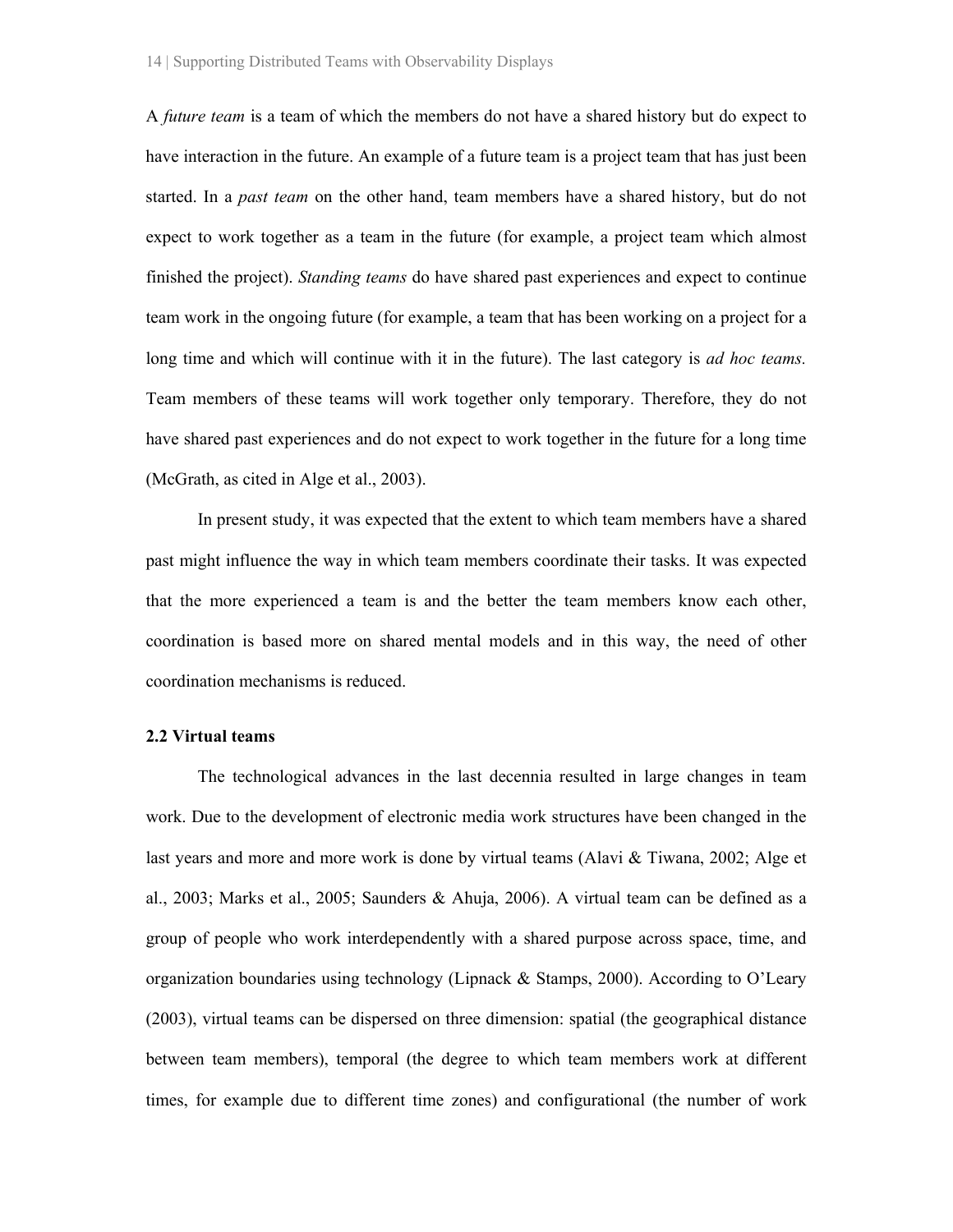places and the number of team members at each workplace).

 Virtual teams have several benefits compared to non-virtual, face-to-face-teams. Because physical location of people does not have to be taken into account when selecting people, the people with the most expertise can be selected. Next to that, virtual teams can work around the clock when team members are located in different time zones, which can lead to big time savings (Van der Kleij, 2007).

 Although virtual teams have benefits, they can encounter problems as well. Thompson and Coovert (2006) describe three categories of barriers for effective team work in virtual teams: 'failure to develop effective interpersonal relationships', 'communication mishaps', and 'lack of awareness of team members' endeavors'. Due to the dispersion of team members, team members communicate less social information, like social context cues, voice volume and physical appearance. The absence of this information results in a failure of the development of effective interpersonal relationships, for example because of a decreased team commitment, cohesion, trust and satisfaction (Thompson & Coovert, 2006). The second barrier is an increase in the occurrence of communication mishaps as a result of the communication channels used in virtual teams. In face-to-face settings, a wide range of behaviors can be used to communicate (for example body gestures) and speakers immediately receive feedback on how their sent message is understood. As teams that work in virtual settings are not able to transmit all these kinds of information in the way it happens in faceto-face communication, communication mishaps may occur (Fussel & Benimoff, 1995). The third barrier is a lack of awareness of team members endeavors. In face-to-face teams, team members can see whether other team members are present, what they are doing. Even when explicit communication is missing, team members are still able to monitor the activities of each others and maintain awareness of each others endeavors. In virtual teams, team members cannot observe each other's activities (Thompson & Coovert, 2006). According to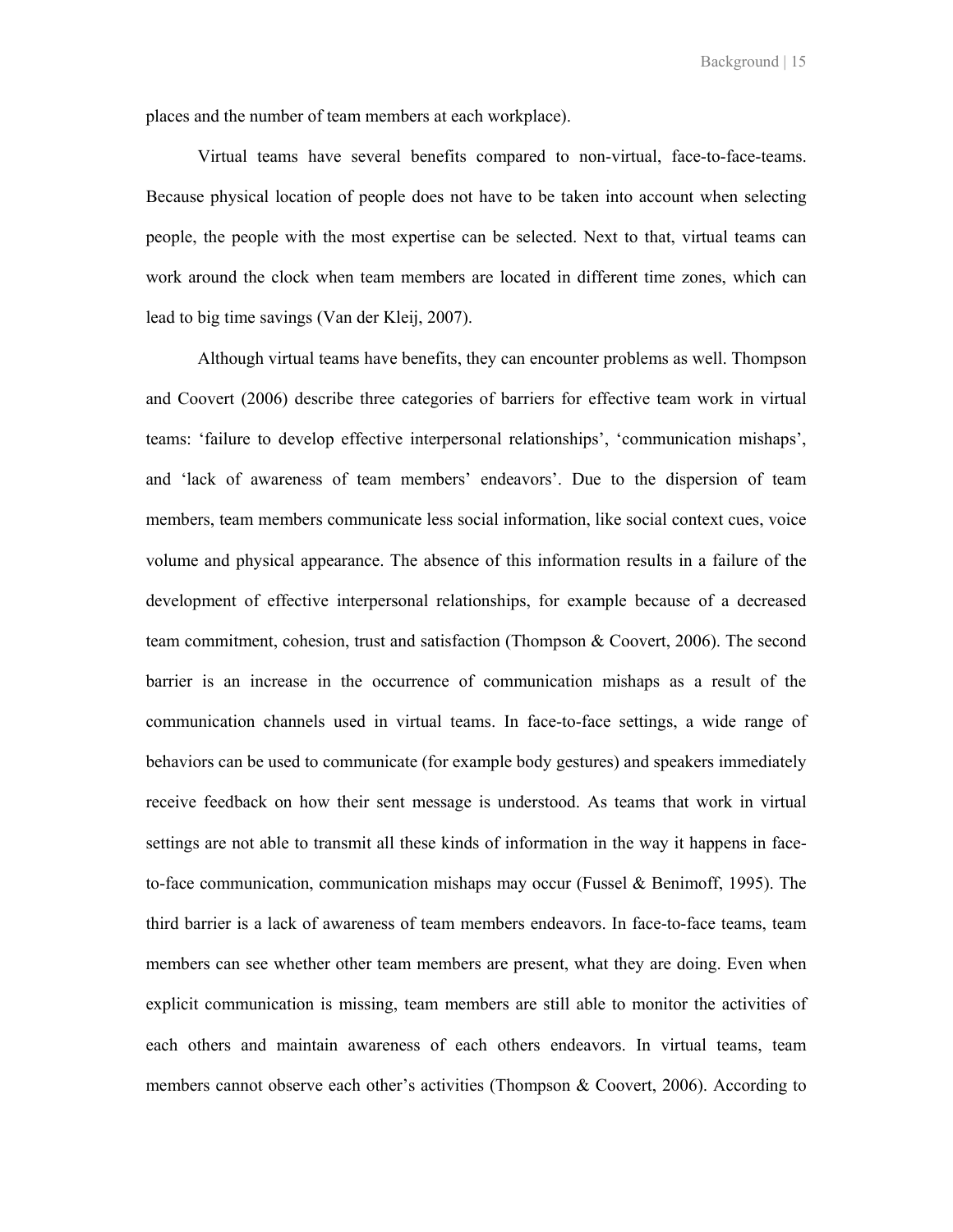Carroll, Rosson, Convertino, and Ganoe (2006) this information based on the observation of other team members, is necessary for effective teamwork. Team members have to be up to date about which other team members are present, what they know, what they expect and which tools and resources they can access. According to Kraut, Fussell, Brennan and Siegel (2002), task and team awareness helps to understand the progress of others' work and to determine which actions are required at which moment; it is needed for the coordination of team work.

 Present study focused on distributed teams and examined the possibilities of supporting these teams with an observability display. An observability display might help to overcome the barriers described by Thompson and Coovert (2006). In this way, distributed team work can become more effective.

#### **2.3 Coordination**

 Coordination is the process of managing dependencies among activities (Malone & Crowston, 1994). A *fit dependency* occurs when multiple activities together produce a resource. There is a *flow dependency* when multiple activities have to be performed in a specific order as one activity produces a resource that is required for a next activity. When multiple activities all use the same resource, this is called a *sharing dependency* (Malone et al., 1999). The more complex a task or the bigger the team, the more dependencies there are, which results in an increased need for coordination (Espinosa, Lerch, & Kraut, 2004).

 Coordination can manifest itself in several ways, for example in *backing-up behavior.*  Backing-up behavior is the shift of workload among team members in order to achieve balance during periods of high workload or pressure (Salas et al., 2005). If one team member has too much work to do, while others do not have a high workload at that moment, they can assist the busy team member. The frequency of these coordination behaviors predicts the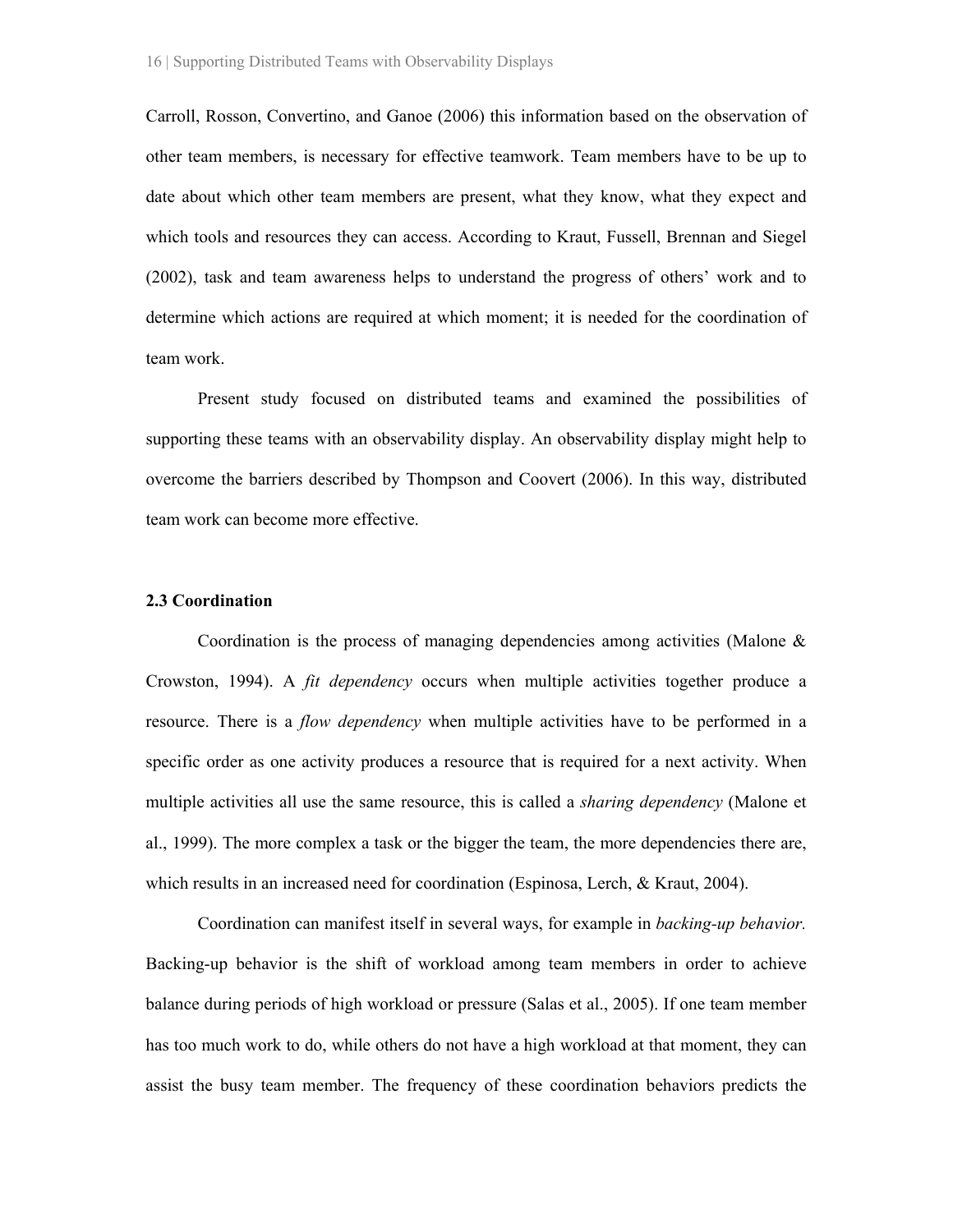performance of a team (Urban, Bowers, Franz, & Morgan, as cited in Bowers, Salas, Prince, & Branninck, 1992).

 According to Salas et al. (2005), three coordination mechanisms contribute to the coordination of team work, as shown in Figure 2. *Closed-loop communication* is communication which includes that the receiver of the message clarifies with the sender of the message that the message is received in the way the sender intended it. Communication results in distributed information between team members and in continuous updating of the shared mental model (Salas et al., 2005). *Mutual trust*, the second coordination mechanism, is 'the shared perception that individuals in the team will perform particular actions important to its members and will recognize and protect the rights and interests of all team members engaged in their joint endeavor' (Webber, 2002). In a situation of mutual trust, team members feel safe to share information and are willing to accept and give backing-up behavior, as team members understand that this is for the good of the team (Nelson & Cooprider, 1996).



Figure 2: Coordination Mechanisms

*Shared mental models*, a shared understanding or representation of the team and task, give team members the possibility to form explanations for and expectations of the activities of other team members, which help team members to coordinate effectively (Cannon-Bowers,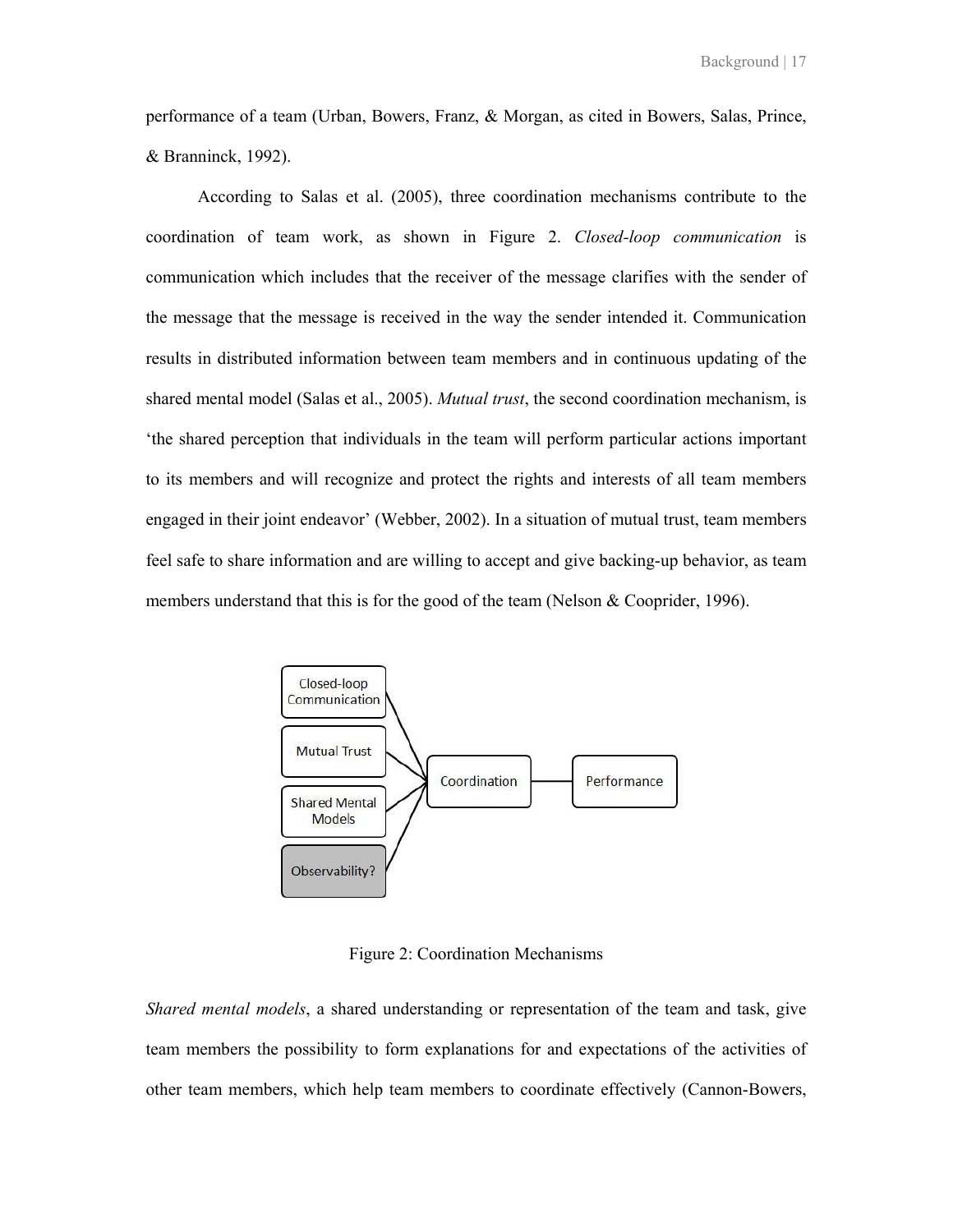Salas, & Converse, 1993; Fransen, Kirschner, & Erkens, 2011; Mathieu, Heffner, Goodwin, Salas., & Cannon-Bowers, 2000; Stout, Cannon-Bowers, Salas, & Milanovich, 1999; Zaccaro, Ritman, & Marks, 2001). Especially in situations with high workload or time pressure, which make communication more difficult, shared mental models can help teams functioning because with shared mental models, team members can predict what others will do and which information and resources they need (Mathieu et al., 2000). Shared mental models can be divided in team-related and task-related mental models. The awareness of the functioning of a team and the expected behavior of the team and the individual team members in relation to each other belongs to team-related mental models. Task-related mental models focus on the materials and strategies that are needed to carry out the task successfully during teamwork. The shared mental models are continuously updated and become more accurate over time (Fransen et al., 2011). Teams that have not been able yet to develop shared mental models, for example the future teams described before, miss one of the three coordination mechanisms described by Salas et al. (2005). The present study focuses on a fourth coordination mechanism: observability, which was expected to compensate for a lack of shared mental models in future and ad hoc teams.

#### **2.4 Observability**

 An observability display visualizes (information) elements that are non-observable without explicit effort because of a temporal or spatial boundary (De Greef et al., 2011). Observability displays show information which team members that work at the same place and time can observe about each other, but which team member can not observe when they work at different places or at different times (so called virtual teams). In distributed teams, the actions of other team members are not directly observable, which makes it much more difficult for distributed teams to make predictions about the activities other team members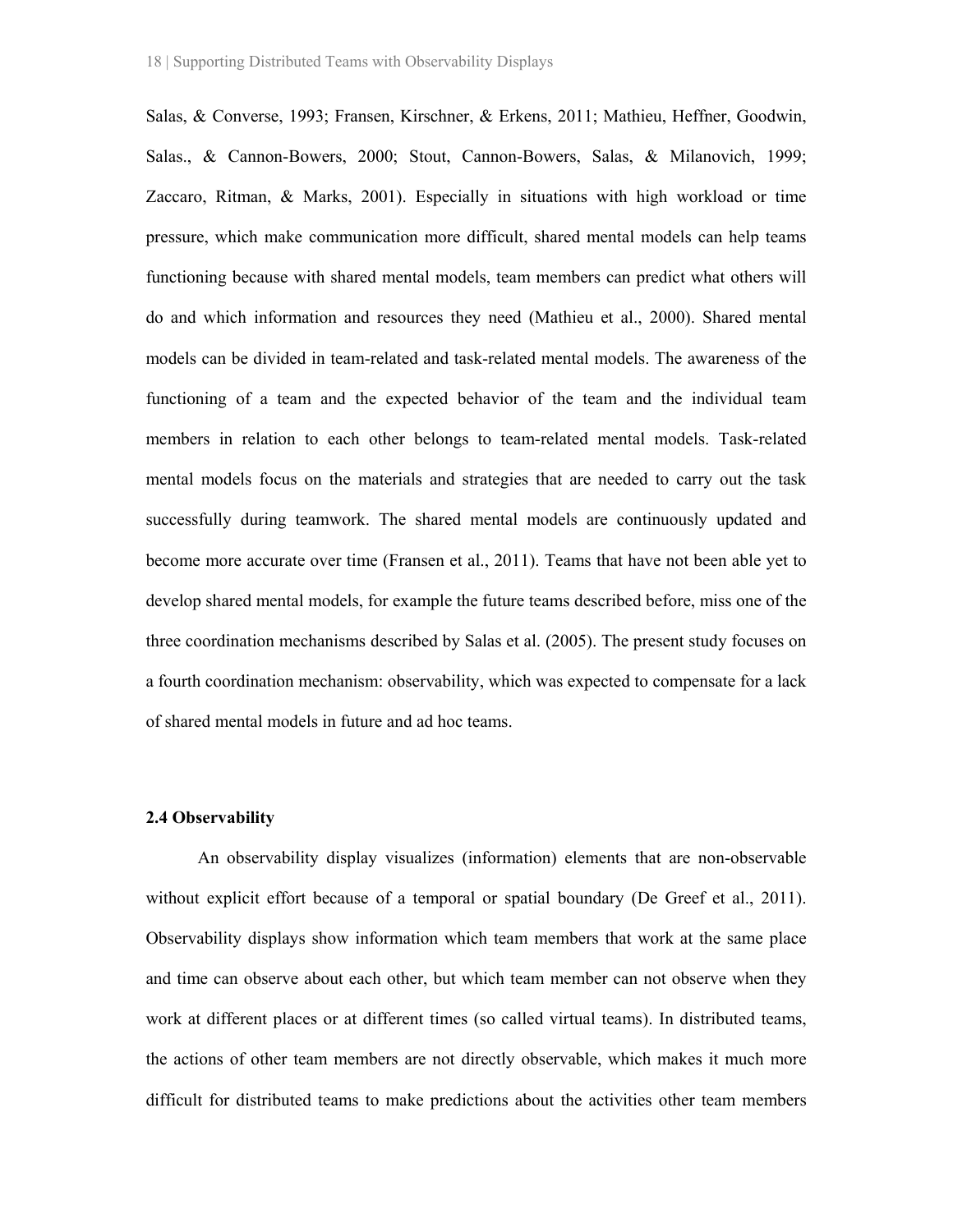Background | 19

will perform in the future and thus coordinate actions. With use of an observability display, which shows the team members information about each other and their activities, the mutual predictability of team members increases and in this way, the coordination between team members might be supported (De Greef et al., 2011).

 De Greef et al. (2011) showed that performance of teams was not influenced by the use of an observability display and that the perceived workload was higher. However, the display had a positive effect on backing-up behavior, one of the ways in which coordination may be manifested. Next to that, there was less explicit communication (one of the coordination mechanisms) when using an observability display. Therefore, it was concluded that coordination within virtual teams is influenced by the presence of an observability display.

#### **Observability Elements**

 In order to design an observability display, one has to decide which observability information should be visualized on the display. Many studies have been done in the area of awareness displays and many different elements have been used on the displays. To combine this knowledge from previous research and to get an overview of the many possibilities when designing a display, an inventory has been made of the information elements that team members might want to know when working distributed (see Appendix A). This list could be used as a starting point when designing an observability display.

 In order to categorize the list of observability elements, a trichotomy described by Bodemer and Dehler (2011) was used as starting point. Bodemer and Dehler divide awareness in *behavioral awareness* (awareness of the activities of others), *cognitive awareness* (awareness of the knowledge of others), and *social awareness* (awareness of the functioning about group as perceived by others). Gutwin and Greenberg (2002) use another division of awareness elements; a categorization of the elements based on the temporal scope.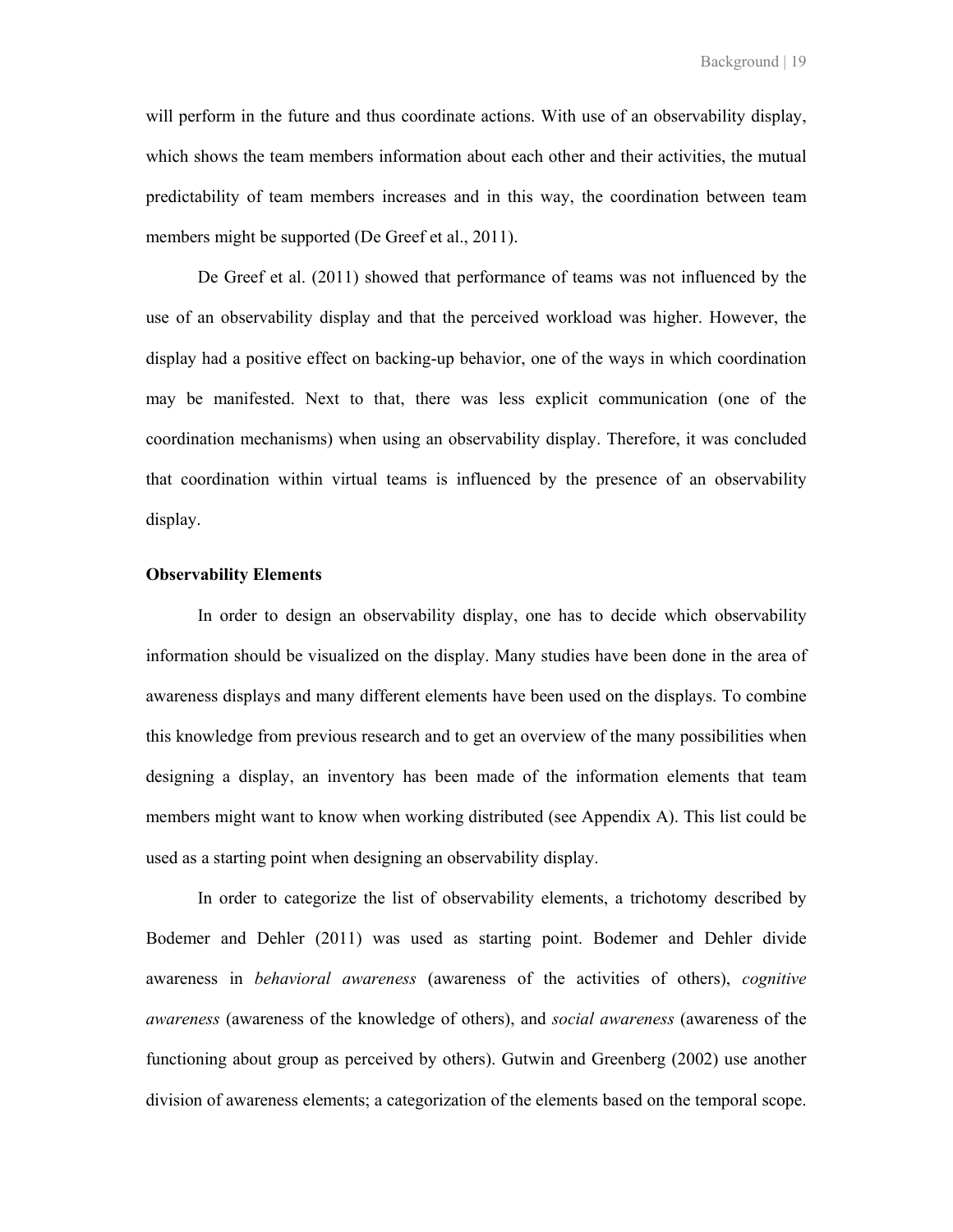They describe awareness information related to the *past* and information related to the *present*. However, as coordination is not only guided by information about the past and the present, but by future plans as well, *future* has been added to the two categories of Gutwin and Greenberg (2002). As both the categorizations seem to be useful, they were combined when categorizing the observability elements. Cognitive awareness about the present situation supports team members to form expectations about the possibilities and skills of others. On the other hand, behavioral awareness of the future will help team members to plan their actions.

 The functionality of the different observability elements depends largely on the task a team has to work on and the dependencies which are important in this task. For example, during a task in which team members continuously change their location it might be useful that the observability display shows the location of other team members. However, when team members do not move during the task, this information is irrelevant. Therefore, when designing an observability display, one should focus on the coordination dependencies of the team task and choose observability elements that support managing these dependencies.

#### **2.5 Task Complexity**

 Task Complexity is a concept that has been approached in many different ways as there is little consensus among researchers (Campbell, 1988). Campbell (1988) organizes the different approaches in three categories: task complexity as (a) a psychological, subjective, experience, (b) an interaction between task and person characteristics and (c) a function of objective task characteristics. Campbell proposes the last category and describes that complexity of a task is caused by an increase in information load, information diversity, or rate of information change. Robinson (2001) states that task complexity is the result of attentional, memory, reasoning and other information processing demands. The definition of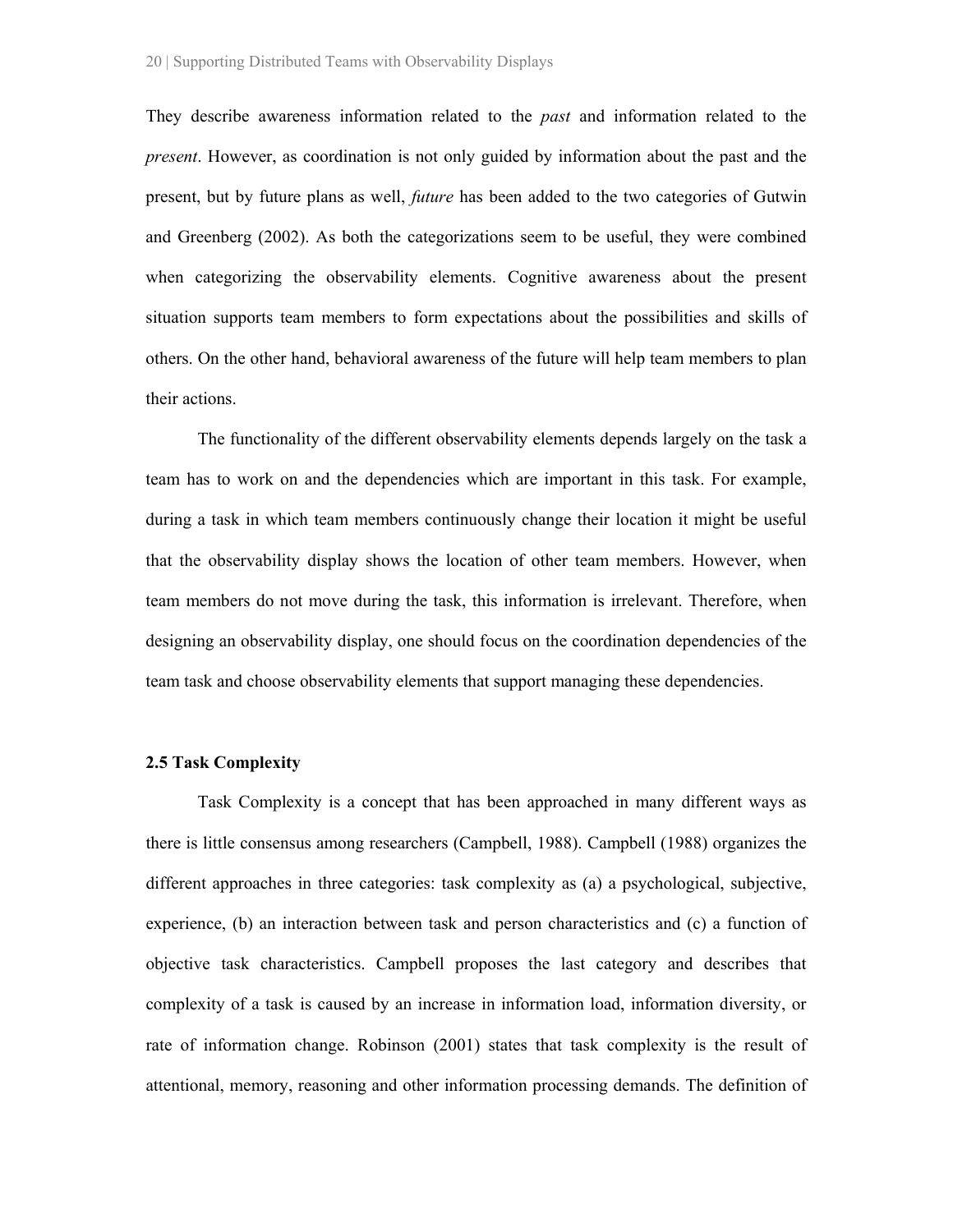Background | 21

task complexity used in this study, is based on Campbell (1988) and Robinson (2001). Task complexity is defined as the reasoning demands required to complete a task.

 The complexity of a task can influence team work. An increased task complexity can result in conflicts in goals and tasks, which can influence team coordination (Xiao, Hunter, Mackenzie, Jefferies, & Horst, 1996). As more attention is needed for complex tasks, this can be at the expense of other tasks. Veltman and Jansen (2004) showed that when task demands increase, this can result in an increase of investing mental effort or a reduce of task goals. Sperandio (1971) showed that when workload of air traffic controllers increased, they change task strategies and reduce communication in order to keep the workload at a manageable level.

 As the availability of an observability display during team work gives the team members an extra task, looking at and updating the display, and previous research of De Greef et al. (2011) showed that workload increased when an observability display was available, it is interesting to examine the relation between task complexity and use of the observability display. In this way, it can be investigated whether an observability display is useful for tasks of all complexity levels or not.

#### **2.6 Present Study**

 De Greef et al. (2011) showed that observability information is useful for distributed teams. The purpose of present study was to further explore the concept of observability. In present study, the focus was on future teams and ad hoc teams, of which the team members do not have a shared past and therefore have not been able to get familiar with each other (McGrath, as cited in Alge et al., 2003). Working together distributed makes it difficult to develop effective interpersonal relationships, communicate without mishaps and stay aware of the endeavors of other team members (Thompson & Coovert, 2006). An observability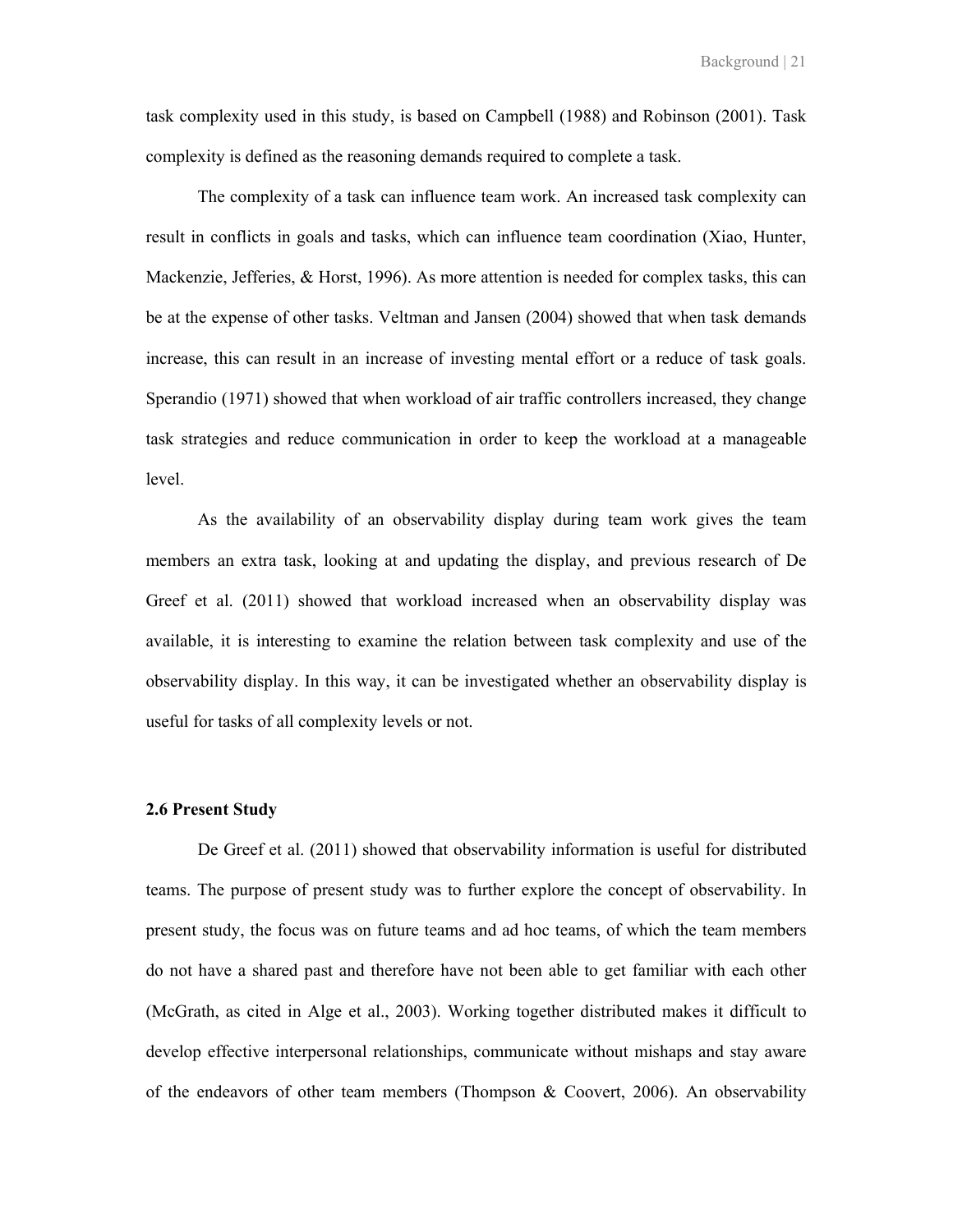display may support future and ad hoc teams overcoming the barriers of working together distributed and being unfamiliar to each other as a future team.

 An important question is whether the role of an observability display changes when team members get to know each other over time and get familiar to each other. The first goal of present study is to investigate the effect of team experience on the use of an observability display and coordination within distributed teams.

 Good coordination is needed for good performance. However, Xiao et al. (1996), Veltman and Jansen (2004), and Sperandio (1971) showed that if task complexity increases, task strategies change. Next to that, De Greef et al. (2011) showed that perceived workload increased when an observability display was available. It might be the case that the focus on the coordination process and thus the use of the observability display changes when tasks become more complex. The second goal of this study is to examine the effects of task complexity on the use of an observability display in order to determine whether tasks of each complexity level could be supported with an observability display.



Figure 3: Research model

 As depicted in Figure 3, several factors were expected to be related to the use of an observability display and coordination. Seven hypotheses were proposed.

 Hypothesis 1: As a shared mental model develops over time (Bolstad & Endsley, 1999), it was expected that an increase of team experience would result in a better developed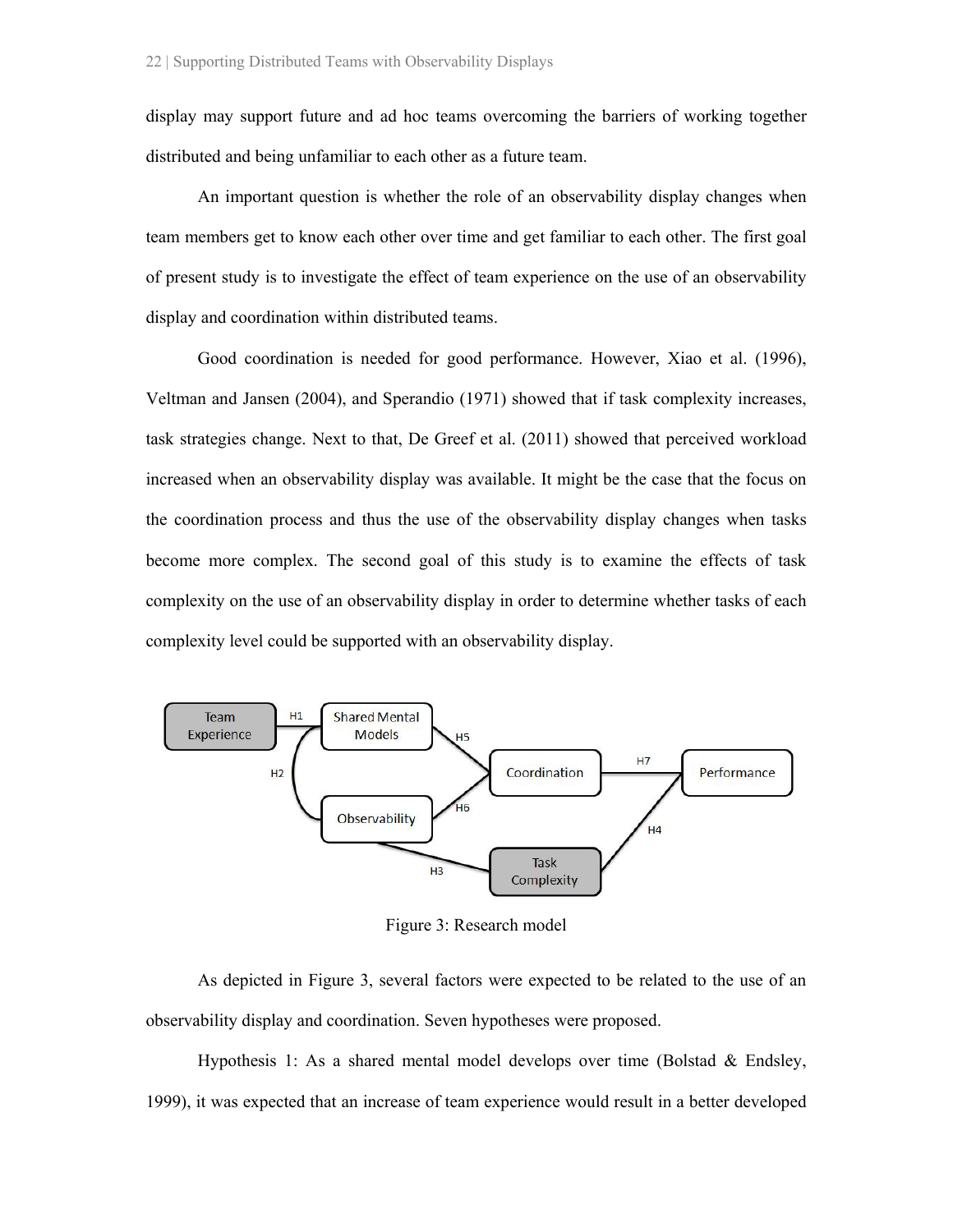Background | 23

shared mental model.

 Hypothesis 2: A well developed shared mental model decreases the need of other coordination mechanisms (Bolstad and Endsley, 1999). Therefore, it was hypothesized that the development of a shared mental model is negatively associated with use of the observability display.

 Hypothesis 3: Based on Xiao et al. (1996) it was proposed that when task complexity increases, team members will focus more on task-related activities than on team-related activities. Therefore it was expected that use of the observability display is lower when performing high complexity tasks compared to low complexity tasks.

Hypothesis 4: As an increase in task complexity lowers performance (Maynard  $\&$ Hakel, 1997), it was expected that an increased task complexity would result in a decreased performance.

 Hypothesis 5: A shared mental model is one of the coordination mechanisms that contribute to coordination (Fransen, Kirschner, & Erkens, 2011). It was hypothesized that a better developed shared mental model would result in improved coordination between the team members (in case that the use of other coordination mechanisms does not decrease).

 Hypothesis 6: As observability is proposed as a coordination mechanism, it was hypothesized that an increase of use of the observability display would result in improved coordination between the team members (in case that the use of other coordination mechanisms does not decrease).

 Hypothesis 7: As coordination is required for and predicts team performance (Urban et al., as cited in Bowers, Salas, Prince, & Branninck, 1992) it was hypothesized that improved coordination between the team members would result in an improved performance.

 To find an answer to these hypotheses an experiment was designed in which a virtual team of three persons had to work together distributed on a Sudoku puzzle task. Several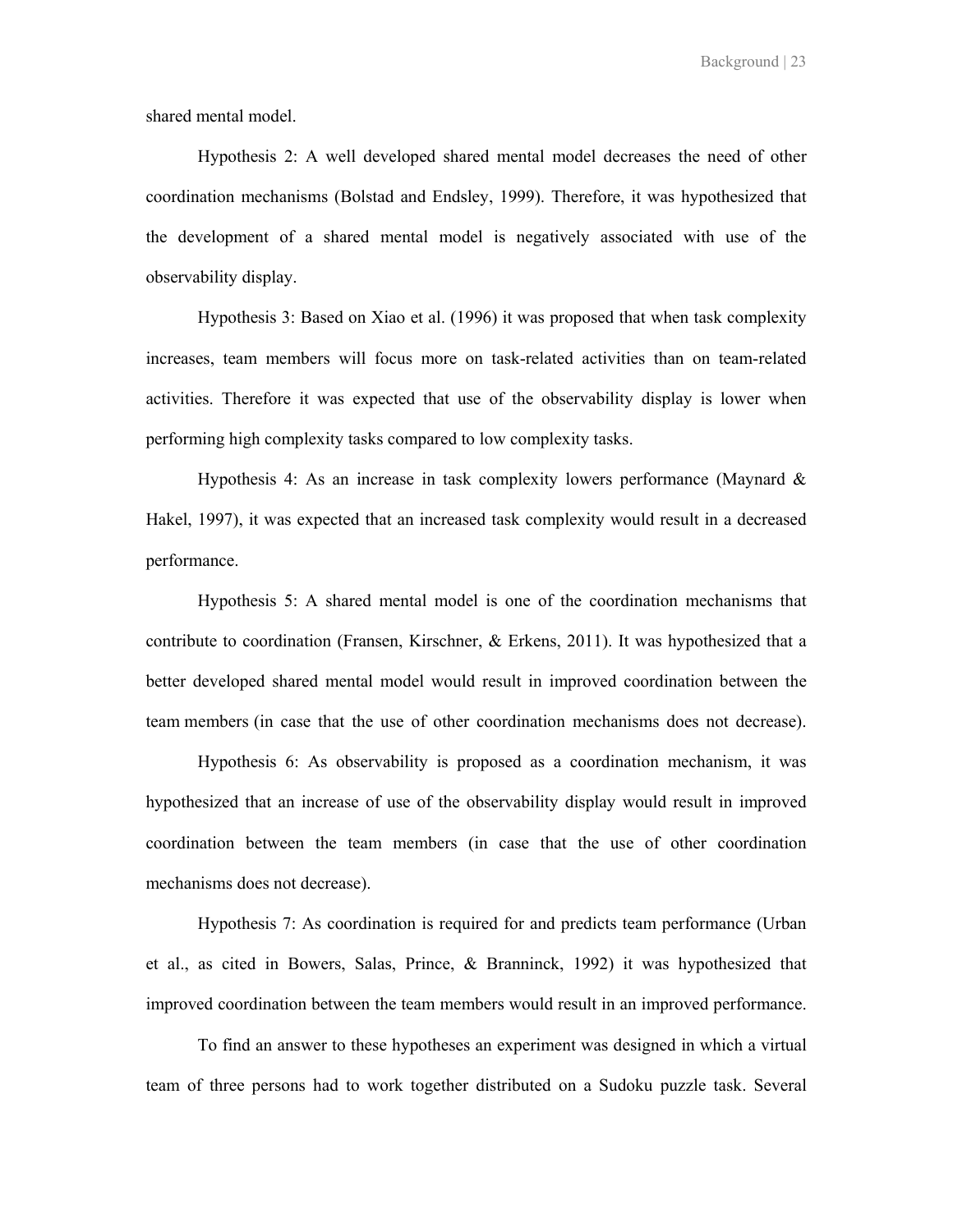dependencies were included in the task in order to increase the need for coordination between the team members. The team members were unfamiliar to each other and, as they did not have a shared past, could therefore be seen as future or ad hoc teams. Teams had to work on Sudoku puzzles for several trials and the complexity of these trials varied. In this way, the effect of Team Experience and Task Complexity could be examined.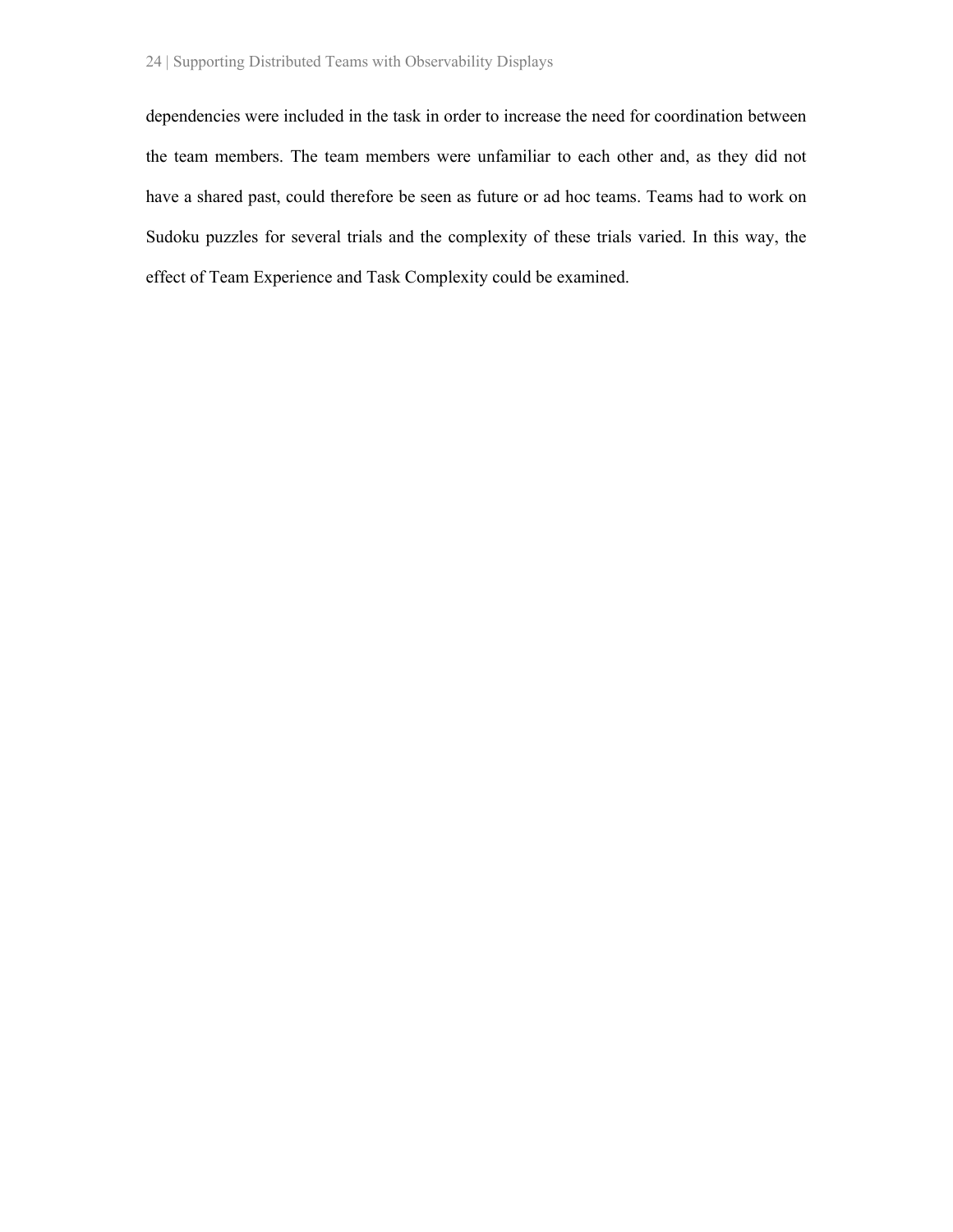# **Chapter 3 Method**

#### **3.1 Participants**

Forty-eight participants (20 men, 28 women, mean age  $= 23.44$ ,  $SD = 3.02$ ), recruited from the TNO participants database, took part in the experiment. Because of the complexity of the used task, participants were required to have a minimum education at college level. The participants were randomly assigned to one of 16 three-person teams, which were mainly mixed-gender. It was made sure that none of the team members knew each other prior to the experiment. Participants were paid  $\epsilon$ 45 for participation. A  $\epsilon$ 120 bonus was awarded to the best performing team in order to enhance motivation. As teams did not change significantly on background variables (education, age, team experience, Sudoku experience), these variables are not discussed further.

## **3.2 Task**

 For the experiment, a team task was required in which team members had to work together from different locations. As the role of observability was to be examined, there had to be a strong need for coordination between the team members. As the influence of team experience was to be examined, the task had to be repeated for six trials. Therefore, several interchangeable versions of the task were required. To examine the effects of task complexity, the level of task complexity had to vary between versions of the task. As existing tasks did not meet these criteria, a new task was developed.

 Teams of three persons worked together on a Sudoku puzzle task for six trials of 20 minutes. Sudoku puzzles are puzzles that consist of a 9x9 array of cells, which can be divided in 9 blocks of 3x3 cells. Some of these cells are filled with numbers and goal is to fill in the missing numbers according to the rule that in each row, column and 3x3 block, the numbers 1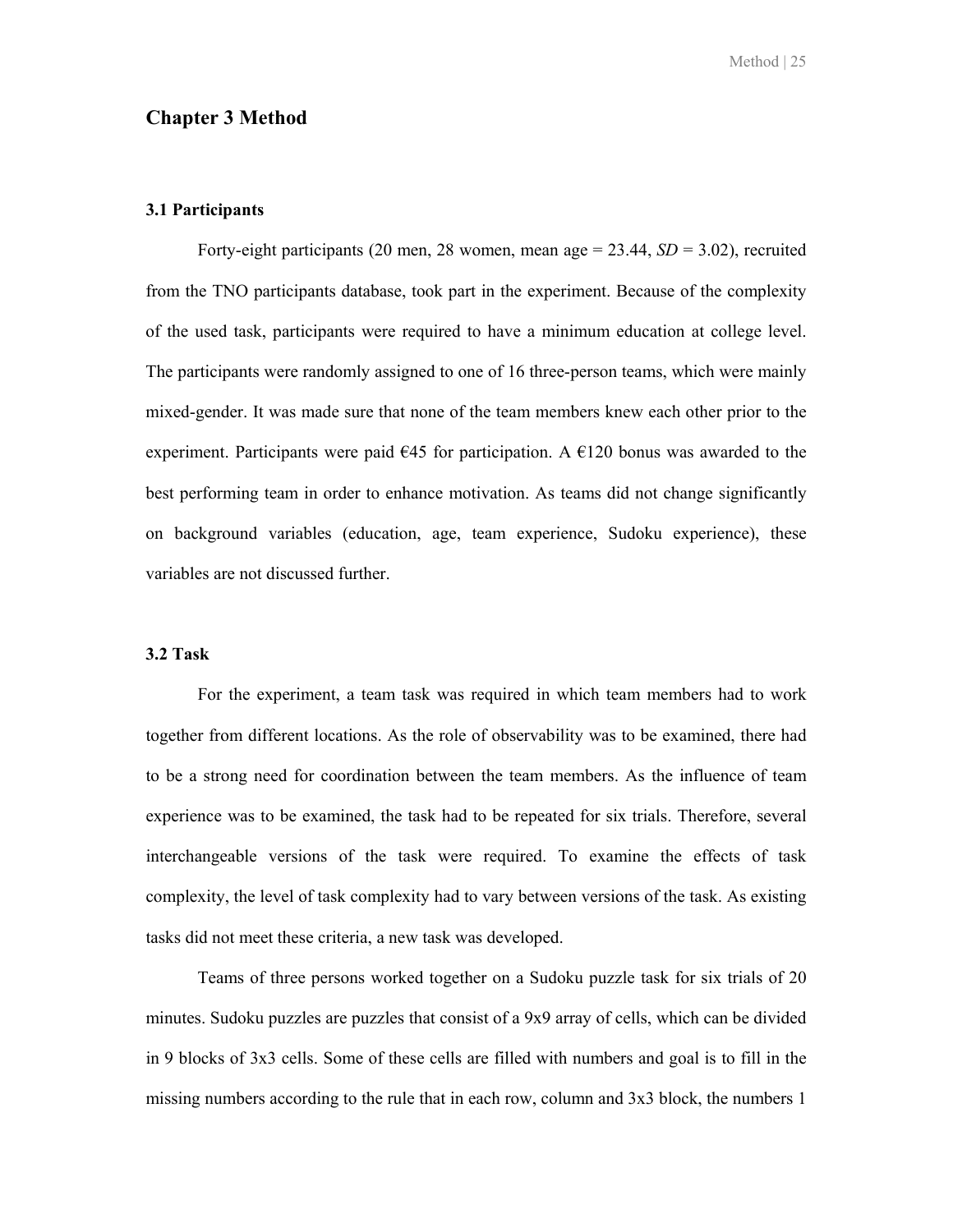to 9 have to be placed once (Lee, Goodwin, & Johnson-Laird, 2008). As the focus was on distributed teams, the three team members were located in different rooms. Teams had to try to maximize their score, by solving as many Sudoku puzzles as possible within twenty minutes.

 As one of the goals was to examine the role of observability as coordination mechanism, there had to be a need for coordination between the team members. Therefore, several dependencies were integrated in the puzzle solving task, based on the dependencies described by Malone et al. (1999). First of all there was a fit dependency, as the Sudoku puzzles had different colors (red, blue, and yellow) and the team could earn bonus points by handing in solved Sudoku puzzles in sets of three, consisting of specific color combinations. The color combination (for example: one red and two yellow puzzles) was different for each set. For each correct handed in set of puzzles, the team earned 3 bonus points. Each trial, each team member received a sheet on which the color combinations were displayed (see Appendix B). In order to hand in correct sets of Sudoku puzzles participants had to coordinate their work on the different Sudoku puzzle colors.

 Next to that, there was a flow dependency, as filled in cells of one Sudoku puzzle could serve as a basis for a next Sudoku. Although it was possible to solve a Sudoku puzzle without the information of the previous Sudoku, it might have been possible to save time by copying cells. Within each color of Sudoku puzzles, there was an order in which the Sudoku puzzles should be made to benefit from copying cells. The numbers of nine cells could be copied to the next Sudoku puzzle provided that the new puzzle followed to the previous puzzle, as shown in Figure 4. Each trial, participants received a sheet with the order information (see Appendix C).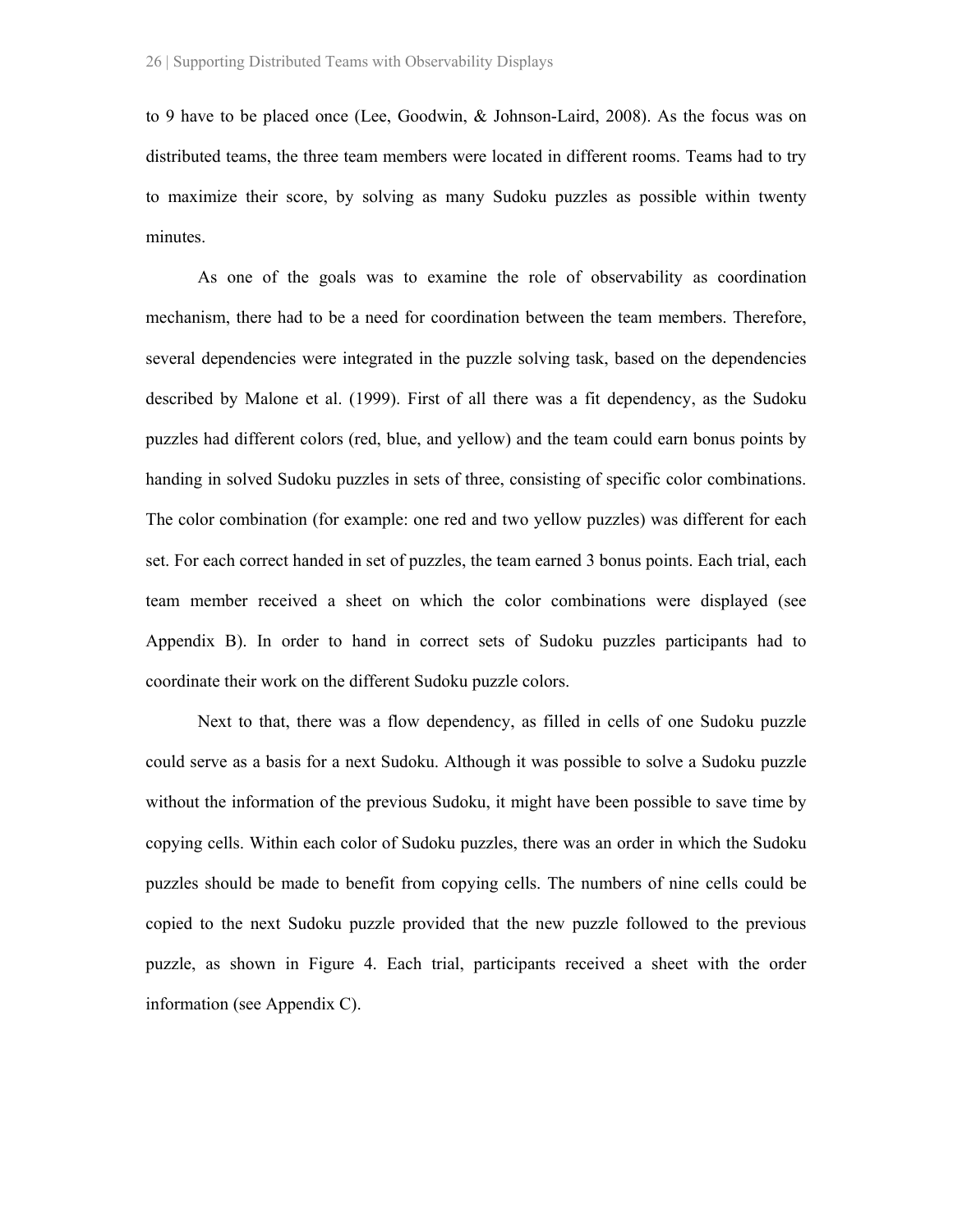

Figure 4: Order of Sudoku Puzzles

Furthermore, there was a sharing dependency, as there was a limited amount of time to solve the Sudoku puzzles. By solving puzzles as fast as possible, a maximum of puzzles could be solved within the limited time of twenty minutes. As the amount of finished puzzles partially determined the performance, the team had to work as fast as possible to maximize performance. Again, participants had to coordinate their work.

Within each trial, the complexity of the Sudoku puzzles varied: the blue and yellow puzzles had the same complexity level; the red puzzles were a bit more complex. The team could earn two points for each solved red Sudoku puzzle and one point for each blue or yellow puzzle. The Sudoku puzzles were printed on paper and located in front of the rooms of the participants, sorted by color. Participants could pick one of the Sudoku puzzles and solve it in their own rooms.

 Participants were able to know what the other team members were doing, using the observability display. Based on the information on the display, participants could decide what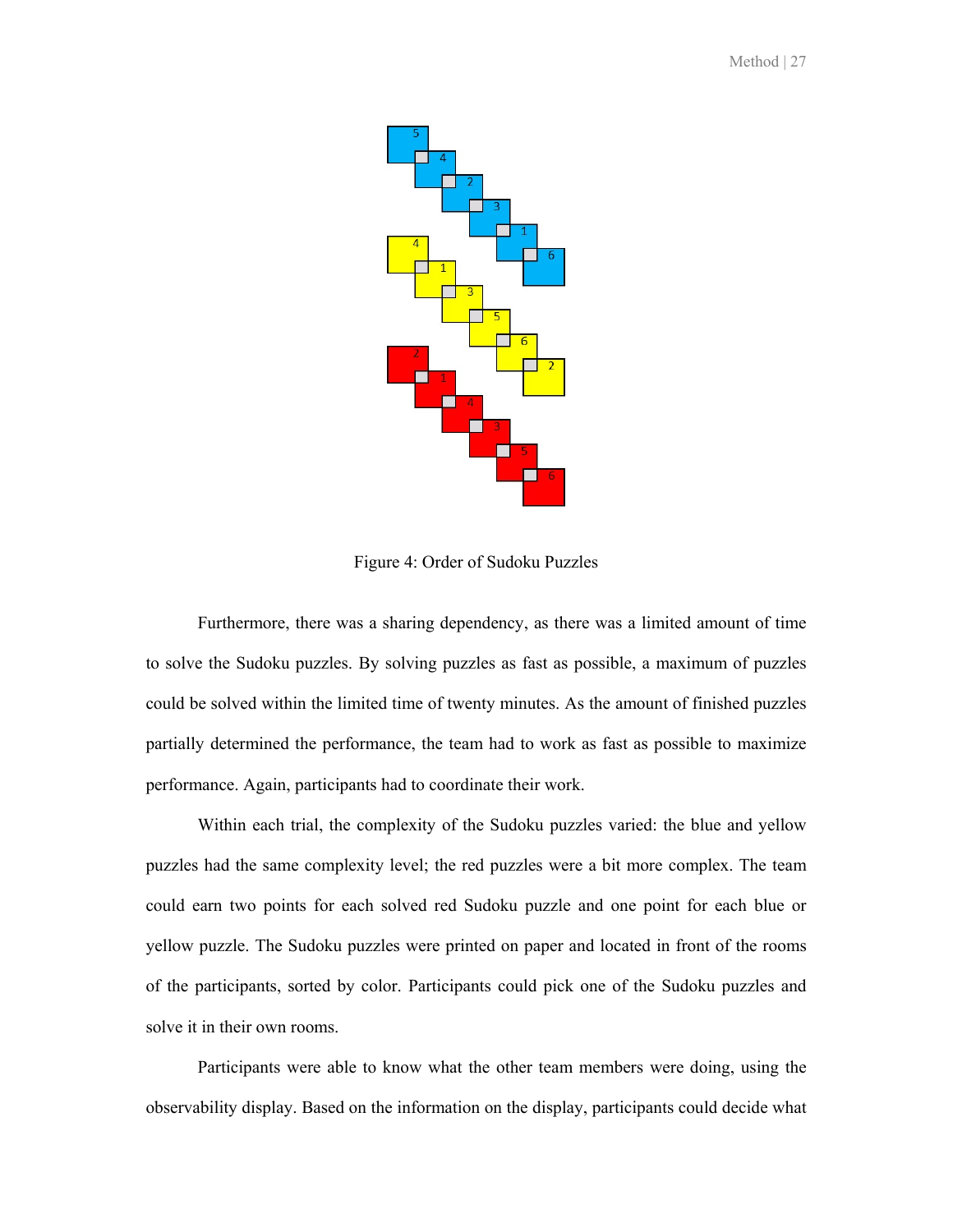to do. For example, one of the possibilities of the observability display was that a participant could indicate which color of Sudoku puzzle he or she would start working on when his/her current Sudoku puzzle was finished. In this way, participants could predict and anticipate on each others actions and coordinate team work.

 At the beginning of each trial, the experimenter gave each participant a paper with the order-information and color combinations of the puzzles in that trial. Participants received an envelope which contained a short questionnaire concerning situation awareness. Each trial started with a new set of Sudoku puzzles and new information papers.

#### **3.3 Procedure and dependent measures**

 Participants received a general oral instruction about the experiment. They were told that the purpose of the experiment is to study teamwork in virtual teams and that they have to try to maximize their performance. After participants filled in an informed consent, a detailed written explanation of the task was given and the observability display was explained to the participants. Participants then were situated in the different rooms to practice with the observability display and to fill in a questionnaire pertaining to background information (age, gender, education, experience with Sudoku puzzles, teamwork, and so forth). Subsequently, participants were given some time to practice a Sudoku puzzle and more explanation about solving Sudoku puzzles was given when needed.

 Continuously, the experiment trials were started. During six trials of 20 minutes, participants had to work on the puzzle task. As the influence of task complexity was to be examined, there were three high complexity trials and three low complexity trials for each team. Two measures of Shared Mental Model were used, as multiple studies show that multiple shared mental models exist: team related as well as task related (Cannon-Bowers et al., 1993); Klimoski and Mohammed, as cited in Mathieu et al., 2000; Rentsch & Hall, as cited in Mathieu et al., 2000). During each trial, there was a freeze moment in which the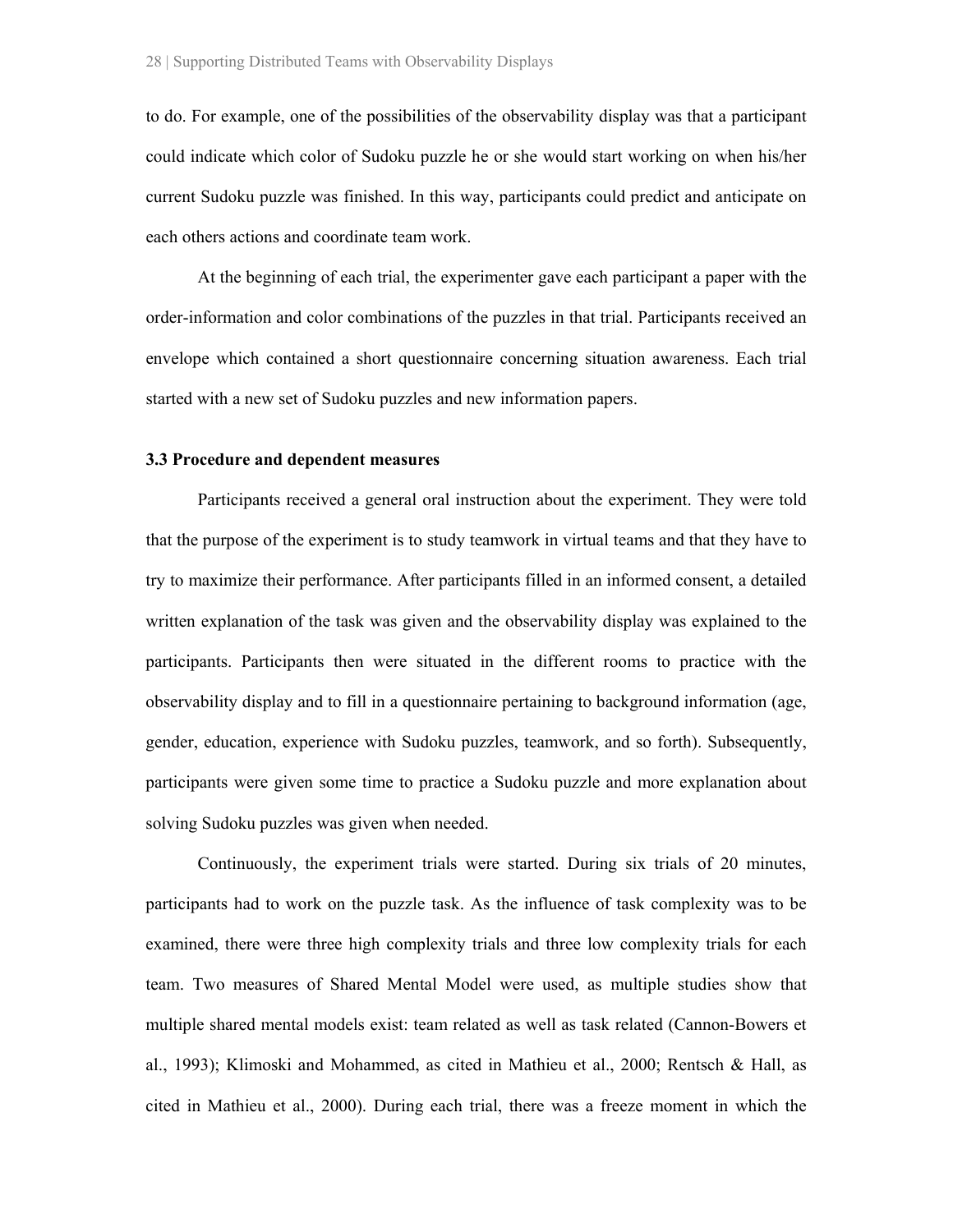Method | 29

puzzle task was paused and the participants had to fill in a questionnaire pertaining to their situation awareness, the task related part of the factor 'Shared Mental Model' in Figure 3. The questionnaire consisted of 5 items pertaining to the current status of the work of other team members. Examples of questions: how long is person A working on his puzzle? what is the color of the puzzle person B is working on? how many puzzles has person C solved? The more questions answered correctly by the participants, the higher the situation awareness. Six different versions of the questionnaires were used in counterbalanced order. The questions of the questionnaire can be found in Appendix D. The freeze moment was between 7 and 13 minutes after the start of the block, indicated to the participants with a sound signal. During the freeze moment, the observability display was not visible. The order of moments at which the task was frozen, was counterbalanced among the teams.

After each trial, participants had to fill in a questionnaire pertaining to task complexity, team coordination, team related shared mental model, perceived usefulness and ease of use of the observability display. All questions were translated to Dutch and can be found in Appendix D.

 Perceived task complexity, related to the factor 'Task Complexity' in Figure 3, was measured in order to control whether the manipulation of task complexity succeeded. Task complexity was measured by 3 questions, derived from a questionnaire developed by Maynard and Hakel (1997). Participants had to rate the items 'I found this to be a complex task', 'This task was mentally demanding', 'This task required a lot of thought and problemsolving' on a 7-point Likert type scale labeled from *strongly disagree* to *strongly agree* (3 items, Cronbach's  $\alpha$  = 0.88).

 As Task Complexity can be defined in multiple ways, a second scale was used to check the manipulation of Task Complexity. The Rating Scale Mental Effort (RSME) (Zijlstra, 1993) is a one-dimensional scale with ratings from 0 to 150 on which participants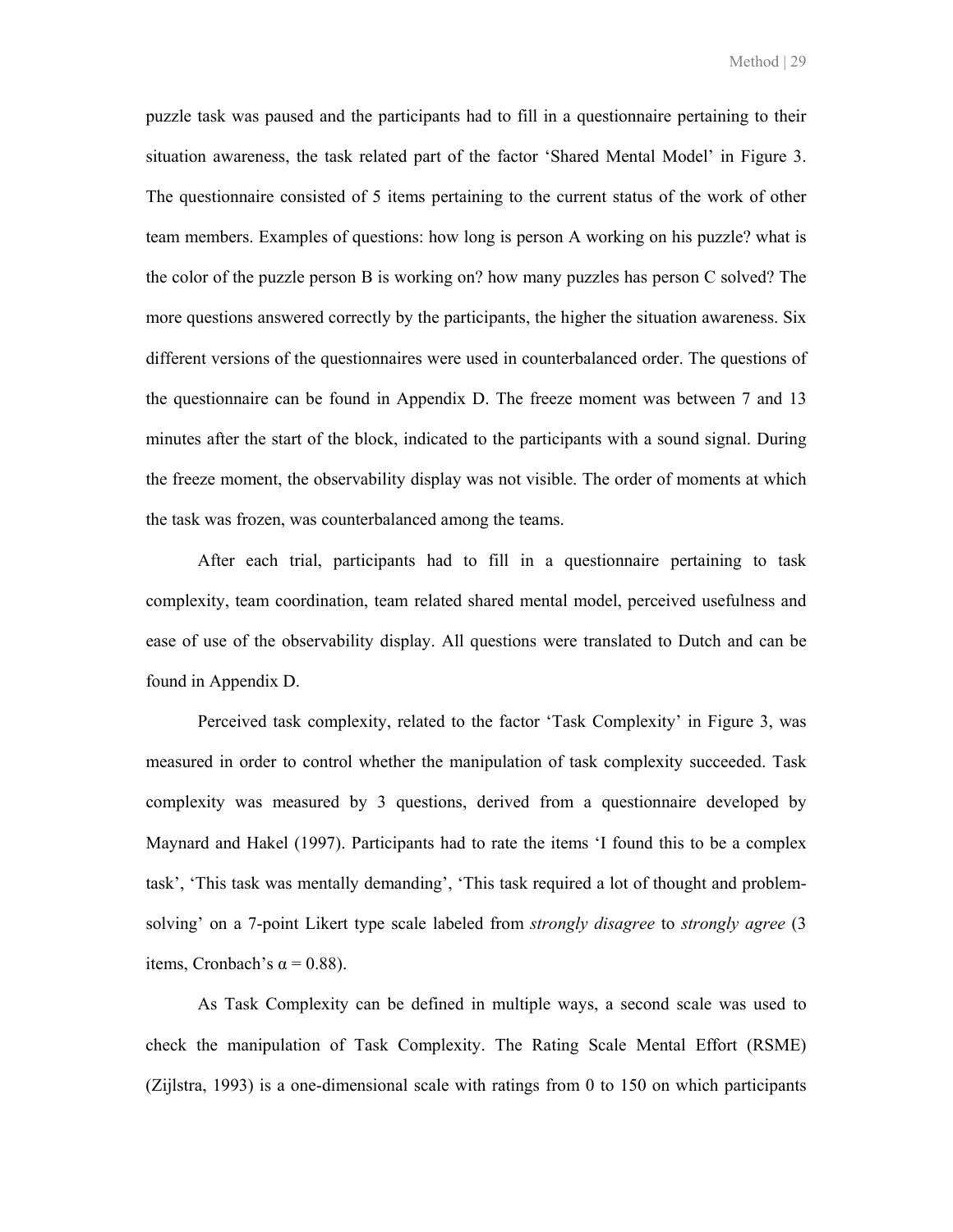have to respond to the question 'how much effort did it cost you to fulfill the task?'. The scale has nine descriptive indicators along its axis (e.g., 12 corresponds to not effortful, 58 to rather effortful, and 113 to extremely effortful).

 To measure a team mental model, as part of the factor 'Shared Mental Model' in Figure 3, a measure based on Austin (2003) was used. Participants were asked to fill in a questionnaire pertaining to their own skills (solving sudokus, coordinating tasks, contribute to making color combinations) and the skills of the other team members after each trial. On a 7 point Likert type scale labeled from *very bad* to *very good*, participants had to rate their own skills and those of others. The average of the variance in ratings on each item was calculated per trial and used as a measure of shared team mental model. The lower the variance between skill judgments, the better developed the shared mental model (3 items, Cronbach's  $\alpha = 0.73$ ).

 Perceived coordination within the team, related to the factor 'Coordination' in Figure 3, was measured after each trial with an adjusted version of the Inter-team Coordination Questionnaire of Hoegl, Weinkauf, and Gemuenden (2004). Participants had to respond to four items ('Activities were well coordinated with other team members', 'Coordination with other team members went smoothly', 'Double and overlapping activities were avoided' and 'Conflicts with other team members were settled quickly') on a 7-point Likert type scale labeled from *'strongly disagree'* to *'strongly agree'* (4 items, Cronbach's α = 0.92).

 Perceived Usefulness of the observablity display, related to the factor 'Observability' in Figure 3, was measured after each trial with 3 questions derived from the Perceived Usefulness and Ease of Use questionnaire of Davis (1989). Participants had to respond to the items ' The Observability Display is useful', 'The observability display gives insight to the team process' and ' The Observability Display keeps me up to date effectively about relevant progress on the task' on a 7-point Likert type scale labeled from '*strongly disagree'* to '*strongly agree'* (3 items, Cronbach's  $\alpha$  = 0.78).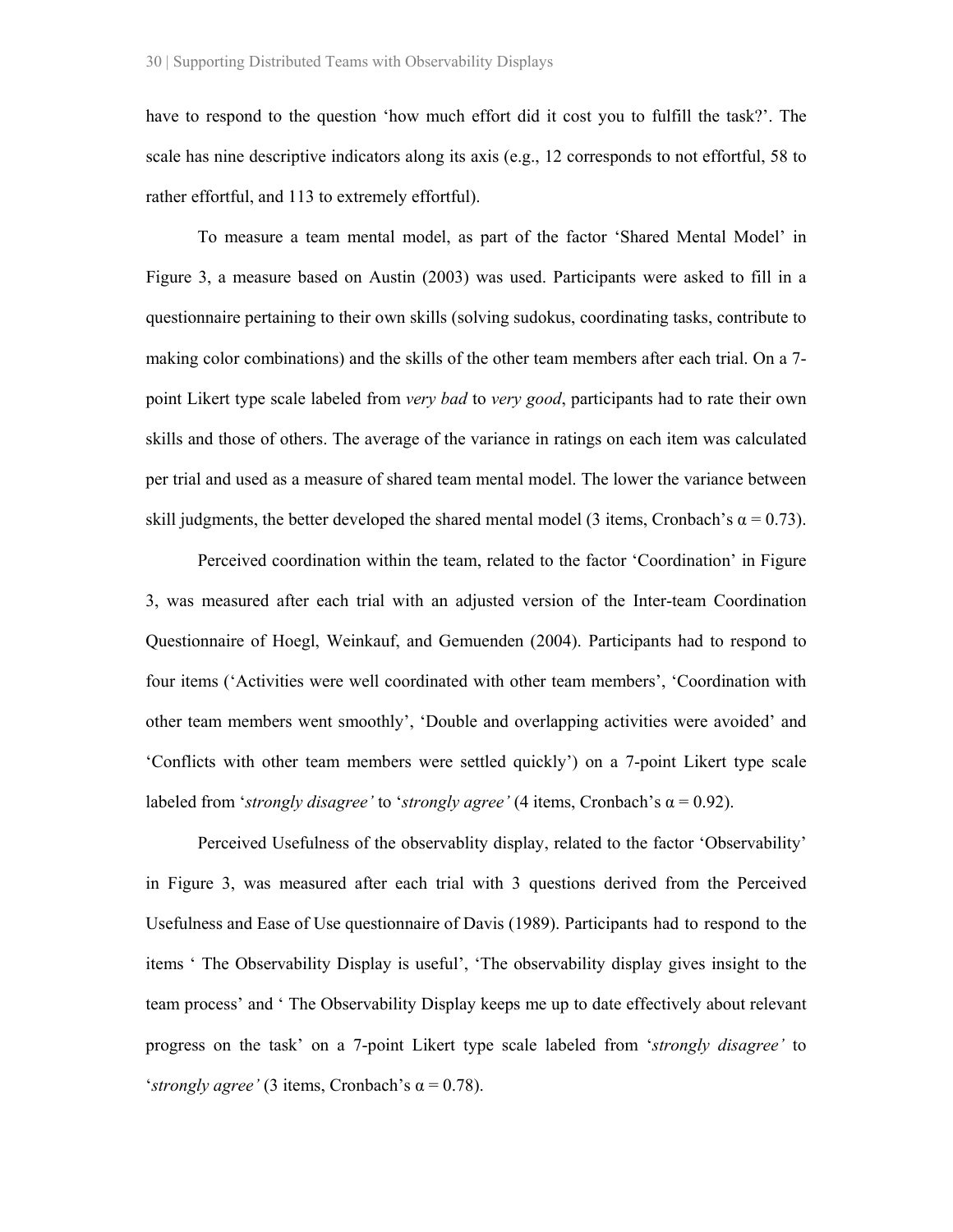Ease of Use of the observability display, related to the factor 'Observability' in Figure 3, was measured after each trial with two questions derived from the Perceived Usefulness and Ease of Use questionnaire of Davis (1989). Participants had to respond to the items 'The Observability Display is easy to master' and ' The Observability Display is easy to use' on a 7-point Likert type scale labeled from '*strongly disagree'* to '*strongly agree'* (2 items, Cronbach's  $\alpha$  = 0.73).

 At the end of each trial, the experiment leader collected the Sudoku puzzles, information forms and questionnaires of that trial and distributed the materials for the next trial. Performance of the team in the trail was noted.

 Two performance measures were used as indication of the factor 'Performance' in Figure 3. The number of complete puzzles per team per trial was used as an indication of the Sudoku skills of the team. The other performance measure was the score, the amount of points, per team per trial. For each blue or yellow puzzle, the team received one point, for each red puzzle the team received two points. For each handed in set of puzzles that consisted of the right colors, the team received three bonus points. This score is not only influenced by the Sudoku skills of the team but also by how well the team coordinates choosing puzzles, which influences the amount of bonus points the team earned. The performance measures correlated significantly,  $r_s = 0.98$ ,  $p < .01$ .

 After the third trial, participants had a 10-minute break in their own rooms. After the six trials, participants were thanked for their cooperation.

#### **3.4 Apparatus**

 Four rooms were used for the experiment. In three rooms, a participant was situated and in the fourth room, the experimenter was situated. In each participant room, a desk was placed as well as a computer, see Figure 5. The computer screen showed the observability display, as shown in Figure 6 and Appendix E. Input to the observability display could be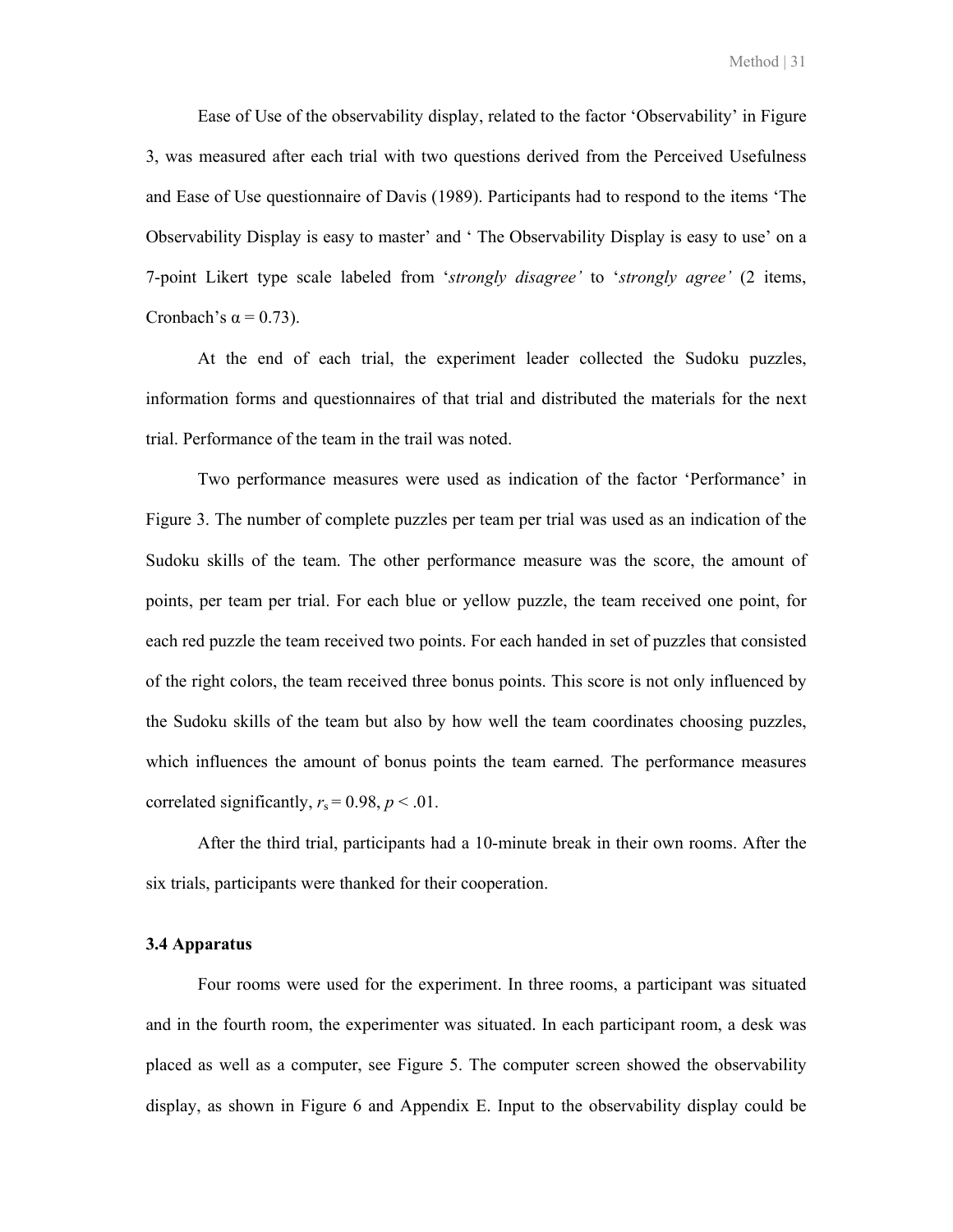given by the participants with use of the mouse and keyboard. In the experimenter room, the experimenter was able to monitor activity in the participant rooms with use of video cameras.



### Figure 5: Participant room

 The observability display gave participants information about the other team members. In this way, participants could adapt their work to the activities of the other team members and the activities could be coordinated. As described above, an observability display can show an enormous amount of information elements to team members but the usability of the elements depend on the coordination dependencies in the task.

 To support managing the fit dependency, delivering sets of Sudoku puzzles of the right color, participants have to know which colors of puzzles have been made. In the list of observability elements, this information is behavioral awareness of the past about others' actions. The progress bar showed which puzzles were solved in the past and which puzzles are worked on at the moment.

 The intention of the participants was displayed on the screen to support managing the fit dependency as well. With this information – behavioral awareness of the future –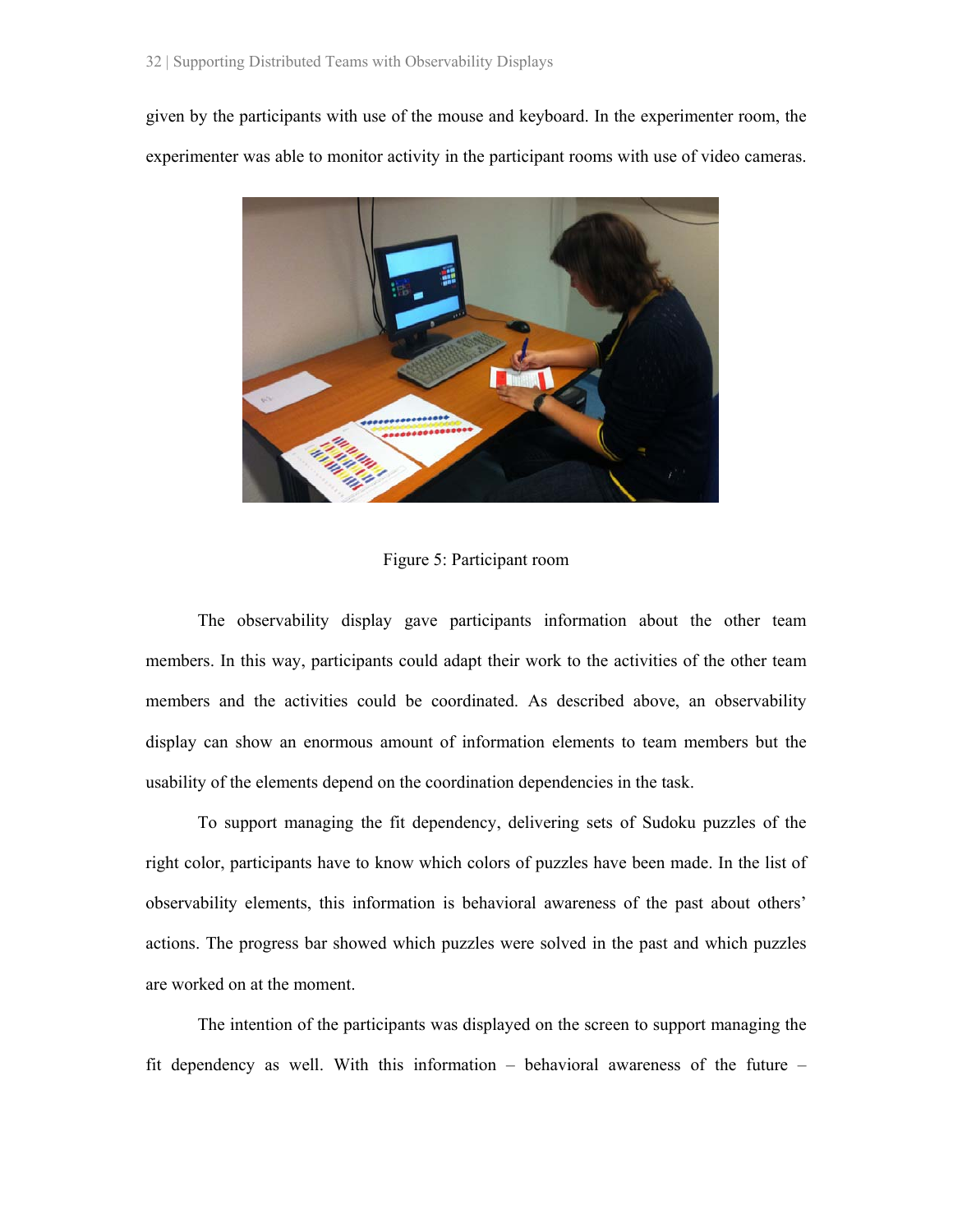participants knew which color of Sudoku puzzles the other participants were planning to work on after finishing their puzzle.



#### Figure 6: Observability Display

 To support managing the flow dependency, solving Sudoku puzzles in a specific order, behavioral awareness information about the past was presented on the screen: the numbers of the puzzles participants worked on was displayed above the progress bars.

 The display showed how long the team has been working on the task, in order to support managing the sharing dependency of a limited amount of time. In the list of observability elements, this information about the deadlines of the team and the importance of specific tasks belongs to behavioral awareness of the present. This information could support selecting a color of puzzle to work on.

 The progress bar provides not only behavioral awareness to the participants, but cognitive awareness as well. The more time a team members needs to solve a puzzle, the longer the bar. In this way, awareness information about the abilities and skills of the team members was presented on the display.

Input for the screen was given by the participants. Intention could be updated by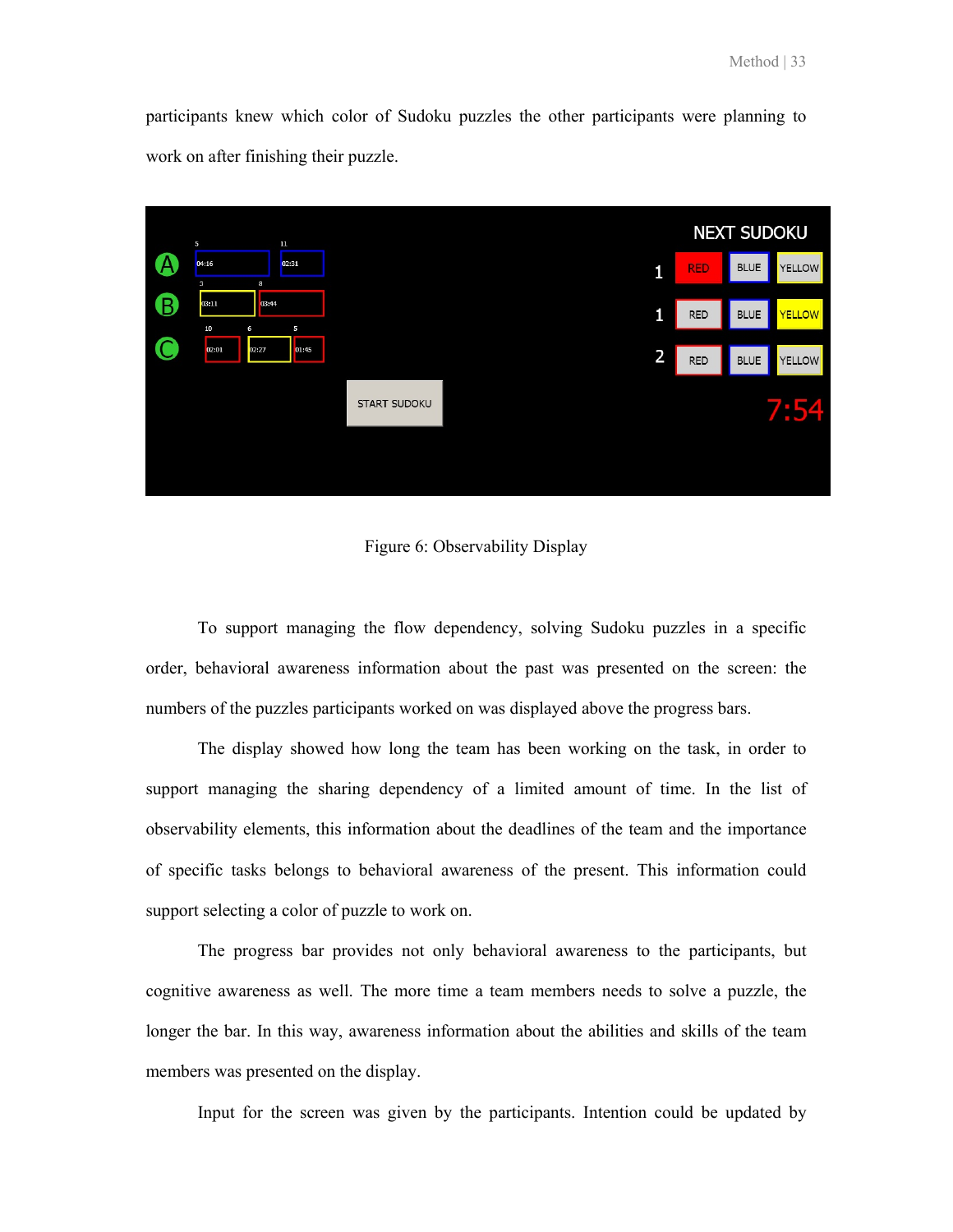pressing a button that corresponds to the color of the Sudoku puzzles they are going to solve next. Team members could only indicate their own intention; they were not able to select a next color for another team member. On each display was a button which participants had to press when they started or finished a Sudoku. If the participants pressed the start-button, they were requested to fill in the number of the puzzle and press enter. A new bar then appeared on the screen, the color of the bar was identical to the color selected in the intention-part of the display. If no color was selected by a team member, the bar became white. As long as a participant was working on a puzzle, the bar became wider, until the stop button was pressed.

 Participants had to click with the mouse in order to make the display visible for 20 seconds, and then the screen became grey again. The number of mouse clicks in order to make the display visible was logged automatically and used as measure for frequency of use of the observability display.

#### **3.5 Design**

 A within-subject repeated measures design was used with Experience (block 1, 2 and 3) and Task Complexity (low, high) as independent variables. The task existed of 6 trials, divided in three blocks. Each block consisted of 1 trial with high task complexity and 1 trial with low task complexity. A pretest has been executed in order to select Sudoku puzzles. For the high complexity trials, in which the reasoning demands had to be higher than in the low complexity trials, Sudoku puzzles have been selected that take more time to solve than puzzles for the low complexity trials.

 The order of low and high complexity trials within block 3-6 was counterbalanced among teams. In block 1, each team started with a low complexity trial followed by a high complexity trial in order to eliminate a possible entrainment effect. Social entrainment is the concept of altering social patterns by external conditions and the persistence of such rhythms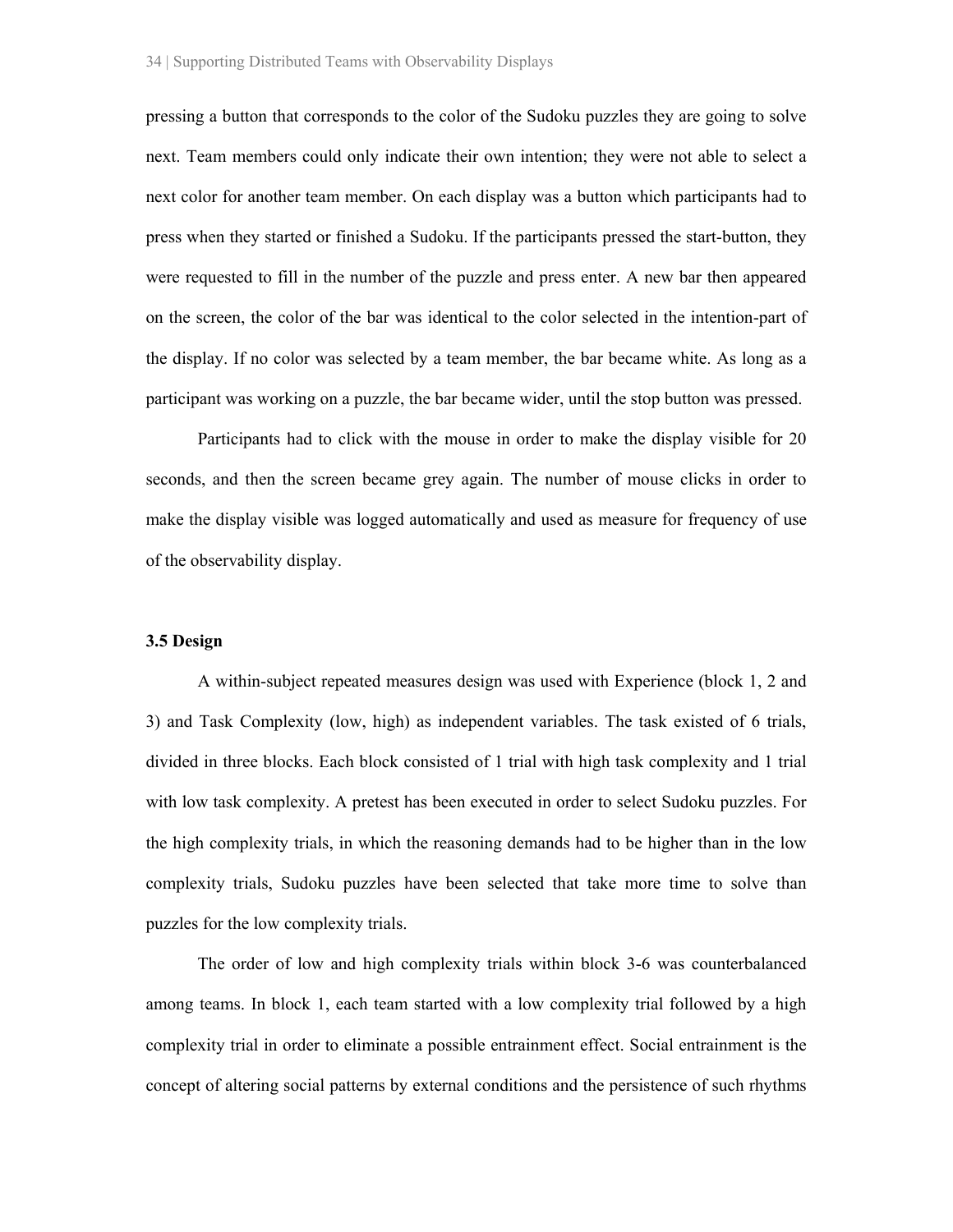Method | 35

over time (Kelly & McGrath, 1985). As the complexity level of the first trial could influence for example the team's strategy, this could lead to differences between teams based on the complexity level of the first trial. Therefore it was decided to let each team start with the same complexity level.

#### **3.6 Data analysis**

 A 2 x 3 General Linear Model Repeated Measures design was used for data analysis, with Experience (block 1, block 2, block 3) and Task Complexity (low, high) as within-group variables. Data were aggregated and analyzed at the team level in order to not violate the assumption of independent team members (Kenny, 1998). Data of two subsequent trials were combined into blocks, in this way the three blocks contained the same amount of data from low as high complexity trials.

 Main effects of Experience and Task Complexity and the interaction effect of Experience x Task Complexity were examined. Post-hoc multiple comparisons were done using Least Significant Differences comparisons. Although this test does not correct for the number of tests performed, this test was used because of the limited power as 16 teams participated in the experiment.

 As the use of display could be influenced by the number of puzzles made, it was tested whether the number of puzzles should be used as covariate when analyzing the use of the observability display. MANOVA Wilks's lambda showed that there was no significant relation between the use of the observability display and the number of puzzles made,  $F(36,20) = 1.16$ ,  $p > 0.5$ . Therefore analyses have been done without covariate.

 Correlations between dependent variables were calculated using Spearman's rho, as the Kolmogorov-Smirnov test indicated that not all of the variables met the assumption of normality.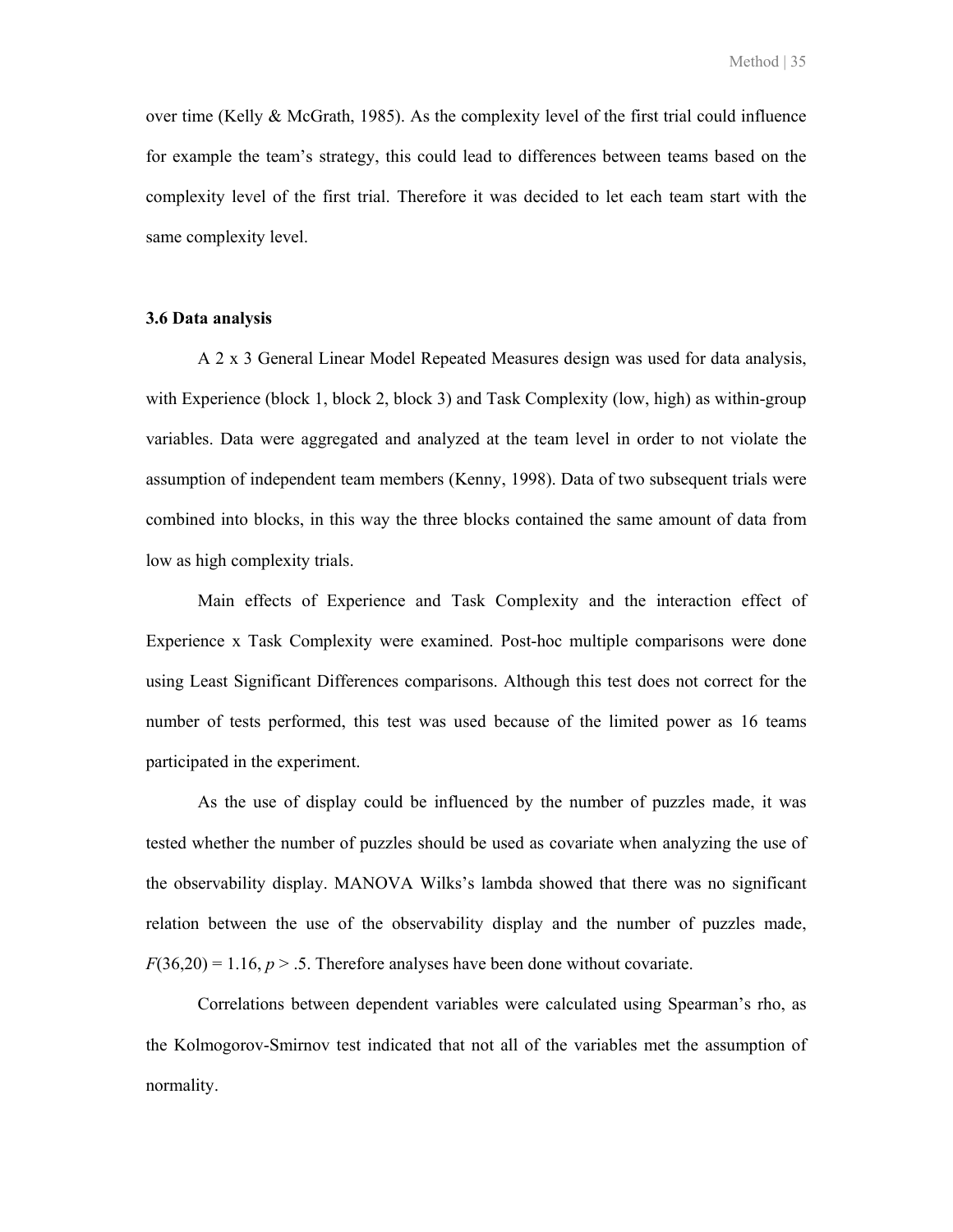36 | Supporting Distributed Teams with Observability Displays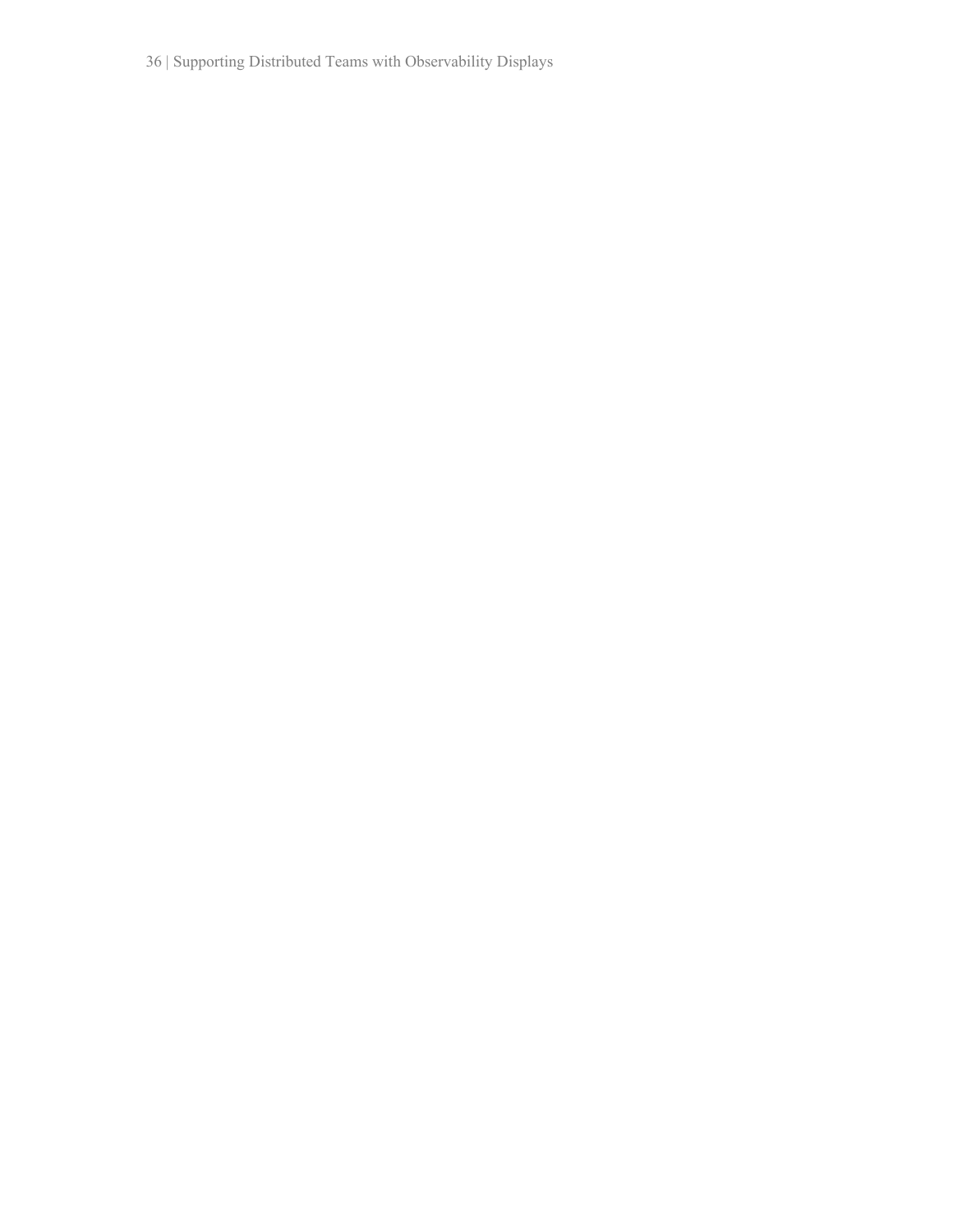# **Chapter 4 Results**

Results of the experiment will be discussed per variable. An overview of mean scores per block and task complexity level, effects of experience and task complexity level, and correlations between the dependent variables can be found in Table 1, 2 and 3 on page 44, 45 and 46.

# **4.1 Manipulation check Task Complexity**

### *Rating Scale Mental Effort*

 Repeated-measures ANOVA showed no significant effect of Experience on RSME,  $F(2,30) = 1.03, p > .05, \eta_p^2 = 0.06$ . Mental effort reported after high complexity trials (*M* = 76.80,  $SD = 8.47$ ) did not differ significantly from mental effort reported after low complexity trials ( $M = 74.04$ ,  $SD = 8.33$ ),  $F(1,15) = 3.59$ ,  $p > .05$ ,  $\eta_p^2 = 0.19$ . No significant interaction effect of Experience x Task Complexity was found,  $F(2,30) = 1.12$ ,  $p > .05$ ,  $\eta_p^2 = 0.07$ .

### *Questionnaire Task Complexity*

 Repeated-measures ANOVA showed no significant effect of Experience on Task Complexity scores,  $F(2,30) = 0.42$ ,  $p > .05$ ,  $\eta_p^2 = 0.03$ . Scores on the Task Complexity questionnaire were significantly higher after high complexity trials ( $M = 5.32$ ,  $SD = 0.52$ ) than after low complexity trials  $(M = 4.71, SD = 0.59, F(1,15) = 32.91, p < .01, \eta_p^2 = 0.69)$ . A significant interaction effect of Experience x Task Complexity was found  $F(2,30) = 4.90$ ,  $p < .05$ ,  $\eta_p^2 = 0.25$ , see Figure 7. Post-hoc LSD comparisons showed that for each block, the scores of the Task Complexity questionnaire were significantly higher in high complexity trials than in low complexity trials (resp.  $p < .01$ ,  $p < .05$ ,  $p < .05$ ). Within the high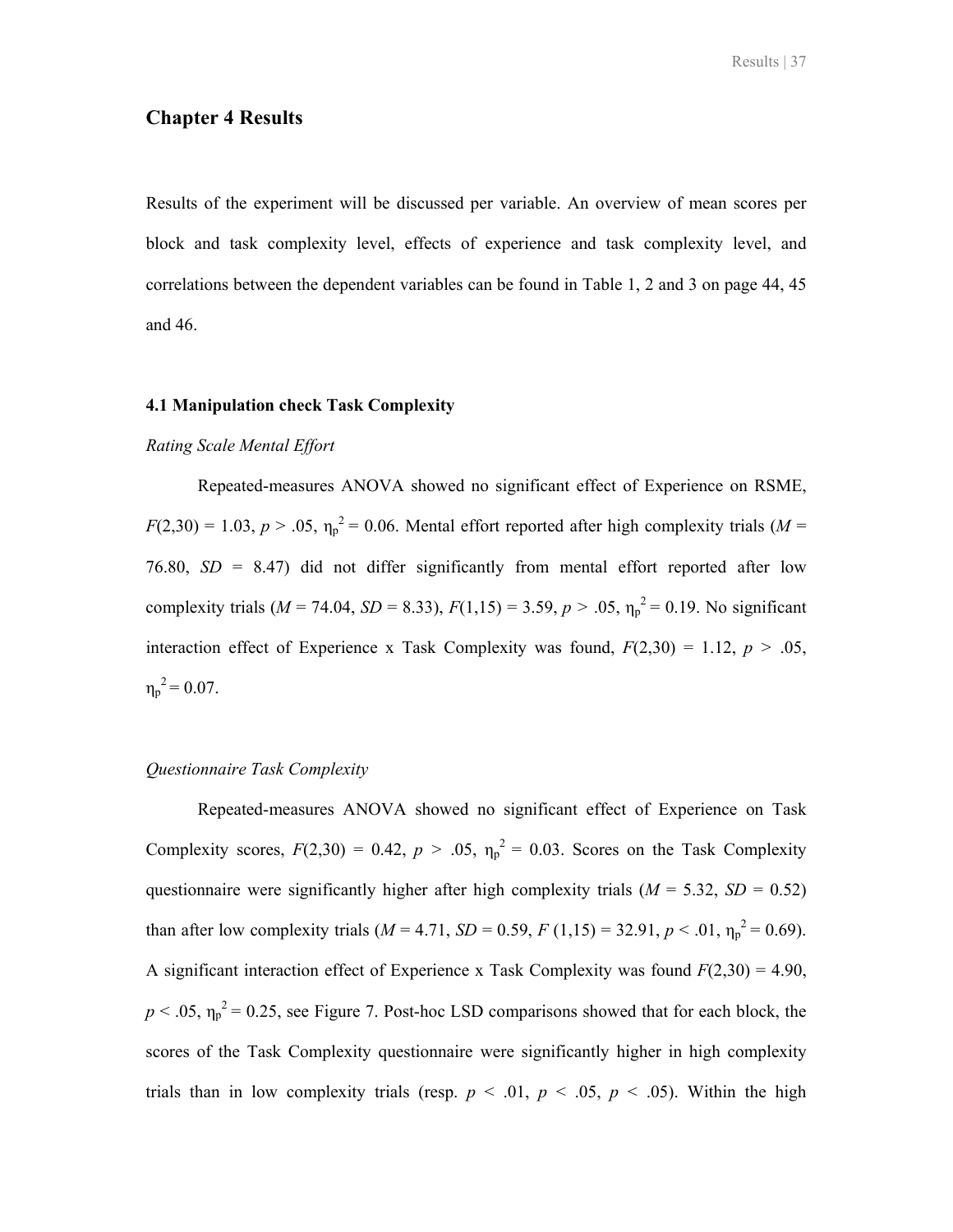complexity trials, scores in block 1 were significantly higher than scores in block 3 ( $p < .05$ ). No other significant differences between blocks within one complexity level were found.



Figure 7: Mean scores on Task Complexity Questionnaire for each task complexity level (low, high) and level of experience (1, 2, 3)

# **4.2 Dependent variables**

### *Performance – Number of puzzles*

 There was a significant effect of Experience on the number of puzzles made (block 1:  $M = 2.32$ ,  $SD = 0.51$ ; block 2:  $M = 2.75$   $SD = 0.69$ , block 3:  $M = 2.91$ ,  $SD = 0.73$ ,  $F(2,30) =$ 8.05,  $p < 0.01$   $\eta_p^2 = 0.35$ ). Post-hoc multiple comparisons using an LSD-test showed that the number of puzzles made in block 1 was significantly lower than in block 2 (mean difference  $= 0.43$ ,  $p < .01$ ) as well as in block 3 (mean difference  $= 0.58$ ,  $p < .01$ ). The number of puzzles in block 2 was not significantly lower than in block 3 (mean difference  $= 0.16$ ,  $p > .5$ ). The number of puzzles made in low complexity trials ( $M = 3.52$ ,  $SD = 0.76$ ) was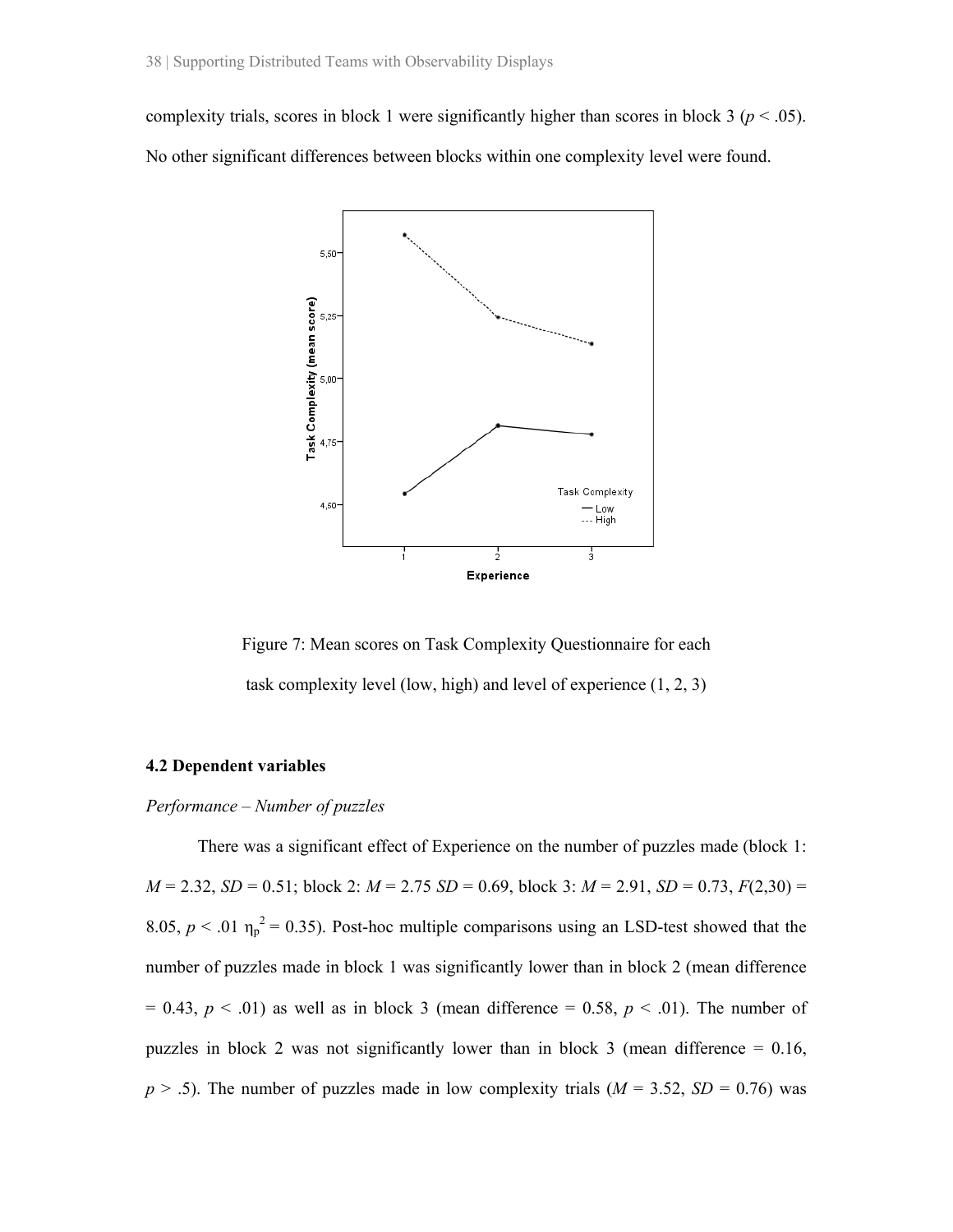significantly higher than the number of puzzles made in high complexity trials  $(M = 1.80)$ ,  $SD = 0.42$ ,  $F(1,15) = 162.88$ ,  $p < .01$ ,  $\eta_p^2 = 0.92$ ). No significant interaction effect of Experience x Task Complexity was found,  $F(2,30) = 0.09, p > .05, \eta_p^2 = 0.01$ .

# *Performance – Score*

 There was a significant effect of Experience on the scores (amount of points) (block 1: *M* = 14.69, *SD* = 3.42; block 2: *M* = 17.63, *SD* = 5.01; block 3: *M* = 18.50, *SD* = 5.03,  $F(2,30) = 6.17, p < .01, \eta_p^2 = 0.29$ . Post-hoc multiple comparisons using an LSD-test showed that scores in block 1 were significantly lower than scores in block 2 (mean difference  $= 2.94$ ,  $p < .05$ ) and scores in block 3 (mean difference = 3.81,  $p < .01$ ). Scores in block 2 were not significantly lower than scores in block 3 (mean difference  $= 0.88$ ,  $p > .05$ ). The scores in low complexity trials ( $M = 22.75$ ,  $SD = 4.94$ ) were significantly higher than the scores in high complexity trials  $(M = 11.13, SD = 3.03)$ ,  $F(1,15) = 180.66, p < .01, \eta_p^2 = 0.92$ . No significant interaction effect of Experience x Task Complexity Block was found,  $F(2,30)$  =  $0.11, p > .05, \eta_p^2 = 0.01$ .

#### *Intra Team Coordination*

There was a significant effect of Experience on ITC scores,  $F(2,30) = 13.38$ ,  $p < .01$ ,  $\eta_p^2 = 0.47$ . Post-hoc LSD tests showed that ratings of coordination in block 1 (*M* = 4.52, *SD* = 0.57) were significantly higher than in block 2 ( $M = 4.94$ , *SD* = 0.67) and block 3  $(M = 5.17, SD = 0.60)$  (Block 1-2: mean difference = 0.43,  $p < .01$ ; block 1-3: mean difference =  $0.65$ ,  $p < .01$ ). Ratings in block 2 were not significantly lower than in block 3 (mean difference =  $0.22, p > .05$ ).

 A significant effect of Task Complexity on Intra Team Coordination scores was found,  $F(1,15) = 6.86$ ,  $p < 0.05$ ,  $\eta_p^2 = 0.31$ . ITC scores were higher after low complexity trials  $(M = 4.98, SD = 0.60)$  than after high complexity trials  $(M = 4.78, SD = 0.53)$ .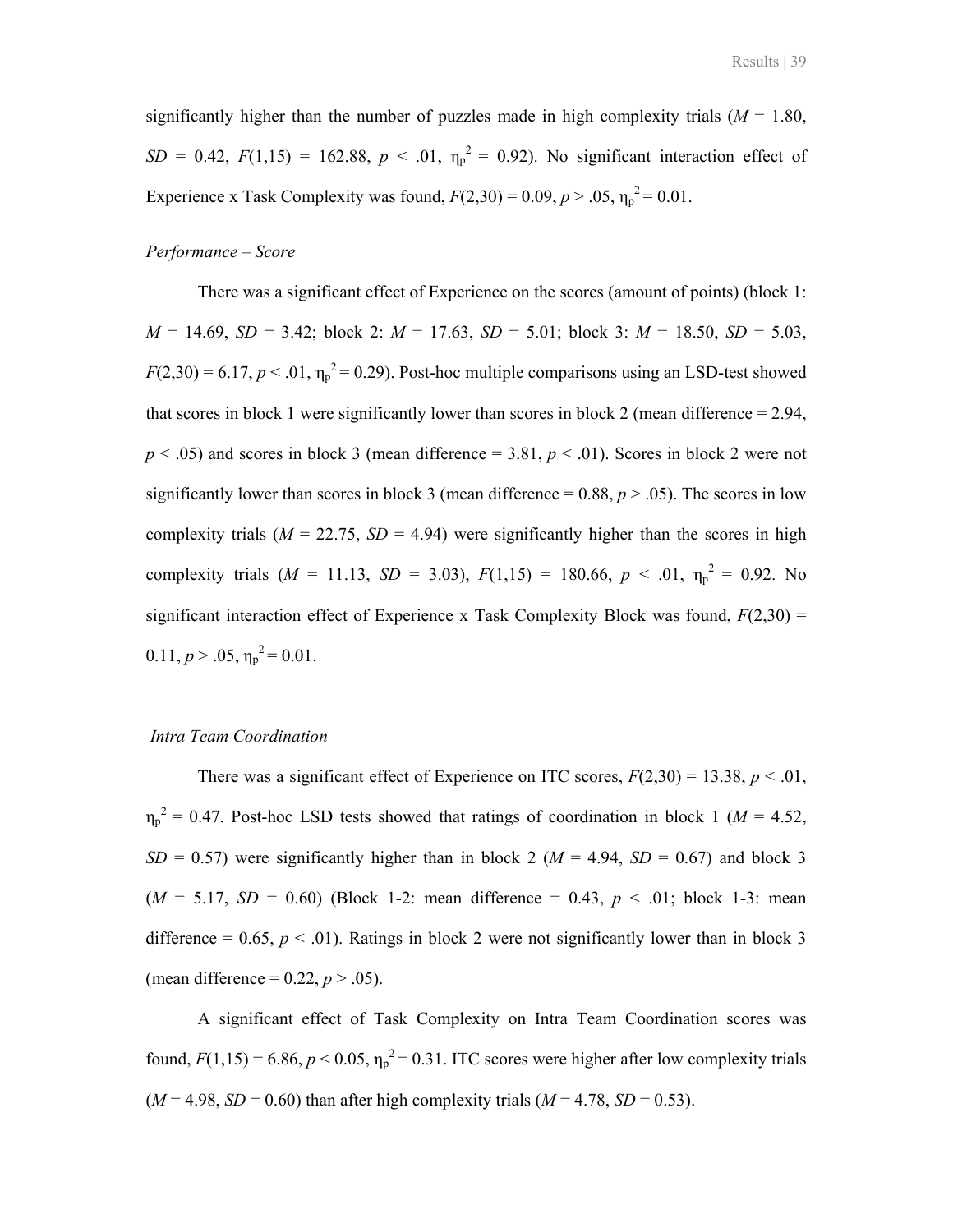The interaction effect of Experience x Task Complexity approaches significance,  $F(2) = 3.22$ ,  $p = 0.054$ ,  $\eta_p^2 = 0.18$ , see Figure 8. Post-hoc LSD comparisons showed that within each block, there were no significant differences between low and high complexity trials (all  $p$ 's  $> 0.5$ ). Within the low complexity trials, ratings in block 1 were significantly lower than ratings in block 2 ( $p < 0.01$ ) and block 3 ( $p < .01$ ). Other differences between blocks within each complexity level did not reach significance (all  $p$ 's  $>$  .1)



Figure 8: Mean scores of Intra Team Coordination for each task complexity level (low, high) and level of experience (1, 2, 3)

# *Ease of use*

 As Mauchly's test indicated that the assumption of sphericity had been violated when analyzing the effect of Experience ( $\chi^2(2) = 7.82$ ,  $p < .05$ ), the degrees of freedom were corrected for this analysis, using Greenhouse-Geisser estimates of sphericity ( $\epsilon$  = 0.70). A significant effect of Experience was found on the scores of the Ease of Use questionnaire,  $F(1.40,21.01) = 8.09, p < .01, \eta_p^2 = 0.35$ . Post-hoc LSD comparisons showed that ease of use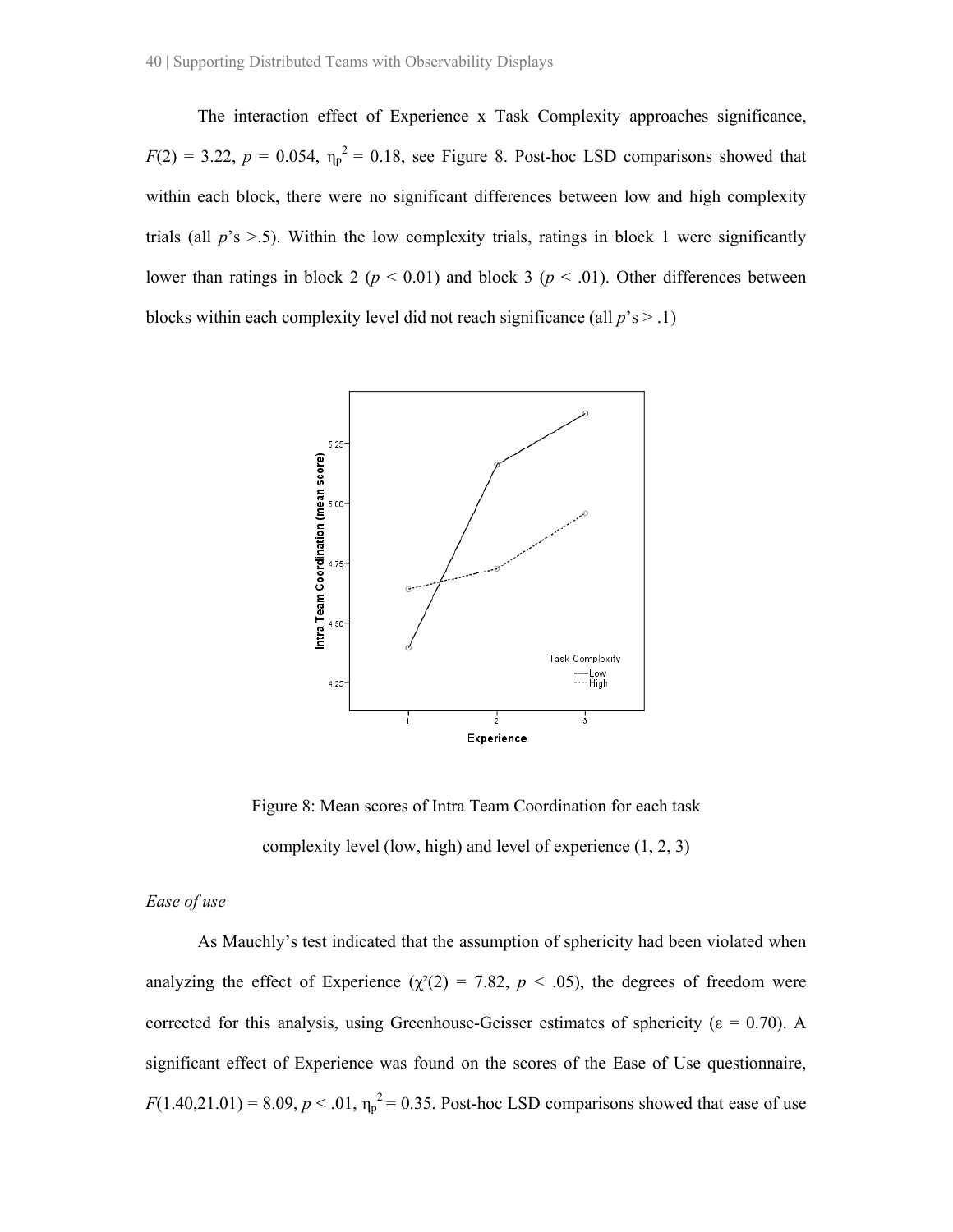scores of block 1 ( $M = 5.88$ ,  $SD = 0.35$ ) were significantly lower than scores of block 2  $(M = 6.06, SD = 0.38)$ , mean difference = 0.18,  $p < .05$ . Scores of block 1 were significantly lower than scores of block 3 ( $M = 6.16$ ,  $SD = 0.42$ ) as well (mean difference = 0.28,  $p < .01$ ). Scores of block 2 were not significantly lower than scores of block 3 (mean difference  $= 0.10$ ,  $p > .05$ ).

 Ease of Use scores did not differ significantly between low complexity trials  $(M = 6.02, SD = 0.38)$  and high complexity trials  $(M = 6.04, SD = 0.34)$ ,  $F(1,15) = 0.11$ ,  $p > .05$ ,  $\eta_p^2 = 0.01$ . No significant interaction effect of Experience x Task Complexity was found,  $F(2,30) = 1.83$ ,  $p > .05$ ,  $\eta_p^2 = 0.11$ .

#### *Perceived usefulness*

 As Mauchly's test indicated that the assumption of sphericity had been violated when analyzing the effect of Experience  $(\chi^2(2) = 11.35, p \le 0.01)$ , the degrees of freedom were corrected for this analysis, using Greenhouse-Geisser estimates of sphericity ( $\epsilon$  = 0.64). No significant effect of Experience on Perceived usefulness scores was found,  $F(1.29,19.29)$  = 0.94,  $p > .05$ ,  $\eta_p^2 = 0.06$ .

No significant effect of Task Complexity was found on the Perceived Usefulness scores,  $F(1,15) = 3.22, p > .05, \eta_p^2 = 0.18$  and no significant interaction effect of Experience x Task Complexity was found,  $F(2,30) = 3.12$ ,  $p > .05$ ,  $\eta_p^2 = 0.17$ .

### *Use of the observability display*

 The use of the observability display was measured by logging how often participants clicked on the screen to make the display visible. As Mauchly's test indicated that the assumption of sphericity had been violated when analyzing the effect of Experience ( $\chi^2(2)$  = 6.09,  $p = 0.048$ ), the degrees of freedom were corrected for the repeated measures ANOVA for this analysis, using Greenhouse-Geisser estimates of sphericity ( $\varepsilon = 0.74$ ).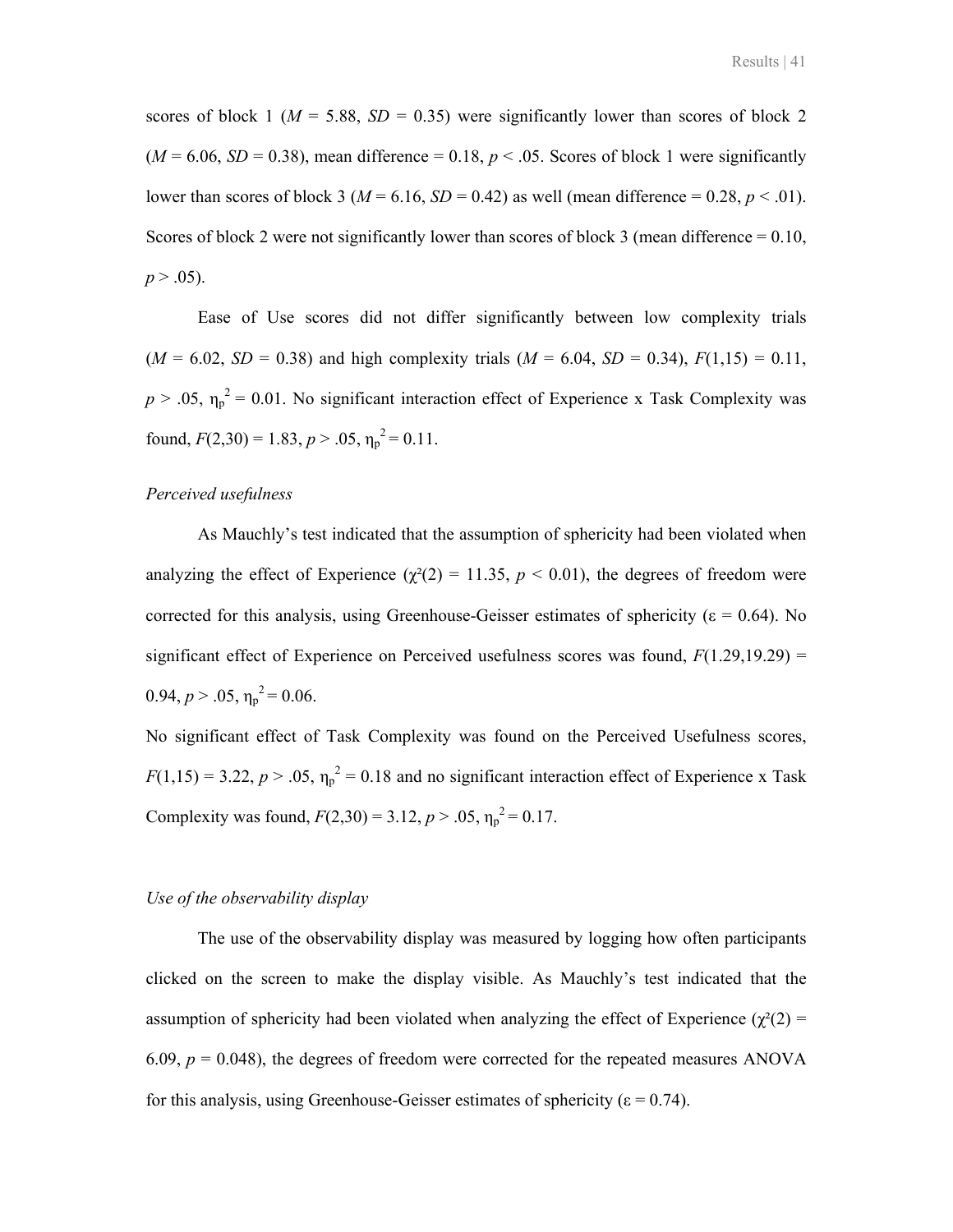The amount of clicks per block (block 1:  $M = 14.69$ ,  $SD = 0.23$ ; block 2:  $M = 14.29$ ,  $SD = 1.80$ ; block 3:  $M = 14.20$ ,  $SD = 2.42$ ) were not influenced significantly by Experience,  $F(1.48,22.18) = 0.63, p > .5, \eta_p^2 = 0.04$ . A significant effect of Task Complexity on the use of the observability display was found,  $F(1,15) = 80.18$ ,  $p < .01$ ,  $\eta_p^2 = 0.84$ . In the high complexity trials, the observability display was used less  $(M = 12.63, SD = 1.96)$  than in the low complexity trials  $(M = 16.15, SD = 2.18)$ . No significant interaction effect of Experience x Task Complexity was found,  $F(2,30) = 0.56$ ,  $p > .5$ ,  $\eta_p^2 = 0.04$ .

#### *Situation Awareness*

 Situation Awareness scores were not significantly influenced by Experience (block 1:  $M = 3.43$ ,  $SD = 0.44$ ; block 2:  $M = 3.21$ ,  $SD = 0.42$ ; block 3:  $M = 3.44$ ,  $SD = 0.49$ ),  $F(2,30) =$ 1.48,  $p > 0.05$ ,  $\eta_p^2 = 0.09$ . In low complexity trials the situation awareness was significantly lower ( $M = 3.19$ ,  $SD = 0.31$ ) than in high complexity trials ( $M = 3.53$ ,  $SD = 0.39$ ),  $F(1,15) =$ 11.79,  $p < 0.01$ ,  $\eta_p^2 = 0.44$ . No significant interaction effect of Experience x Task Complexity was found,  $F(1.34,20.03) = 0.35$ ,  $p > .05$ ,  $\eta_p^2 = 0.02$  (corrected using Greenhouse-Geisser estimates of sphericity ( $\varepsilon = 0.67$ ) as Mauchly's test indicated that the assumption of sphericity had been violated ( $\chi^2(2) = 9.64$ ,  $p < .01$ ).

#### *Shared Mental Model*

 There was no significant influence of Experience on deviation in the judgments of each other's skills (block 1:  $M = 1.30$ ,  $SD = 0.52$ ; block 2:  $M = 1.30$ ,  $SD = 0.58$ ; block 3:  $M =$ 1.24, *SD* = 0.76),  $F(2,30) = 0.094$ ,  $p > .05$ ,  $\eta_p^2 = 0.01$ . Deviations in the judgments of each other's skills were significantly higher after high complexity trials  $(M = 1.48, SD = 0.65)$  than after low complexity trials ( $M = 1.08$ ,  $SD = 0.45$ ),  $F(1,15) = 13.01$ ,  $p < .01$ ,  $\eta_p^2 = 0.47$ . No significant interaction effect of Experience x Task Complexity was found,  $F(2,30) = 0.05$ ,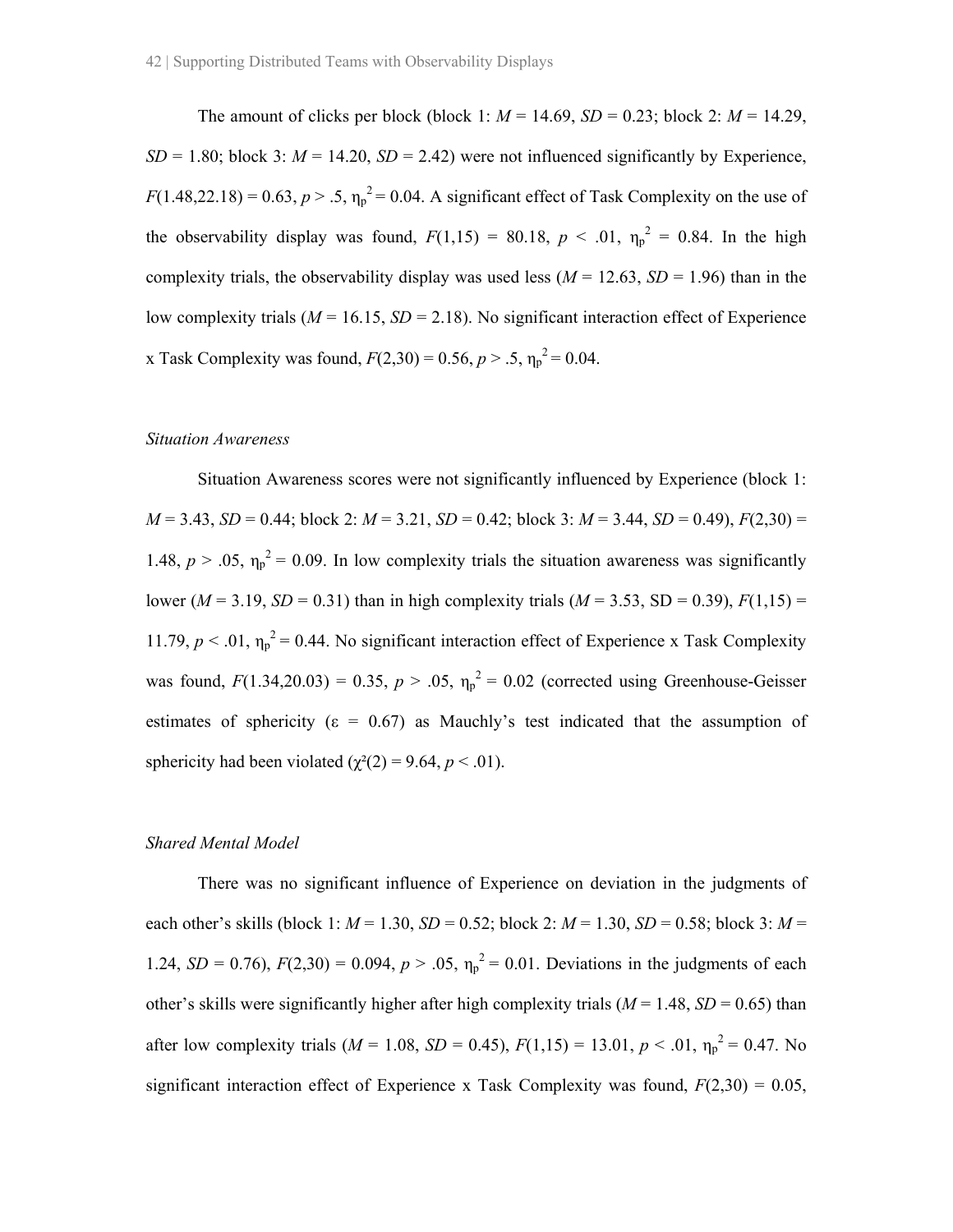$p > .05$ ,  $\eta_p^2 = 0.003$ .

 The correlation of Shared Mental Model and Display Use was calculated using Spearman's rho,  $r_s = -0.05$ ,  $p > 0.05$ . Other correlations are shown in Table 3 on page 45.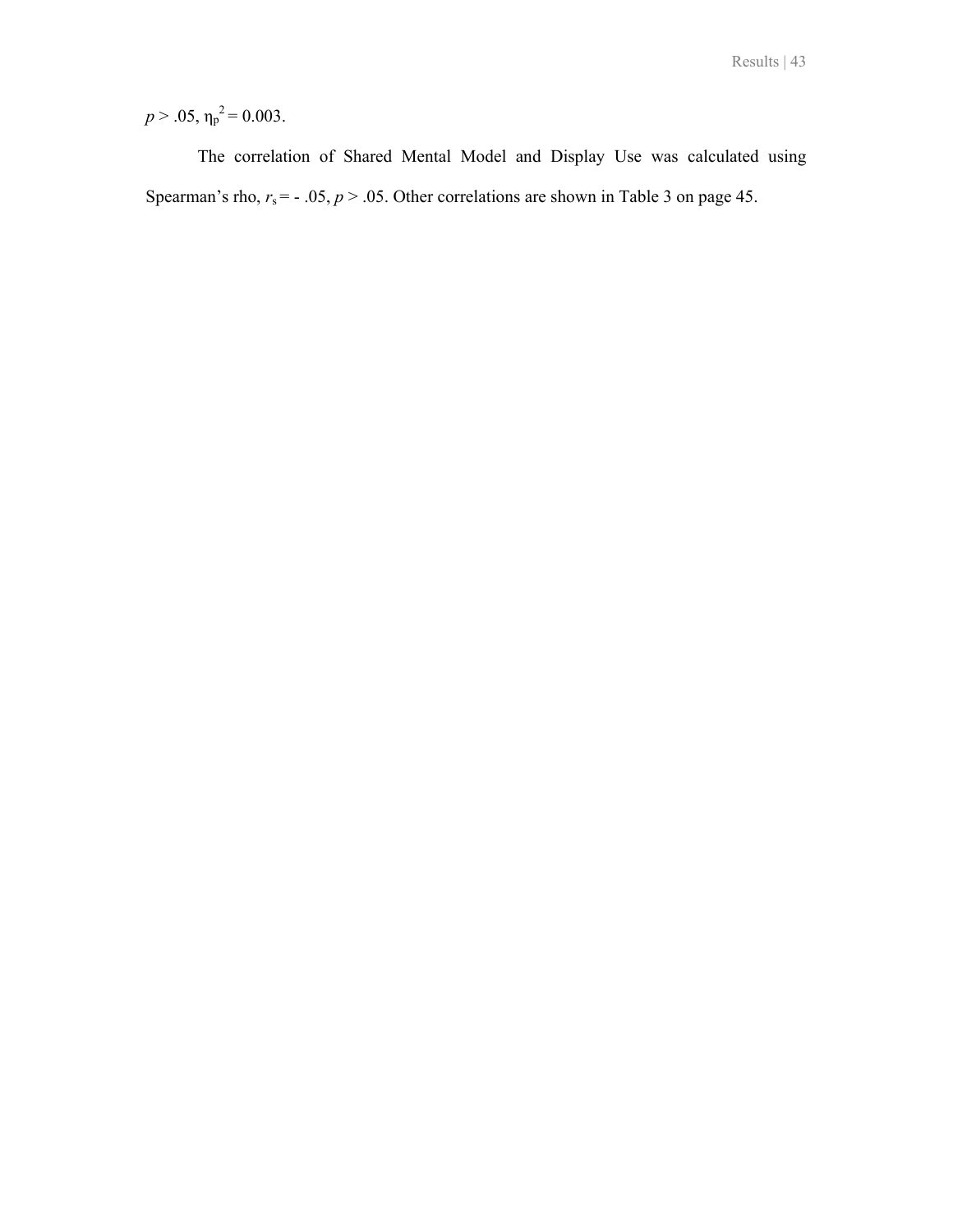Table 1: Mean values and standard deviations of dependent variables Table 1: Mean values and standard deviations of dependent variables

|                             |              |      | Experience            |                |              |           |       | Task Complexity |             |           |
|-----------------------------|--------------|------|-----------------------|----------------|--------------|-----------|-------|-----------------|-------------|-----------|
|                             | Block 1      |      | Block 2               |                | Block 3      |           | Low   |                 | <u>High</u> |           |
|                             | $\mathbb{Z}$ | SD   | $\cancel{\mathbb{Z}}$ | S <sub>D</sub> | $\mathbb{Z}$ | <b>SD</b> |       | S <sub>D</sub>  |             | <b>SD</b> |
| <b>RSME</b>                 | 76.05        | 4.47 | 76.54                 | 9.82           | 73.68        | 10.35     | 74.04 | 8.33            | 76.80       | 8.47      |
| Task Complexity             | 5.06         | 0.55 | 5.03                  | 0.62           | 4.96         | 0.54      | 4.71  | 0.59            | 5.32        | 0.52      |
| Puzzles                     | 2.32         | 0.51 | 2.75                  | 0.69           | 2.91         | 0.73      | 3.52  | 0.76            | 1.80        | 0.42      |
| Score                       | 14.69        | 3.42 | 17.63                 | 5.01           | 18.50        | 5.03      | 22.75 | 4.94            | 1113        | 3.03      |
| ITC                         | 4.52         | 0.57 | 4.94                  | 0.67           | 5.17         | 0.60      | 4.98  | 0.60            | 4.78        | 0.53      |
| Ease of Use                 | 5.88         | 0.35 | 6.06                  | 0.38           | 6.16         | 0.42      | 6.02  | 0.38            | 6.04        | 0.34      |
| Perceived Usefulness        | 5.96         | 0.34 | 5.99                  | 0.34           | 6.07         | 4.22      | 5.96  | 0.34            | 6.04        | 0.32      |
| Display Use                 | 14.69        | 0.23 | 14.29                 | 1.80           | 14.20        | 2.42      | 16.15 | 2.18            | 12.63       | 1.96      |
| <b>S</b> ituation Awareness | 3.43         | 0.44 | 3.21                  | 0.42           | 3.44         | 64.0      | 3.19  | 0.31            | 3.53        | 0.39      |
| <b>NNS</b>                  | 1.30         | 0.52 | 1.30                  | 0.58           | 1.24         | 0.76      | 1.08  | 0.45            | 1.48        | 0.65      |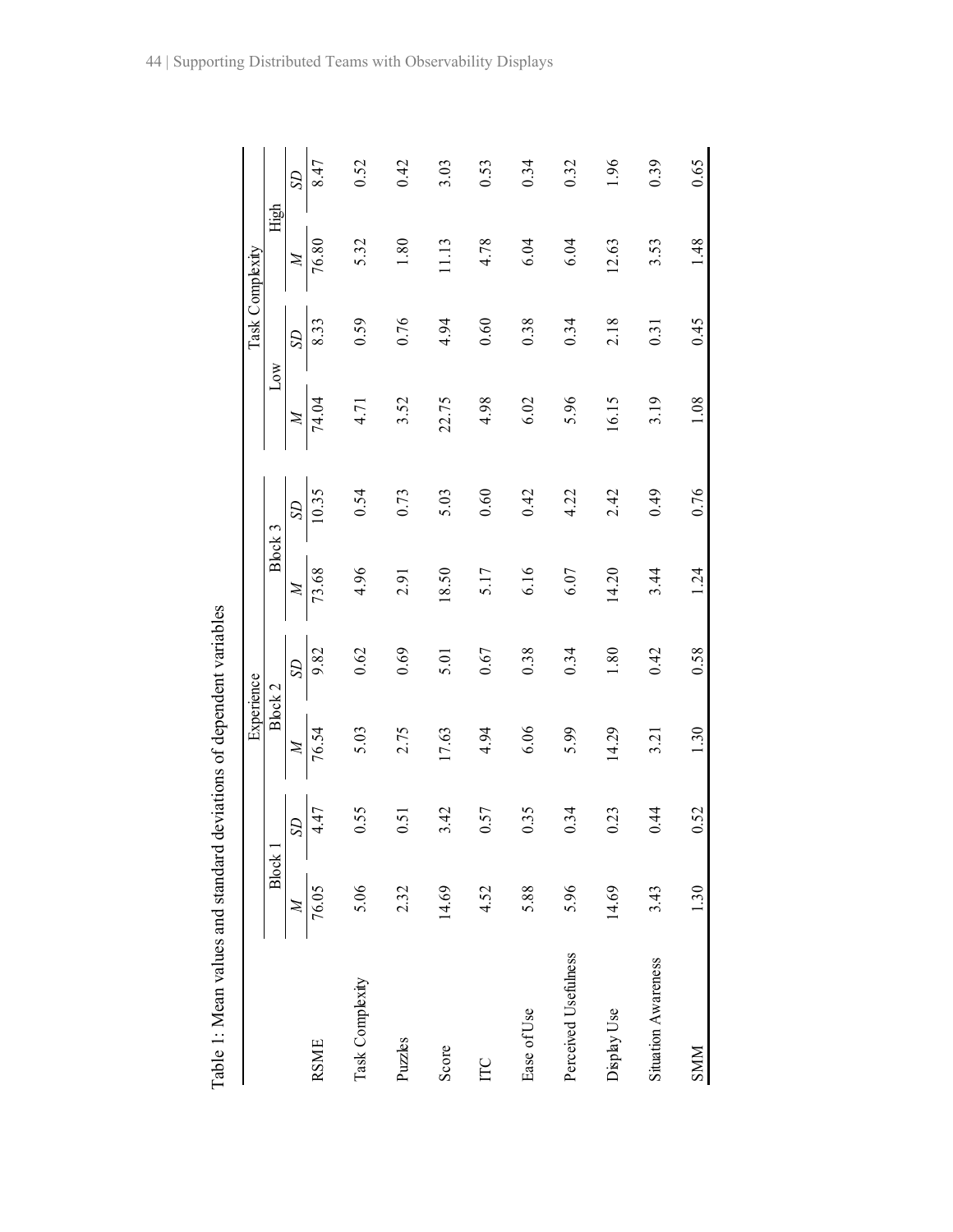| ,<br>,<br>,<br>l |
|------------------|
|                  |
| ı<br>ł           |
| l                |
| Ì                |
|                  |

|                      |              | Experience     |               |        | Task Complexity |            |                   | Experience x Task Complexity |                                 |
|----------------------|--------------|----------------|---------------|--------|-----------------|------------|-------------------|------------------------------|---------------------------------|
|                      | $\mathbf{r}$ | $\overline{d}$ | $n_{\rm p}^2$ | 4      | $\overline{b}$  | $\eta_P^2$ | $\overline{r}$    | $\overline{d}$               | $\frac{\eta_{\rm p}^2}{0.07}$   |
| <b>RSME</b>          | 1.03         | 0.37           | 0.06          | 1.59   | $0.08\,$        | 0.19       | 1.12              | 0.34                         |                                 |
| Task Complexity      | 0.42         | 0.66           | 0.03          | 32.91  | $0.00**$        | 0.69       | 4.90              | $0.01**$                     | 0.25                            |
| Puzzles              | 8.05         | $0.00**$       | 0.35          | 162.88 | $0.00*$         | 0.92       | 0.09              | 0.92                         | 0.01                            |
| Score                | 6.17         | $0.01**$       | 0.29          | 180.66 | $0.00**$        | 0.92       | $\overline{0.11}$ | 0.90                         | 0.01                            |
| <b>DLI</b>           | 13.38        | $0.00**$       | 0.47          | 6.86   | ∗<br>0.02       | 0.31       | 3.22              | 0.05                         | 0.18                            |
| Ease of Use          | 8.09         | $0.01**$       | 0.35          | 0.11   | 0.75            | 0.01       | 1.83              | 0.18                         | $\overline{0}$ . $\overline{1}$ |
| Perceived Usefulness | 0.94         | 0.37           | 0.06          | 3.22   | 0.09            | 0.18       | 3.12              | 0.06                         | 0.17                            |
| Display Use          | 0.63         | 0.50           | 0.04          | 80.18  | $0.00**$        | 0.84       | 0.56              | 0.58                         | 0.04                            |
| Situation Awareness  | 1.48         | 0.24           | 0.09          | 11.79  | $0.00**$        | 0.44       | 0.35              | 0.62                         | 0.02                            |
| <b>NNS</b>           | 0.09         | <b>160</b>     | 0.01          | 13.01  | 0.00            | 0.47       | 0.05              | 0.96                         | 0.00                            |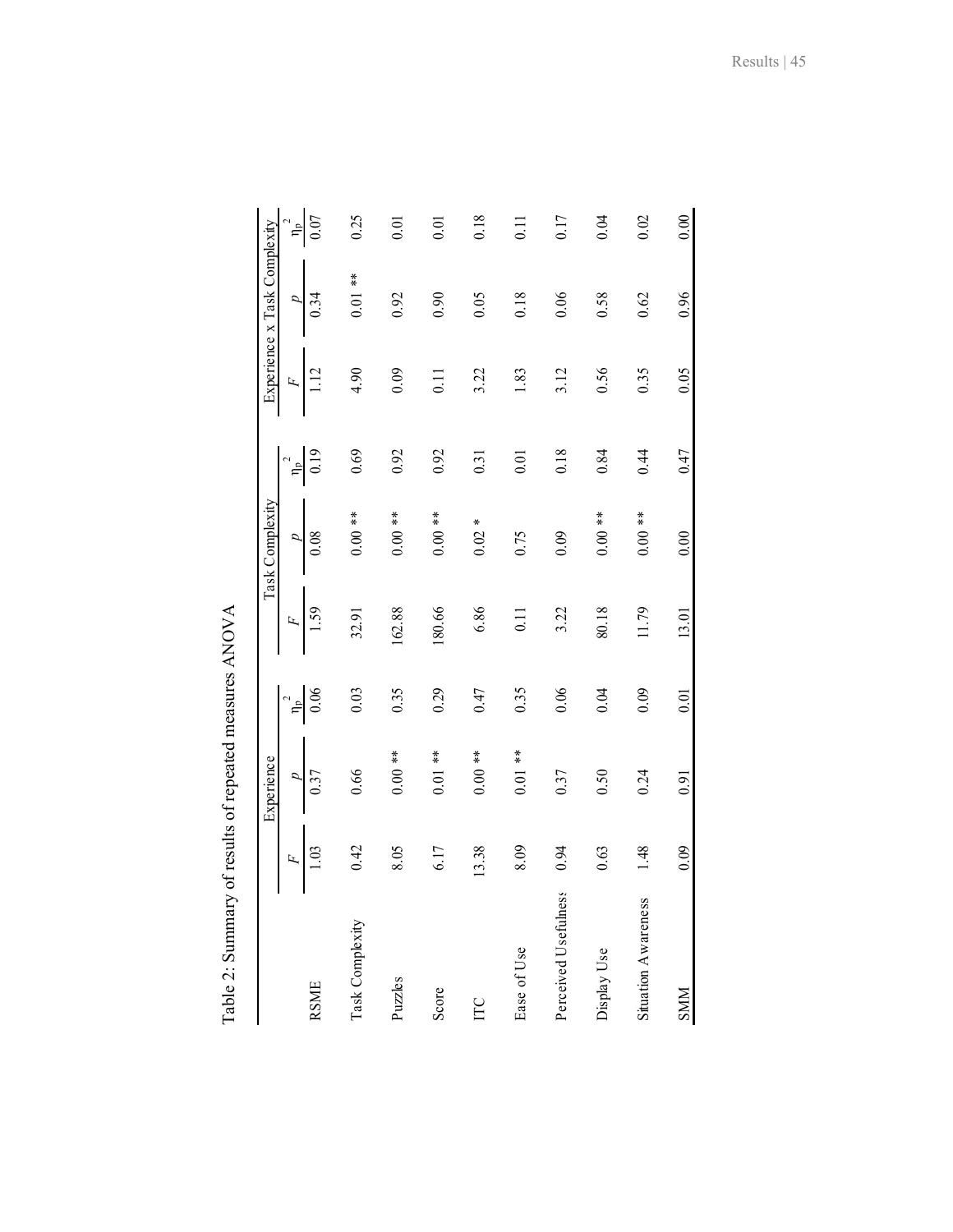|            | Variable                |            | $\frac{2}{\sqrt{2}}$ | $\tilde{\phantom{a}}$ | $\frac{4}{\sqrt{2}}$ | $5\phantom{.00000}\phantom{.0}5$ |                 | $\overline{a}$ | $\infty$ | $\circ$            |  |
|------------|-------------------------|------------|----------------------|-----------------------|----------------------|----------------------------------|-----------------|----------------|----------|--------------------|--|
|            | <b>RSME</b>             |            |                      |                       |                      |                                  |                 |                |          |                    |  |
|            | Task Complexity         | $\ddot{4}$ |                      |                       |                      |                                  |                 |                |          |                    |  |
|            | Performance - Puzzles   | $-29$ **   | $-.53$ **            |                       |                      |                                  |                 |                |          |                    |  |
|            | Performance - Score     | $-37$ **   | $-.55**$             | .98                   |                      |                                  |                 |                |          |                    |  |
|            | $\sum_{i=1}^{n}$        | $-30**$    | $-0.4$               | $36**$                | $.37***$             |                                  |                 |                |          |                    |  |
|            | Ease of Use             | $-.32**$   |                      | $\overline{13}$       |                      | $.35**$                          |                 |                |          |                    |  |
|            | Perceived Usefulness    | $-27$ **   | $-0.1$               | $60 -$                | $\frac{1}{2}$        | $.35**$                          | $.53**$         |                |          |                    |  |
|            | <b>Display Use</b>      |            | $-0.25$              | $51**$                | $49**$               | 08                               | $\frac{8}{18}$  |                |          |                    |  |
|            | Situation Awareness     |            | $.22$ *              | $-23$ *               | $-25$                | $-0.4$                           | $\overline{08}$ |                |          |                    |  |
|            | Shared Mental Model     | $.24 *$    | $.35**$              |                       | $-31** -31**$        |                                  |                 |                | $-0.5$   | $\widetilde{5}0$ . |  |
| $\sim a_*$ | $< 0.05$ .** $p < 0.01$ |            |                      |                       |                      |                                  |                 |                |          |                    |  |

Table 3: Correlation Matrix Table 3: Correlation Matrix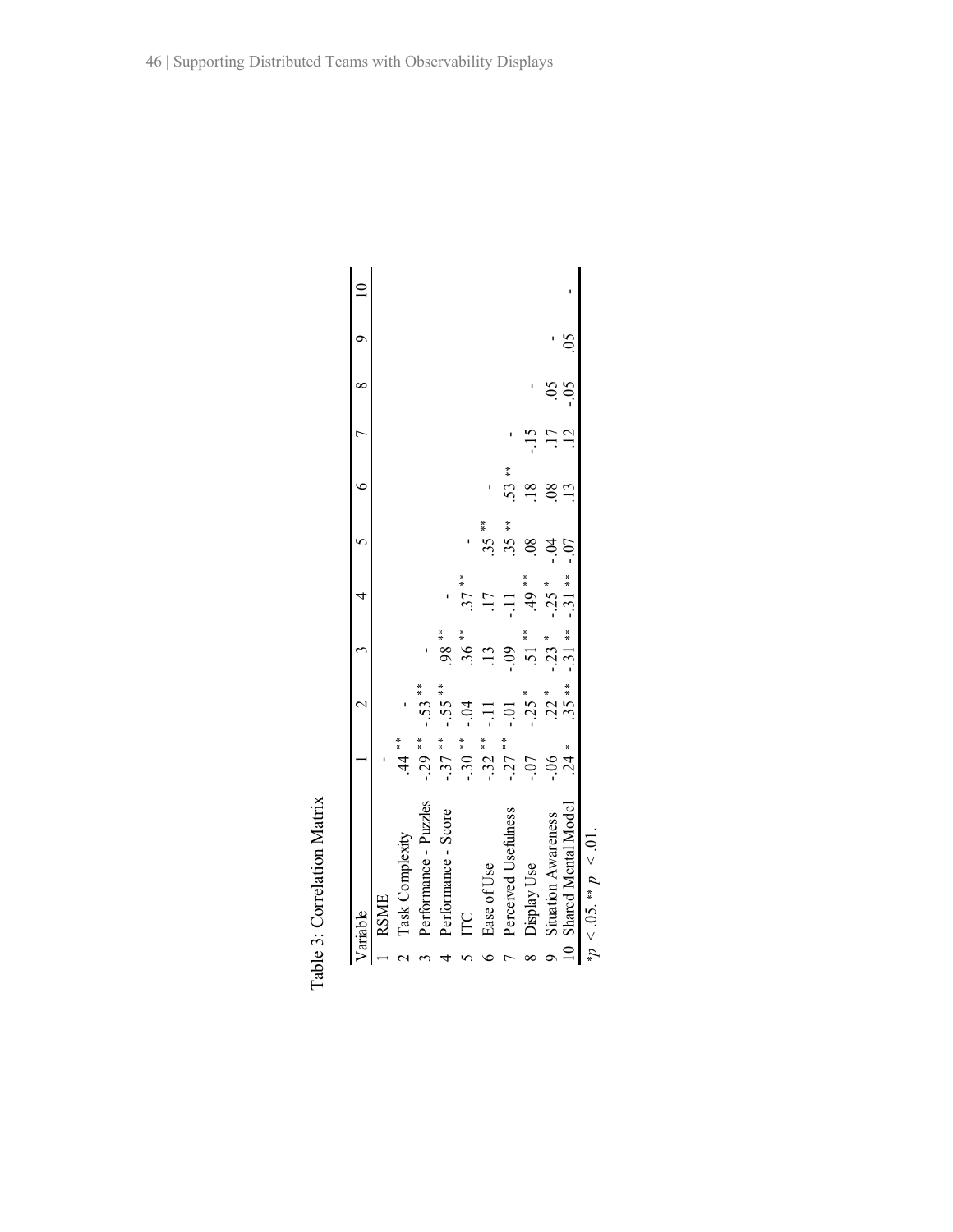Discussion | 47

# **Chapter 5 Discussion**

The goal of present study was to examine the effects of team experience and task complexity on the use of an observability display and team coordination. Working in a distributed team can be difficult because of, among other elements, the lack of awareness of activities of other team members (Thomson & Coovert, 2006). De Greef et al. (2011) showed that an observability display increases the activity awareness of distributed team members, but that perceived workload increased. However, it was unclear what the effect of team experience on the use of an observability display and coordination was and in which way task complexity interferes with the use of an observability display and coordination. In order to examine these effects, an experiment was conducted in which distributed teams had to work together on a puzzle task with use of an observability display.

 The Task Complexity questionnaire and Rating Scale Mental Effort were used to examine whether the manipulation of task complexity was succeeded. The Task Complexity questionnaire showed that the high complexity trials were perceived as more complex than the low complexity trials. The Rating Scale Mental Effort did not show a significant difference between high and low complexity trials. Though, Kirschner (2002) and Paas, Tuovinen, Tabbers, & Van Gerven (2003) describe mental effort as the cognitive capacity actually allocated to a task and one can imagine that solving a few high complexity Sudoku puzzles requires in total the same cognitive capacity as solving many low complexity puzzles. This could have resulted in not finding a significant difference in RSME scores between low and high complexity trials.

 Moreover, the hypothesis concerning the negative relation between task complexity and performance (H4) is supported by the results. Performance (number of puzzles as well as score) was higher in low complexity trials than in high complexity trials. As the Task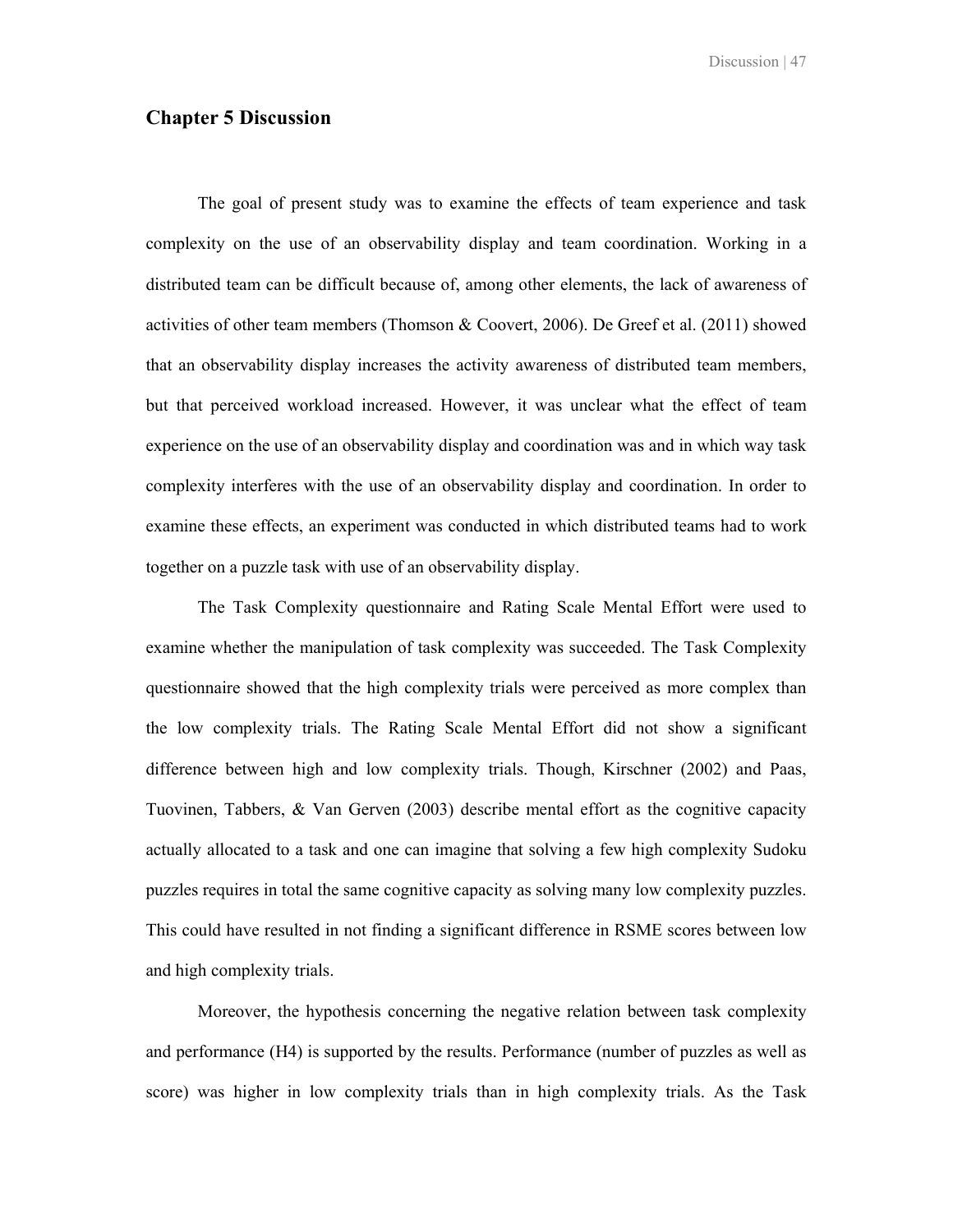Complexity questionnaire did show a significant difference between high and low complexity trials and performance differed significantly between both task complexity levels, it was concluded that the manipulation of Task Complexity was successful.

 The main findings of this study were that team experience did not influence the use of an observability display but did influence coordination. Coordination ratings improved as team experience increased. The use of an observability display is influenced by task complexity: in low complexity trials, the display was used more than in high complexity trials. Coordination ratings were influenced by task complexity as well, as ratings of coordination were higher after low complexity trials compared to high complexity trials. These results are in line with Sperandio (1971) and Veltman and Jansen (2004), who describe that task strategies change in situations of increased demands, and Xiao et al. (1996) who describe that an increased task complexity leads to conflicts in goals and tasks. Team members have to divide their attention between the puzzle task and coordination. In high complexity tasks, solving the puzzle had more priority which resulted in a decreased use of the observability display.

 Several hypotheses were proposed, including the role of shared mental models. In the following paragraphs, these hypotheses will be discussed.

 It was expected that an increase of team experience would result in the development of a shared mental model (H1). Shared mental model was measured with a task related questionnaire during each trial and a team related shared mental model questionnaire after each trial. Measuring situation awareness is difficult, and this was experienced during this study as well. Doubt was raised about the validity of the task related questionnaire with questions about the information on the observability display. The more information displayed on the screen, the more difficult it is to answer the questions correctly. As participants completed more puzzles in the low complexity trials, more information was shown on the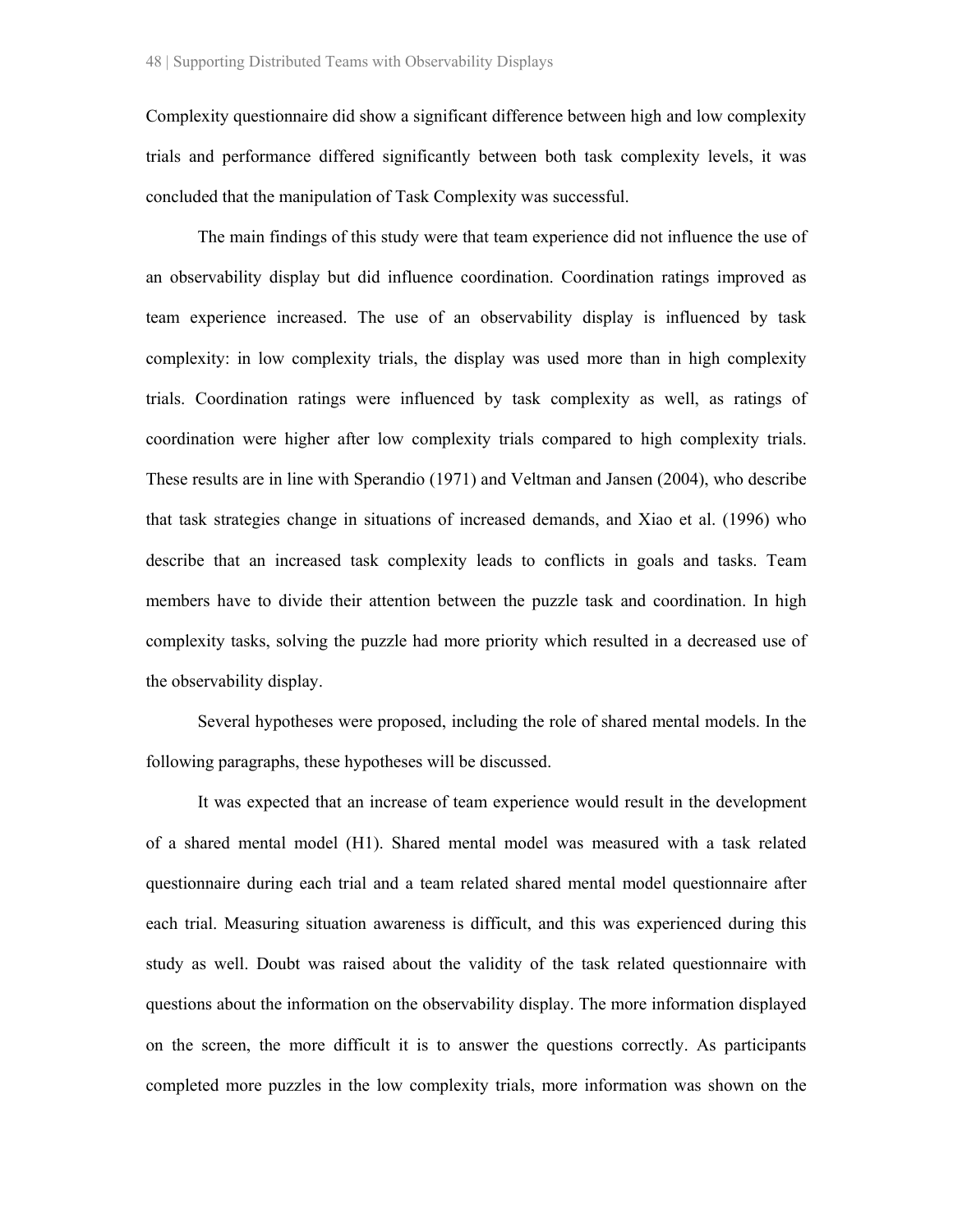Discussion | 49

display in this condition and therefore it was more difficult to answer the questions during these trials. This resulted in less correct answers in the low task complexity condition compared to the high complexity trials. Because of this confounding influence of amount of information on the display, it was decided to reject the situation awareness questionnaire as measure of shared mental model.

 Results of the second shared mental model measure, the deviation in participants' judgments of each other's skills, cannot confirm the hypothesis as it did not show an increase of shared mental model over time. Literature of shared mental models shows that measures of shared mental model are very comprehensive and time-consuming (Mathieu et al., 2000; Stout et al., 1999). Because of the limited time available during the experiment, it was decided to use a more basic, less time consuming, measure. This might have resulted in not finding an increase in shared mental model. Next to that, one could argue whether the four hours the experiment took, were enough to develop a shared mental model. According to Lim and Klein (2006), lab experiments are probably long enough for team members to develop a shared mental model of the task, but that the time is too limited to develop a shared mental model of the team. The development of a shared mental model probably takes more than four hours, which resulted in not finding an increase in shared mental model in this study. Because of these two reasons, it is difficult to draw conclusions about the role of shared mental model during the experiment.

 A positive effect of shared mental model on coordination was expected (H5). As the measures of shared mental model indicated no increase of shared mental model, it is not possible draw conclusions about the effect of shared mental model on coordination. As team experience was hypothesized to result in a shared mental model, one could look at the effect of team experience on coordination. A positive effect of team experience on coordination was found. However, results of present experiment cannot explain the effect of shared mental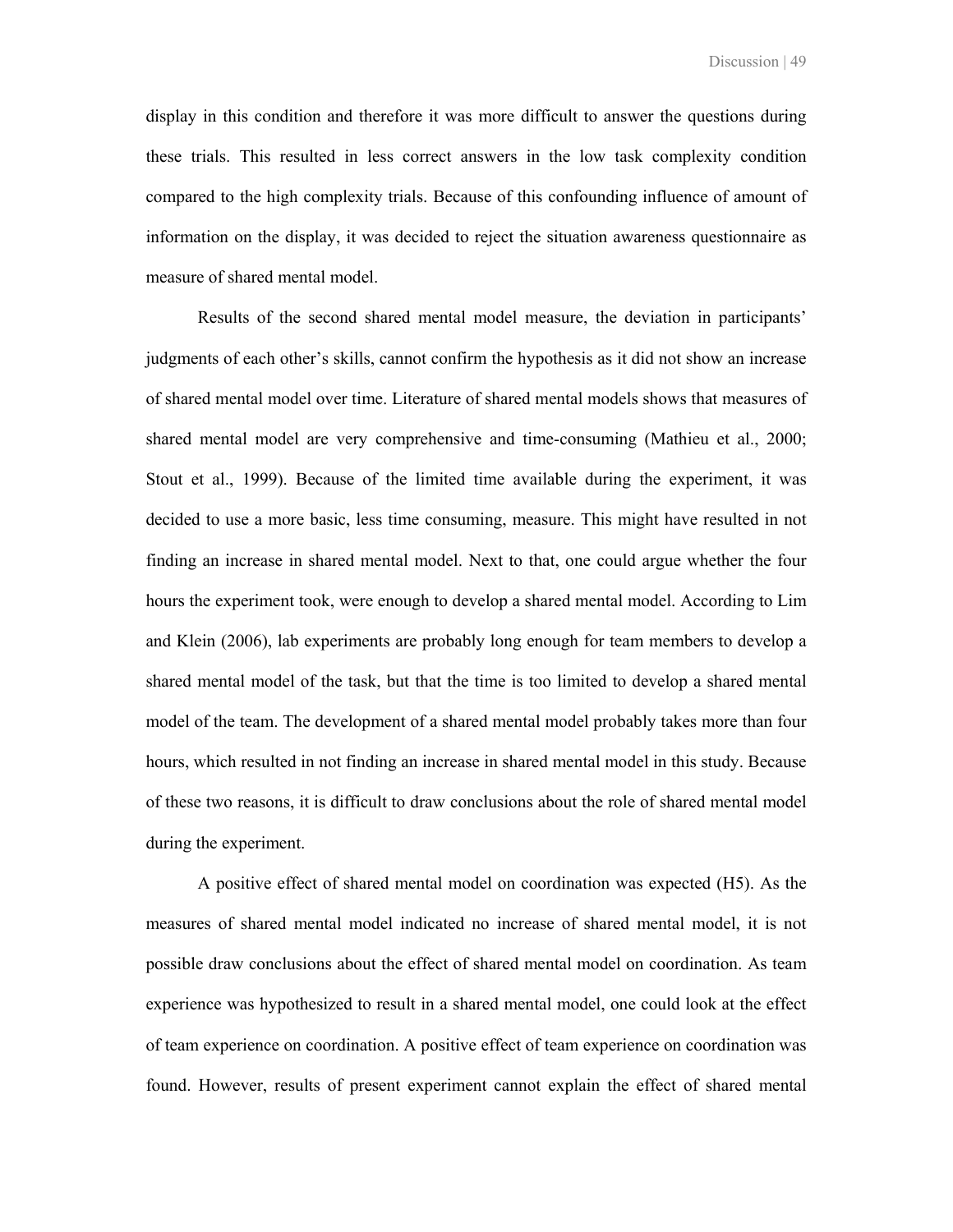models on coordination.

 It was expected that an increased shared mental model would result in a decrease of the use of the observability display (H2). As the results do not indicate an increase of shared mental model over time, it is difficult to draw conclusions about this hypothesis. Therefore, conclusions should be restricted to the effect of team experience on the use of the observability display. Team experience did not influence the use of the observability display, as the frequency of display use was equal in all the blocks. This might indicate that the fact that team members get to know each other when working together, does not replace the need of an observability display and that an observability display can be useful for future and ad hoc teams, as well as for teams of which the team members are familiar to each other.

It was hypothesized that an increase of the use of observability information would result in an improved coordination (H6). Although the use of the observability display remained constant over time, rating of coordination increased over time. As the ratio between display use and coordination changes over time (relatively less display use is needed for coordination), it could be concluded that the efficiency of display use increases over time. The interaction effect of experience x task complexity on coordination rates approached significance. The increase in coordination rates can be found mainly in the low complexity condition. This indicates that an observability display supports coordination mainly in low complexity tasks.

 The hypothesis concerning the positive effect of coordination on performance (H7) can be supported by the results of the experiment. Ratings of coordination as well as performance increased significantly over time and both measures of performance (score as well as the number of puzzles) correlate very strongly with the ratings of coordination (both p's < .01). There is however a possibility that the increase in performance is not caused by an increased coordination, but by a learning effect. Scores of the Ease of Use of the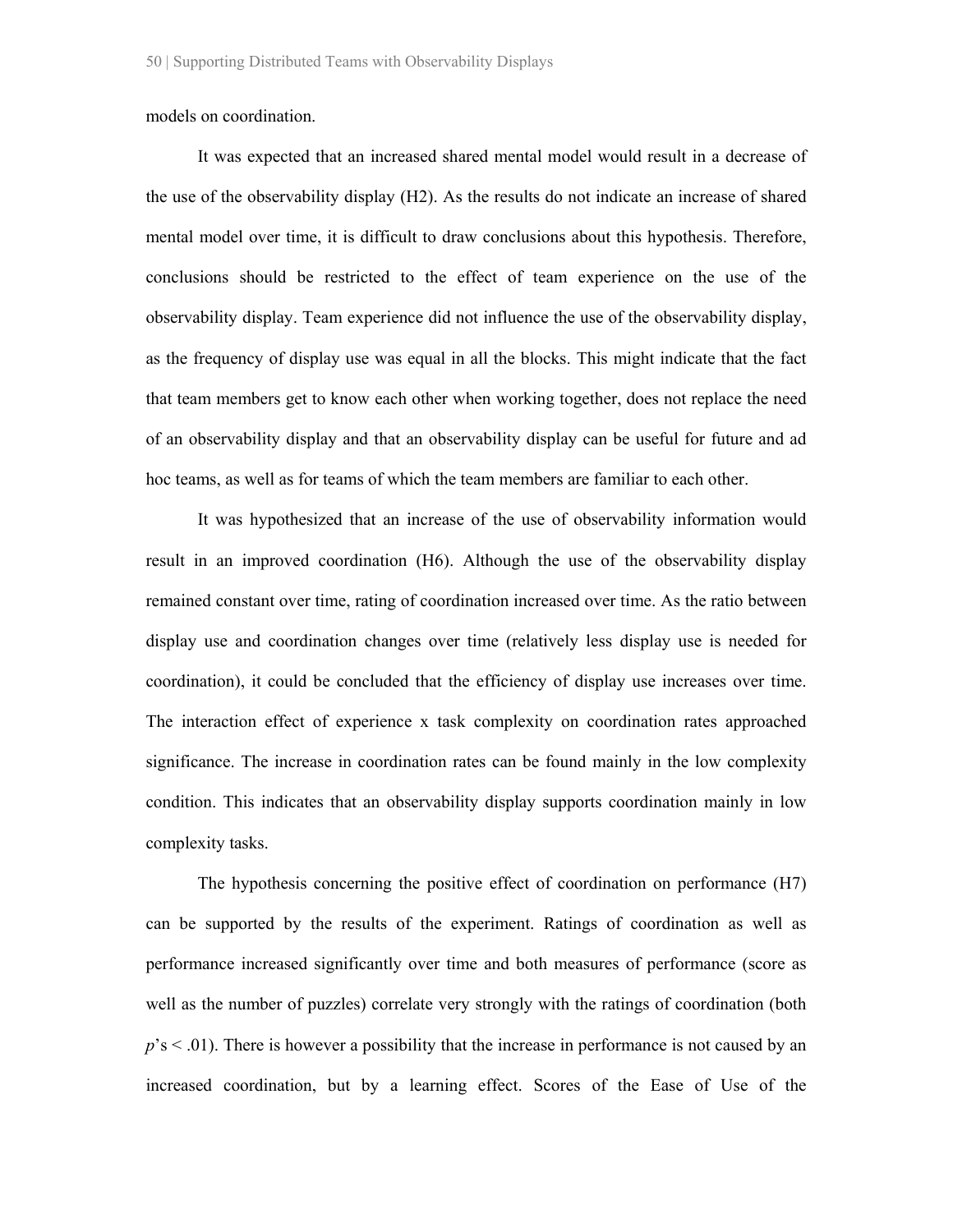observability display increased significantly over time. However, Ease of Use did not correlate significantly with both performance measures (both  $p$ 's  $>$  .1). Moreover, participants indicated already in the beginning of the experiment that it was not difficult at all to use the observability display. It was tried to prevent a learning effect in solving Sudoku puzzles to occur by letting participants practice with Sudoku puzzles. Despite this practice phase before the test blocks, it cannot be ruled out that a learning effect influenced the results.

 Results of present study are in line with previous research. Present study showed that coordination improves as a result of team experience. Other studies showed as well that coordination in experienced teams was better than in teams with unfamiliar team members (Hollenbeck, Ilgen, LePine, Colquitt, & Hedlund, 1998, as cited in Alge Wiethoff Klein, 2003; Mathieu et al., 2000).

 The finding of more display use and higher coordination rates in low complexity tasks compared to high complexity tasks is in line with studies of Sperandio (1971), Veltmand and Jansen (2004) and Xiao et al. (1996), who describe the influence of task complexity and task demands on task strategies. De Greef et al. (2011) showed that workload increased when an observability display was available. Task complexity and tasks demands were higher in high complexity trials compared to low complexity trials, which resulted in team members focussing more on the task than on use of the observability display.

 The finding that the use of observability information remained constant over time, seems to be not in line with other literature. Based on the literature, which states that shared mental models develop over time, one would expect that that the use of an observability display would decrease over time as shared mental models would be used as coordination mechanisms. However, as described before, it might be that the duration of the experiment was too short to develop shared mental models and therefore, they could not be used as coordination mechanism instead of the observability display.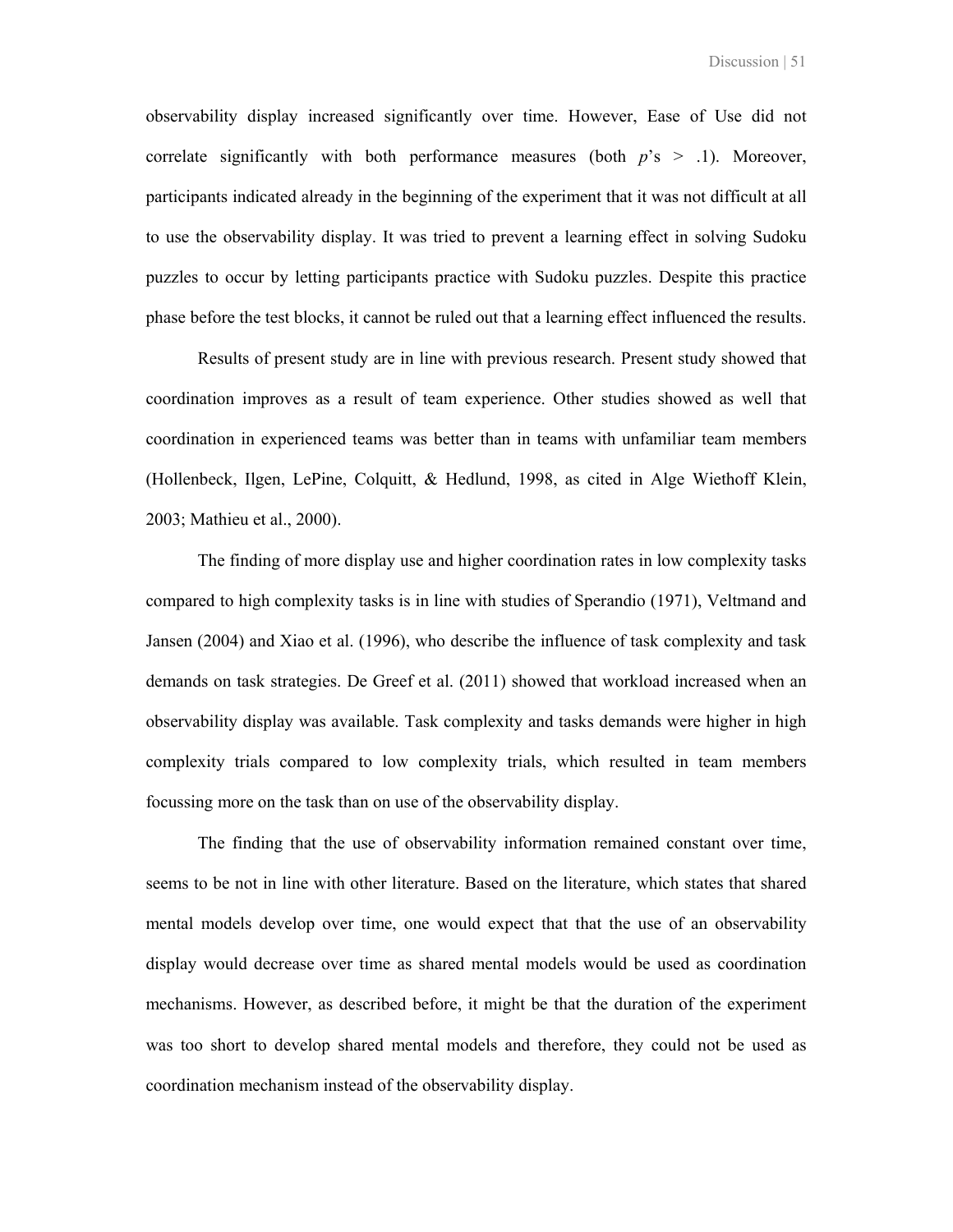Although some of the results of present study are found in previous studies as well, present study combined the manipulation of task complexity and team experience. In this way, the interaction between these two factors could be examined, which has not been done in previous research Present study expanded current knowledge of team work in virtual settings, by showing that coordination rates improve as team experience increases, but that this effect can be found only in low complexity tasks.

 Future research should take into account several aspects. First of all, it turned out that measuring shared mental model is more difficult than expected. For this study, two quick measures have been used as an indication of shared mental model. Given the fact that shared mental model is a very broad concept, the used measures might have been too narrow, especially because one of the two measures could not be used for analysis (as there was a confounding influence of the amount of information on the observability display). To examine the influence of shared mental model on the use of an observability display, it would therefore be recommended to use a more accurate measure of shared mental models. Next to that it would be recommended to increase the duration of the experiment as it might be that more time is needed for a team to develop a team shared mental model. Present study showed an effect of team experience on display use and coordination but has not been able to conclude what the role of shared mental models is. This could be examined in a future experiment.

 An important characteristic of this task was the focus on teams that do not have a shared past. Because of this, it was not possible to let participant teams practice the experimental task, as this would give the team members a shared history before starting the task. Not practicing the task may have led to a learning effect during the experimental task, which distorts the results. Although the improved performance of the teams probably is caused by an increased coordination, future research should try to find a solution for this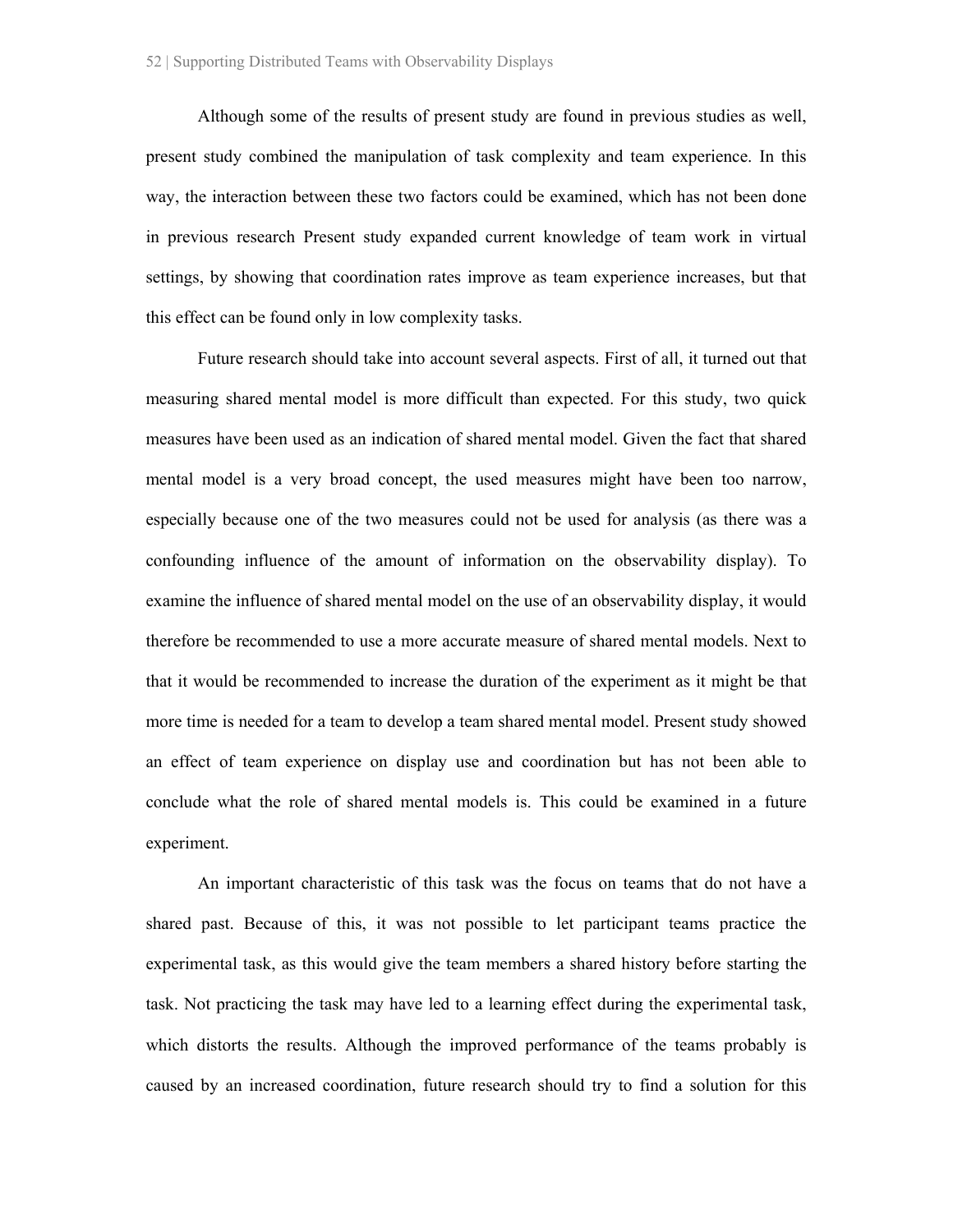problem. In this way, the eventual influence of a learning effect can be ruled out.

 Another aspect which is important to take into account in future research is the fact that the use of the observability display is influenced by the kind of information that is shown on the display. If the information on the observability display supports coordination but is not required, the use of the display and the effect of team experience on use of the display will be different compared to situations in which the information on the display is required for coordination. If participants can only be updated of information by looking at the observability display and a shared mental model does not support this awareness, this means that use of the observability cannot decrease over time. However, if a shared mental model can compensate for the information on the display, display use might decrease over time. Future research should therefore take into account that display use will depend on the task dependencies that are supported by the observability display.

 Findings of this study have interesting practical implications. Results of this study show that distributed teamwork of future and ad hoc teams can be supported with an observability display. Developers of observability displays should first analyze the tasks for which a display has to be designed, as the dependencies that are important in the team task should be used as a starting point for the development of an observability display. As coordination is the process of managing dependencies in a task, a display that is focused on these dependencies will help a distributed team to coordinate. On the basis of the dependencies of the task, the list of observability elements could be used to select elements for the observability display.

 Next to that, present study showed that mainly distributed teamwork on low complexity tasks can be supported with an observability display. It is therefore important to determine the complexity of the tasks a distributed team has to perform. If task complexity is very high, using an observability display might interfere with task performance.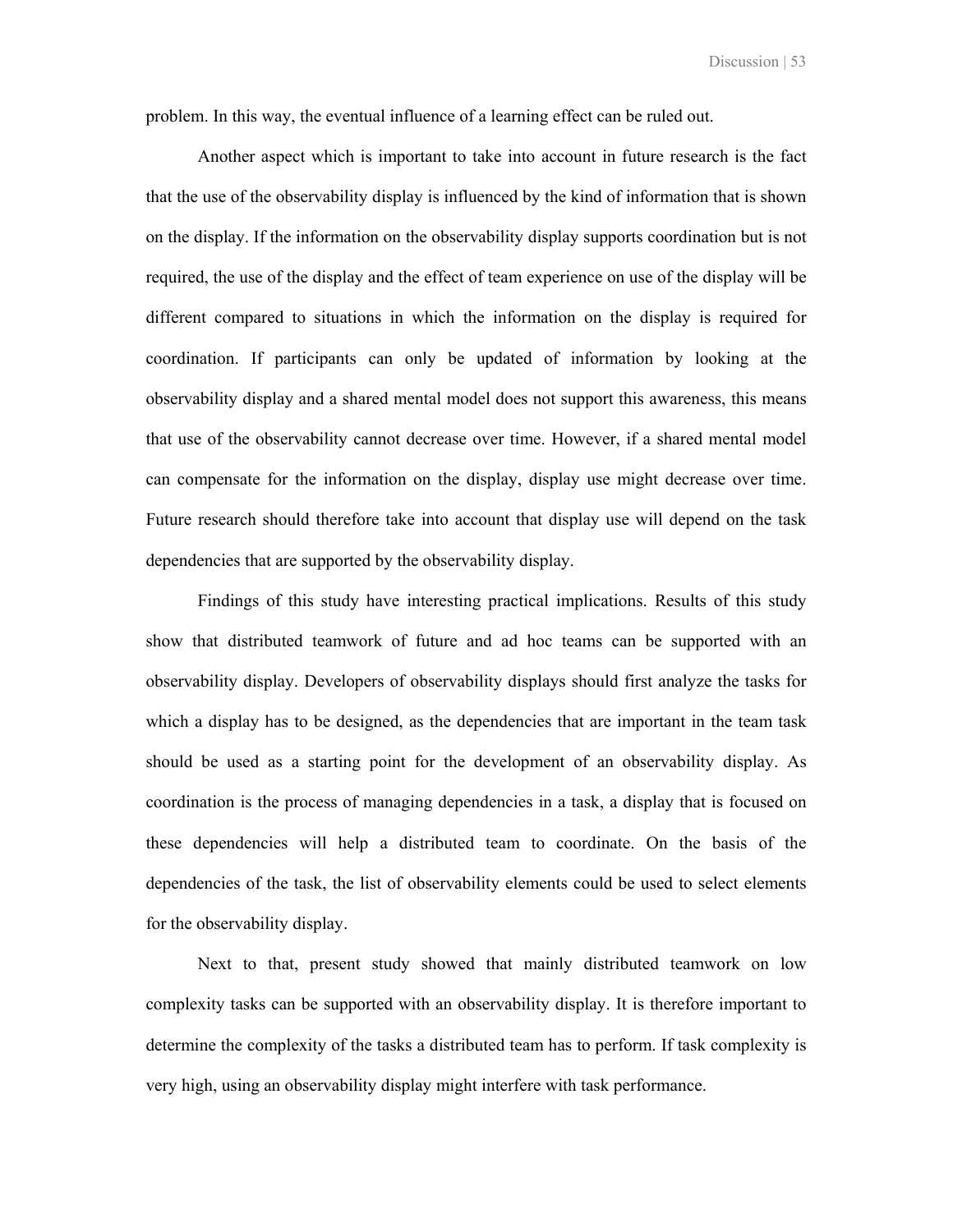An example of distributed teams that can be supported with an observability display is the urban search and rescue teams, described in the introduction. The time and energy consuming explicit communication that is used within these teams could be (partially) replaced by using observability displays. In this way, the teams would have more time and energy left to work on their main task, excavate victims, as less time and energy is needed for communication and thus coordination.

 Goal of present study was to study the effects of team experience and task complexity on the use of an observability display and team coordination. In this way, more insight is gained in how to support team members that work together distributed and encounter barriers caused by this work setting. Present study has shown that coordination within distributed teams improved over time, even though the only used coordination mechanisms were a shared mental model and the observability display. This indicates that the observability display is useful for distributed teams, as it gives team members the possibility to be aware of each others' activities and coordinate tasks without disruptive interruptions. Next to that, the study showed that the use of the observability display and the coordination is influenced by the complexity of a task. As the observability display was used more in the low complexity tasks, this could be used as an indication of which tasks could be supported with an observability display.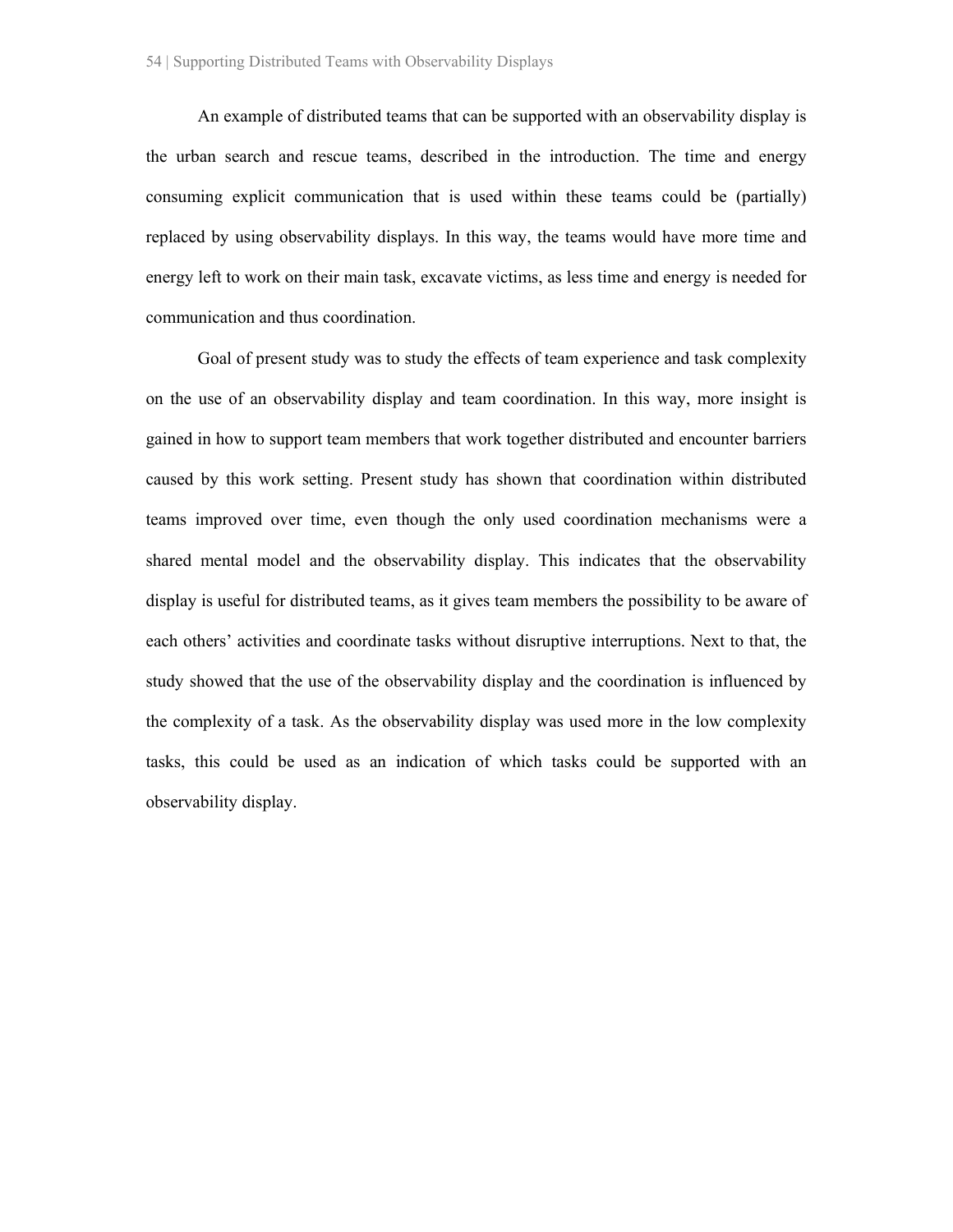# **References**

- Alavi, M., & Tiwana, A. (2002). Knowledge integration in virtual teams: The potential rol of KMS. *Journal of the American Society for Information Science and Technology, 53*(12), 1029-1037.
- Alge, B., Wiethoff, C., & Klein, H. (2003). When does the medium matter? Knowledge building experiences and opportunities in decision-making teams. *Organizational Behavior and Human Decision Processes, 91*, 26-37.
- Austin, J.R. (2003). Transactive memory in organizational groups: The effects of content, consensus, specialization, and accuracy on group performance. *Journal of Applied Psychology, 88*(5)*,* 866-878.
- Bodemer, D., & Dehler, J. (2011). Group awareness in CSCL environments. *Computers in Human Behavior*, 27, 1043-1045.
- Bolstad, C. A., & Endsley, M. R. (1999). Shared mental models and shared displays: An empirical evaluation of team performance. *Proceedings of the Human Factors and Ergonomics Society 43rd Annual Meeting* (pp. 213-217). Santa Monica, CA: Human Factors and Ergonomics Society.
- Bowers, C., Salas, E., Prince, C., & Branninck, M. (1992). Games teams play: A method for investigating team coordination and performance. *Behavior Research Methods, Instruments, & Computers, 24*(4), 503-506.
- Campbell, D.J. (1988) Task complexity: A review and analysis. *Academy of Management Review, 13*(1), 40-52.
- Cannon-Bowers, J. A., Salas, E. & Converse, S. A. (1993). Shared mental models in expert team decision making. In N. J. Castellan jr. (Ed.), *Individual and group decision making: Current issues* (pp. 221-246). Hillsdale, NJ: Lawrence Erlbaum.

Carroll, J. M., Rosson, M. B., Convertino, G., & Ganoe C. H. (2006). Awareness and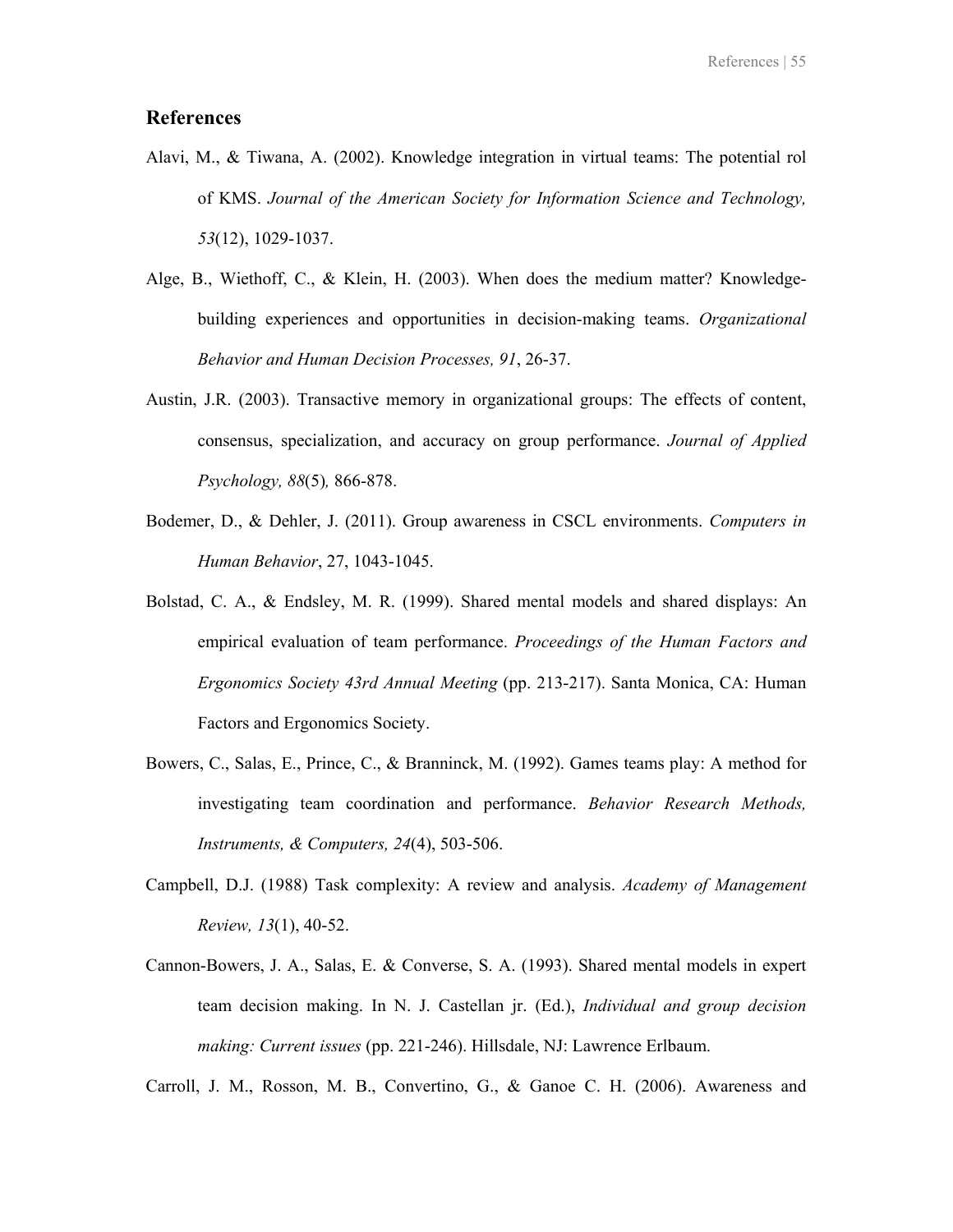teamwork in computer-supported collaborations. *Interacting with Computers, 18*, 21- 46.

- Carrol, J.M., Neale, D.C., Isenhour, P.L., Rosson, M.B., & McCrickard, D.S. (2003). Notification and awareness: synchronizing task-oriented collaborative activity. *International Journal of Human-Computer Studies, 58,* 605-632.
- Convertino, G., Ganoe, C. H., Schafer, W. A., Yost, B., and Carroll, J. M. (2005). A multiple view approach to support common ground in distributed and synchronous geo collaboration. *Proceedings of the Third International Conference on Coordinated & Multiple Views in Exploratory Visualization (pp.121-132).* London, UK.
- Dabbish, L. & Kraut, R. (2008). Awareness displays and social motivation for coordinating communication. *Information System Research*, 19(2), 221-238.
- Davis, F.D. (1989). Perceived usefulness, perceived ease of use, and user acceptance of information technology. *MIS Quarterly,* 13(3), 319-340.
- De Dreu, C.K.W., Baas, M., & Nijstad, B.A. (2008). Hedonic tone and activation level in the mood-creativity link: Toward a dual pathway to creativity model. *Journal of Personality and Social Psychology, 94*(5), 739-756.
- De Greef, T. E., Oomes, A. H. J., & Neerincx, M. A. (2009). *Distilling Support Opportunities to Improve Urban Search and Rescue Missions.* Paper presented at the 13<sup>th</sup> International Conference on Human Computer Interaction, Interacting in Various Application Domains, San Diego.
- De Greef, T.E., Brons, L., Van der Kleij, R., Brinkman, W.P., & Neerincx, M.A. (2011). Observability displays in distributed multi-teams. *Proceedings of the 10<sup>th</sup> International Conference on Naturalistic Decision Making.* Orlando, FL: University of Central Florida.

Dehler, J., Bodemer, D., Buder, J., & Hesse, F.W. (2011) Guiding knowledge communication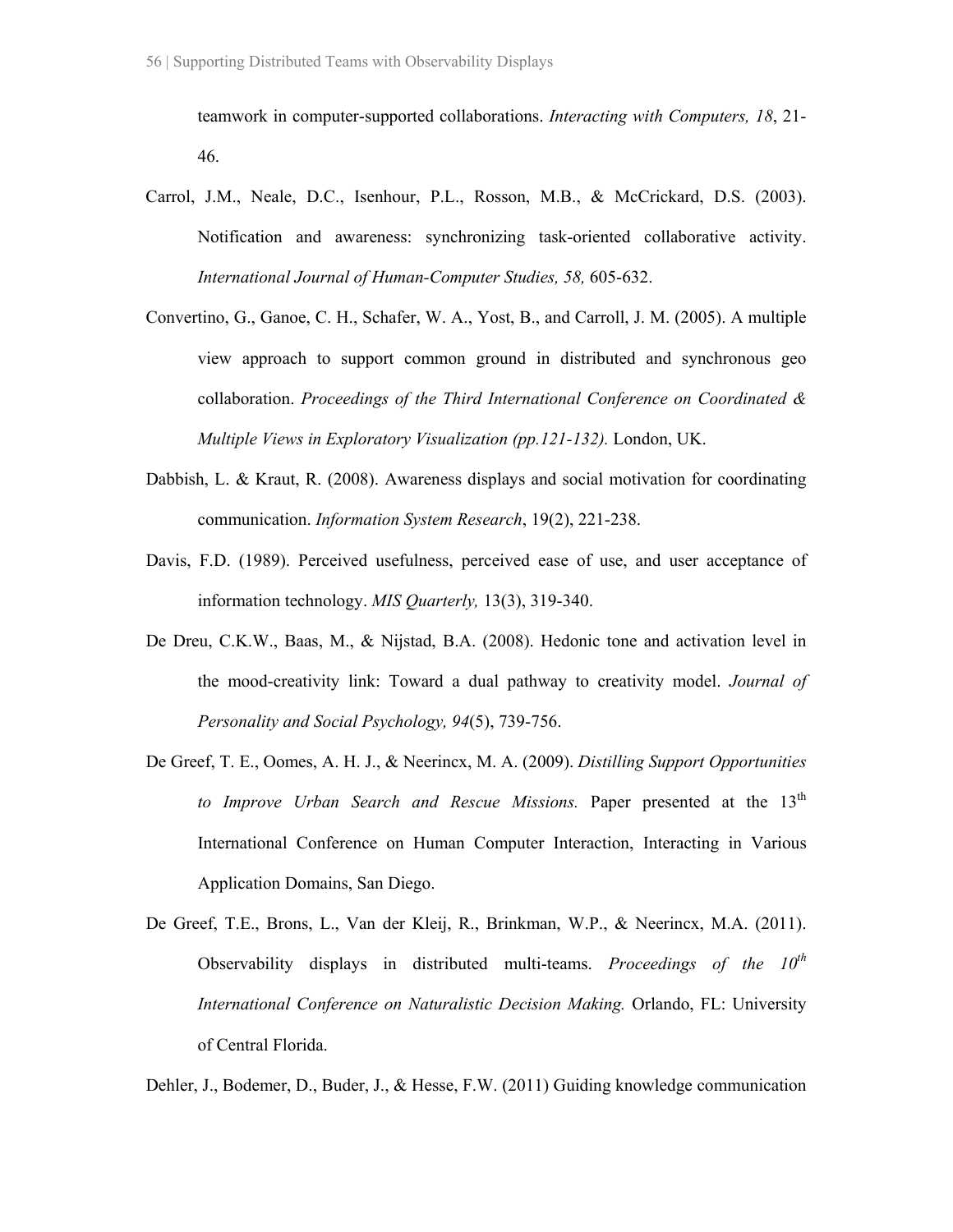References | 57

 in CSCL via group knowledge awareness. Computers in Human Behavior, *27*, 1068- 1078.

- Eisen, P.S. & Hendy, K.C. (1987) A preliminary examination of mental workload, its measurement and prediction. DCIEM NO. 87-RR-57. Ontario: DCIEM.
- Espinosa, J. A., Lerch, F. J., & Kraut, R. E. (2004). Explicit versus implicit coordination mechanisms and task dependencies: One size does not fit all. In E. Salas & S. M. Fiore (Eds.), *Team cognition: Understanding the factors that drive process and performance* (pp. 107-129). Washington, DC: American Psychological Association.
- Fransen, J., Kirschner, P.A., & Erkens, G. (2011) Mediating team effectiveness in the context of collaborative learning: The importance of team and task awareness. *Computers in Human Behavior, 27,* 1103-1113.
- Fussell, S. R., & Benimoff, I. (1995). Social and cognitive processes in interpersonal communication: Implications for advanced telecommunications technologies. *Human Factors, 37*, 228-250.
- Gutwin, C., & Greenberg, S. (2002). A descriptive framework of workspace awareness for real-time groupware. *Computer Supported Cooperative Work, 11*, 411-446.
- Gutwin, C., Roseman, M., & Greenberg, S. (1996). A usability study of awareness widgets in a shared workspace groupware system. *Proceedings of the Conference on Computer-Supported Cooperative Work* (pp. 258-267). Boston: ACM Press.
- Hoegl, M., Weinkauf, K., & Gemuenden, H. G. (2004). Interteam coordination, project commitment, and teamwork in multiteam R&D projects: A longitudinal study. *Organizational Science, 15,* 38-55.
- Hollenbeck, J.R., Ilgen, D.R., LePine, J.A., Colquitt, J.A., & Hedlund, J. (1998). Extending the multilevel theory of team decision making: Effects of feedback and experience in hierarchical teams. *Academy of Management Journal, 41*(3), 269-282.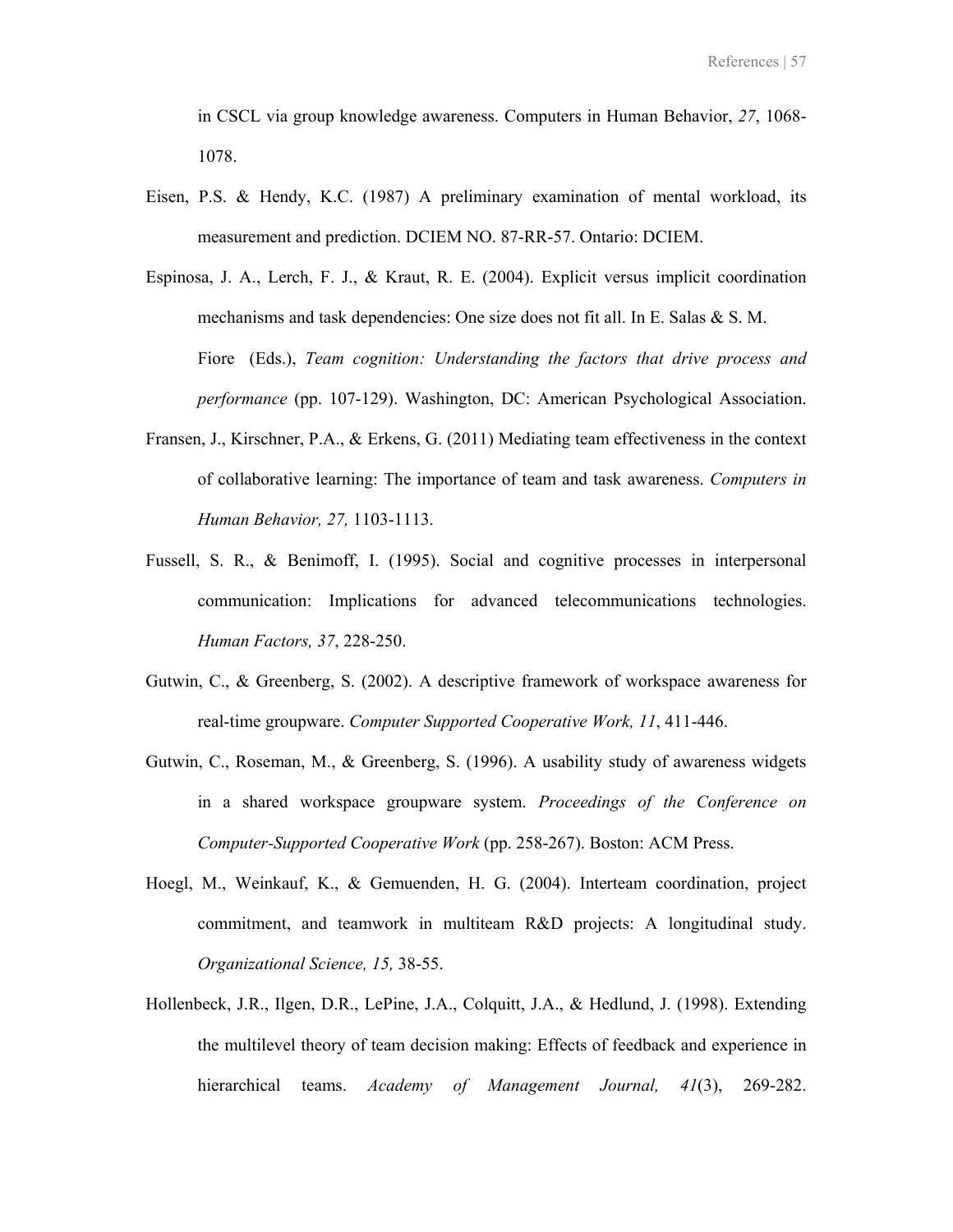- Jang, C. Y., Steinfield, C., & Pfaff, B. (2002). Virtual team awareness and groupware support: An evaluation of the TeamSCOPE system. *International Journal of Human Computer Studies, 56*, 109–126.
- Katzenback, J. R., & Smith, D. K. (1993). *The wisdom of teams*. New York: McKinsey & Company.
- Kelly, J.R., & McGrath, J.E. (1985). Effects of time limits and task types on task performance and Interaction of Four-Person Groups. *Journal of Personality and Social Psychology, 49*(2), 395-407.
- Kenny, D. A., Kashy, D. A., & Bolger, N. (1998). Data analysis in social psychology. In D.T. Gilbert, S.T. Fiske, & A. Lindzey (Eds.), *The handbook of social psychology* (Vol. 1, pp. 233-265). Boston, MA: McGraw-Hill.
- Kirschner, P.A. (2002). Cognitive load theory: implications of cognitive load theory on the design of learning. *Learning and Instruction, 12,* 1-10.
- Klimoski, R., & Mohammed, S. (1994). Team mental model: Construct or metaphor? *Journal of Management, 20,* 403-437.
- Kraut, R. E., Fussell, S. R., Brennan, S. E., & Siegel, J. (2002). Understanding effects of proximity on collaboration: Implications for technologies to support remote collaborative work. In P. J. Hinds & S. Kiesler (Eds.), *Distributed work* (pp.137-162). Cambridge, MA: Massachusetts Institute of Technology.
- Lee, N.Y.L., Goodwin, G.P., Johnson-Laird, P.N. (2008). The psychological puzzle of Sudoku. *Thinking & Reasoning*, 14(4), 342-364.
- Lim, B., & Klein, K.J. (2006). Team mental models and team performance: A field study of the effects of team mental model similarity and accuracy. *Journal of Organizational Behaviour, 27,* 403-418.

Lipnack, J., & Stamps, J. (2000). Virtual teams: People working across boundaries with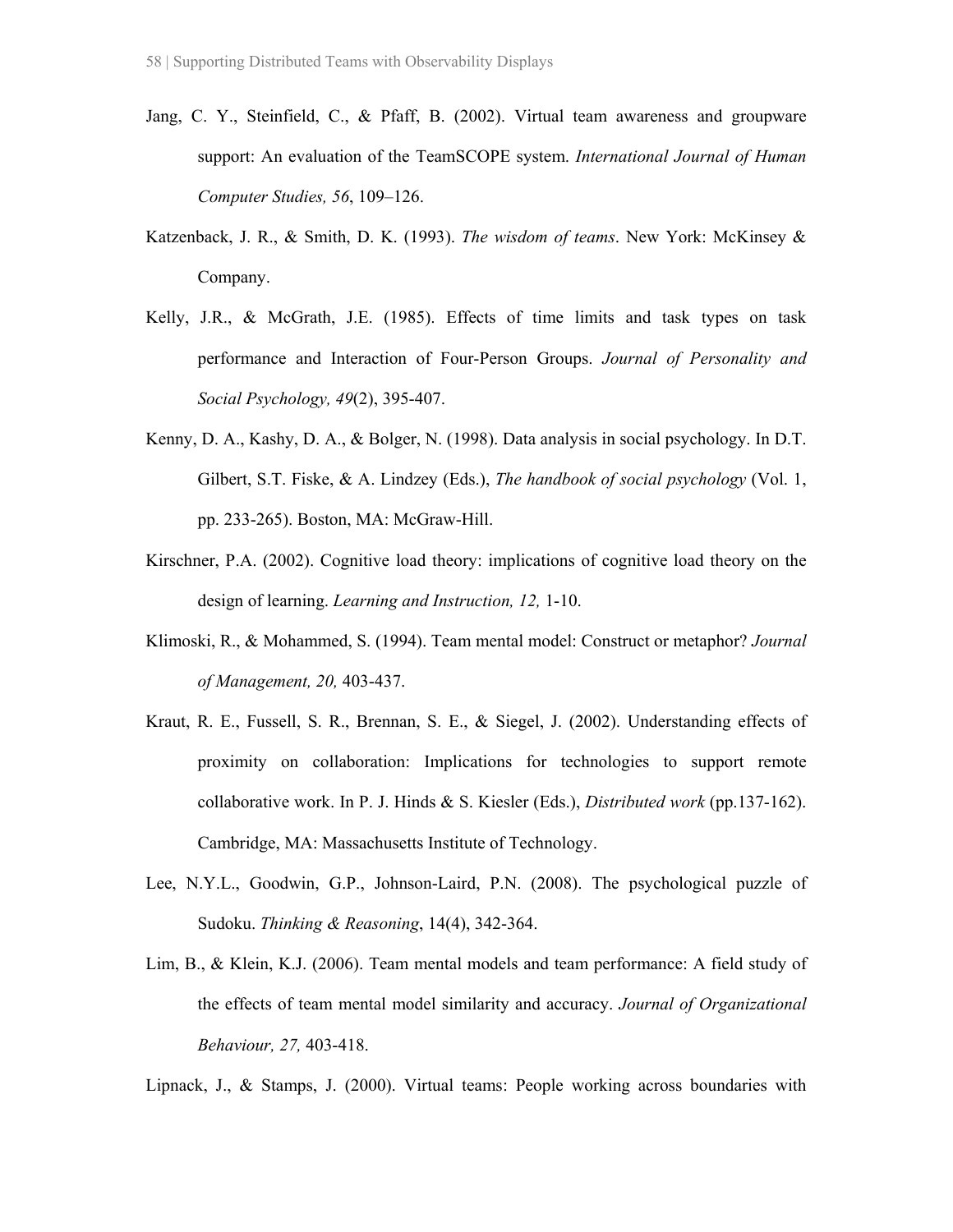technology (2nd ed.). New York: Wiley.

- Malone, T.W., & Crowston, K. (1994). The interdisciplinary study of coordination. *ACM Computing Surveys, 26*(1), 87-119.
- Malone, T.W., Crowston, K., Lee, J, Pentland, B., Dellarocas, C., Wyner, G., et al. (1999). Tools for inventing organizations: Toward a handbook of organizational processes. *Management Science, 45*(3), 425-443.
- Marks, M.A., DeChurch, L.A., Mathieu, J.E., & Panzer, F.J. (2005). Teamwork in multiteam systems. *Journal of Applied Psychology, 90*(5), 964-971.
- Mathieu, J. E., Heffner, T. S., Goodwin, G. F., Salas, E., & Cannon-Bowers, J. A. (2000). The influence of shared mental models on team process and performance. *Journal of Applied Psychology, 85*, 273-283.
- Maynard, D.C., & Hakel, M.D. (1997). Effects of objective and subjective task complexity on performance. *Human Performance, 10*(4), 303-330.
- McGrath, J.E. (1991). Time, interaction, and performance (TIP): A theory of groups. *Small Group Research, 22,* 147-174.
- Nelson, K.M., & Cooprider, J.G. (1996). The contribution of shared knowledge to IS group performance. *MIS Quarterly, 20,* 409-432.
- O'Leary, M. B. (2003). Geographic dispersion in teams: Its history, experience, measurement, and change (Doctoral dissertation). *Dissertation Abstracts International, 63*(12-A), 4386.
- Paas, F., Tuovinen, J.E., Tabbers, H., & Van Gerven, P.W.M. (2003). Cognitive load measurement as a means to advance cognitive load theory. *Educational psychologist, 38*(1), 63-71.
- Phielix, C., Prins, F. J., Kirschner, P. A., Erkens, G., & Jaspers, J. (2011). Group awareness of social and cognitive performance in a CSCL environment: Effects of a peer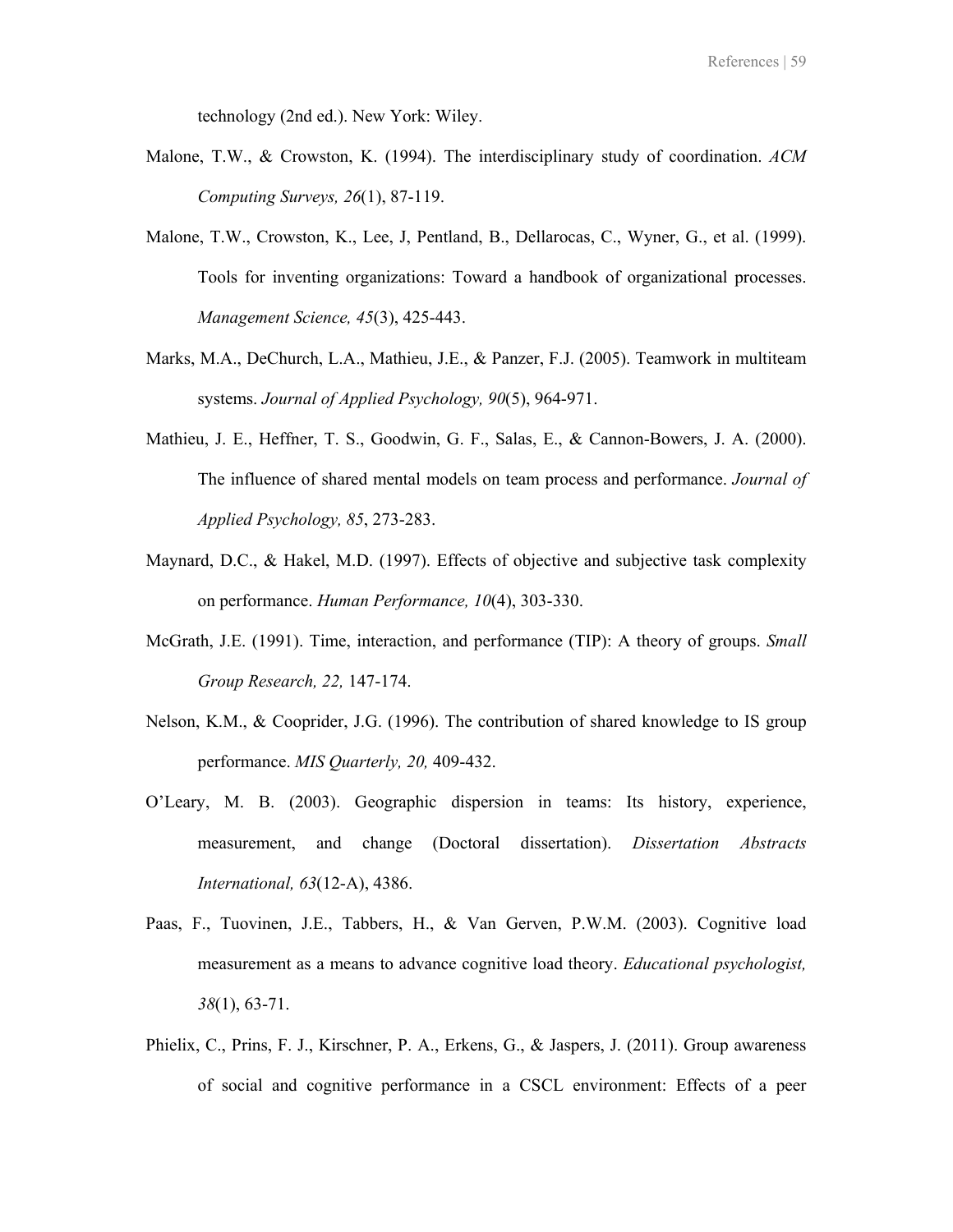feedback and reflection tool. *Computers in Human Behavior, 27,* 1087–1102.

- Rentsch, J.R., & Hall R.J. (1994). Members of great teams think alike: A model of the effectiveness and schema similarity among team members. *Advances in Interdisciplinary Studies of Work Teams, 1,* 223-261.
- Robinson, P. (2001). Task complexity, task difficulty, and task production: Exploring interactions in a componential framework. *Applied Linguistics, 22*(1), 27-57.
- Röcker, C. (2010). Requirements and guidelines for the design of team awareness systems. *International Journal of Human and Social Sciences, 5*(4), 240-248.
- Salas, E., Cooke, N.J., & Rosen, M.A. (2008) On teams, teamwork, and team performance: Discoveries and developments. *Human Factors, 50*(3)*, 540-547.*
- Salas, E., Sims, D. A., & Burke, C. S. (2005). Is there a "Big Five" in teamwork. *Small Group Research, 36*, 555-599.
- Saunders, C., & Ahuja, M. (2006). Are all distributed teams the same? Differentiating between temporary and ongoing distributed teams. *Small Group Research, 37*(6), 662-700.
- Sperandio, J.C. (1971). Variation of operator strategies as a function of workload among air traffic controllers. *Ergonomics, 21*(3), 195-202.
- Stout, R.J., Cannon-Bowers, J.A., Salas, E., & Milanovich, D.M. (1999). Planning, shared mental models, and coordinated performance: An emperical link is established. *Human Fators*, *41*(1), 61-71.
- Thompson, L. F., & Coovert, M. D. (2006). Understanding and developing virtual computer supported cooperative work teams. In C. Bowers, E. Salas, & F. Jentsch (Eds.), *Creating high-tech teams: Practical guidance on work performance and technology* (pp. 213-242). Washington, DC: American Psychological Association.

Urban, J.M., Bowers, C.A., Franz, T., & Morgan, B. B., Jr. (1991). A comparison of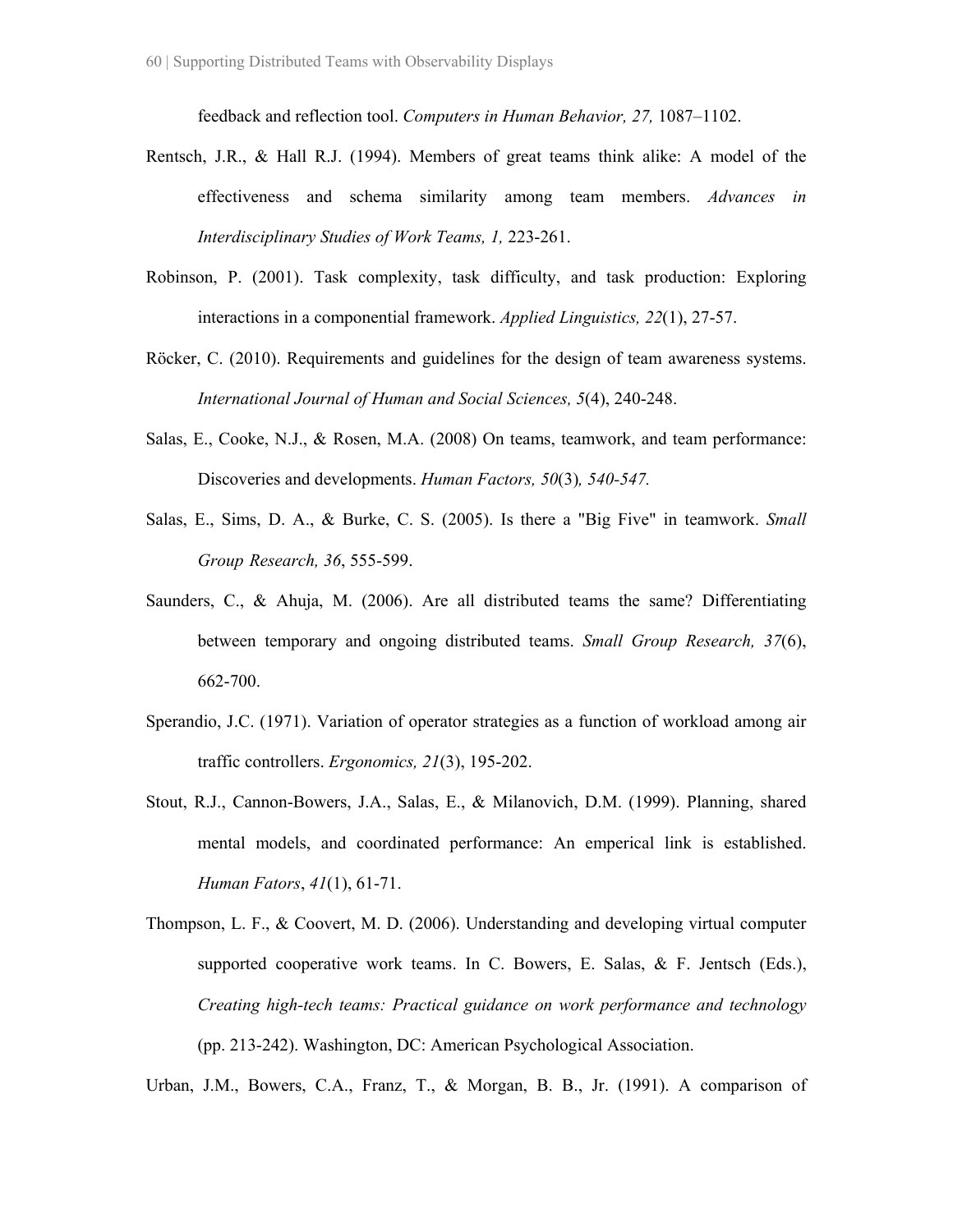behavioral observations and subjective evaluations in the assessment of aircrew communications. Poster presented at the meeting of the Southeastern Psychological Association, New Orleans.

- Van der Kleij, R. (2007). Overcoming distance in virtual teams: Effects of communication media, experience, and time pressure on distributed teamwork. Doctoral dissertation, University of Amsterdam. Http://dare.uva.nl/record/234997.
- Veltman, H. J. A., & Jansen, C. (2004). The adaptive operator. In D. A. Vincenzi, M. Mouloua, & P. A. Hancock (Eds.), *Human performance, situation awareness, and automation: Current research and trends, Vol II* (pp. 7-10). Mahwah, NJ: Erlbaum.
- Vertegaal, R., Velichkovsky, B., & Van der Veer, G. Catching the eye: Management of joint attention in cooperative work. *SIGCHI Bulletin, 29*(4), 1997.
- Webber, S. S. (2002). Leadership and trust facilitating cross-functional team success. *Journal of Management Development*, *21*, 201-214.
- Xiao, Y., Hunter, W.A., Mackenzie, C.F., Jefferies, N.J., Horst, R.L. (1996) Task complexity in emergency medical care and its implications for team coordination. *Human Factors,38*(4), 636-645.
- Zaccaro, S. J., Rittman, A. L., & Marks, M. A. (2001). Team leadership. *Leadership Quarterly*, *12*, 451-483.
- Zheng, J., Veinott, E., Bos, N., Olson, J. S., & Olson, G. M. (2002). Trust without touch: Jumpstart long-distance trust with initial social activities. Proceedings of the ACM Conference on Human Factors and Computer Systems (pp. 141-146). New York: ACM Press.
- Zijlstra F.R.H. (1993). *Efficiency in Work Behaviour: A Design Approach for Modern Tools*. Unpublished doctoral dissertation, Delft University of Technology, Delft. The Netherlands.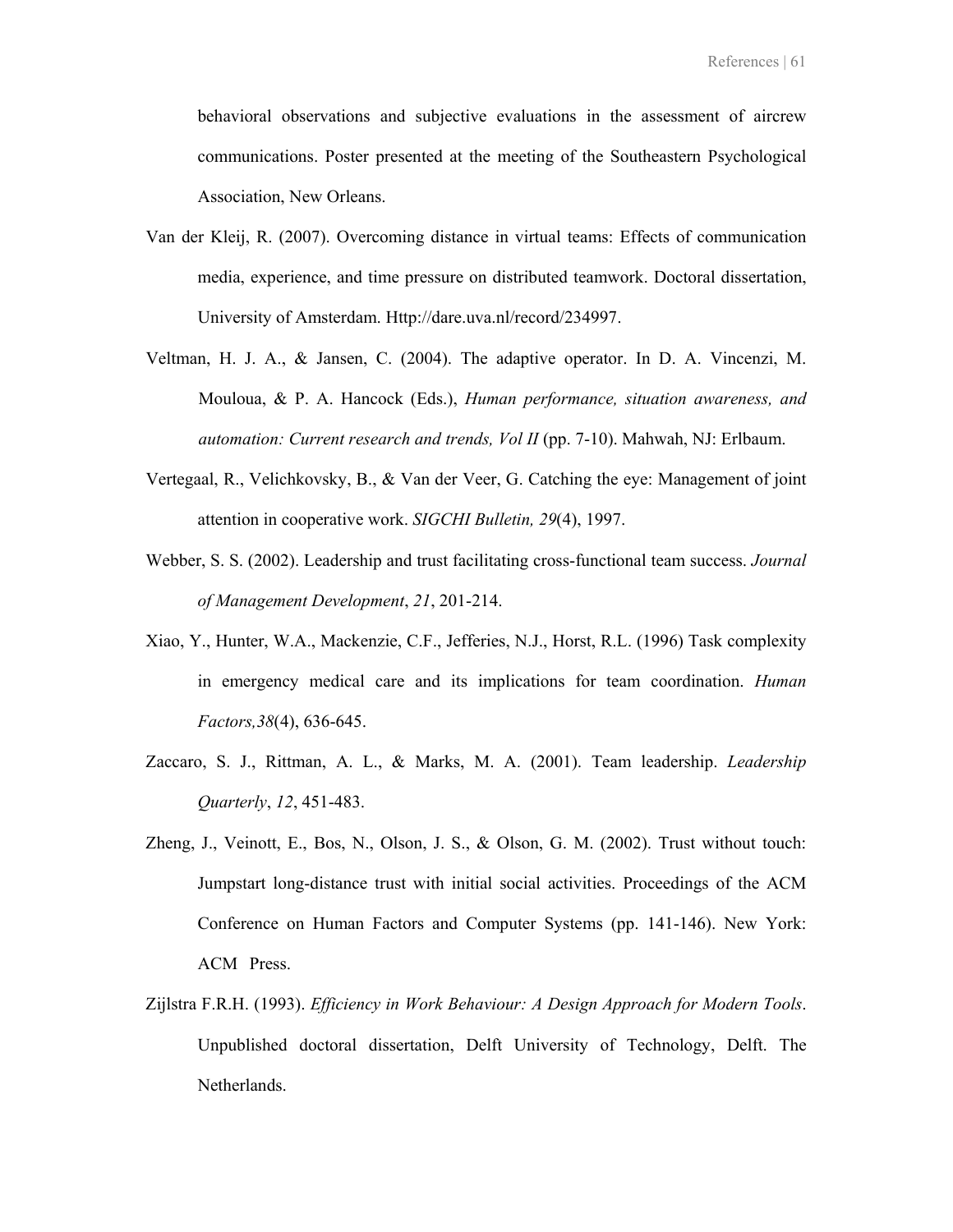62 | Supporting Distributed Teams with Observability Displays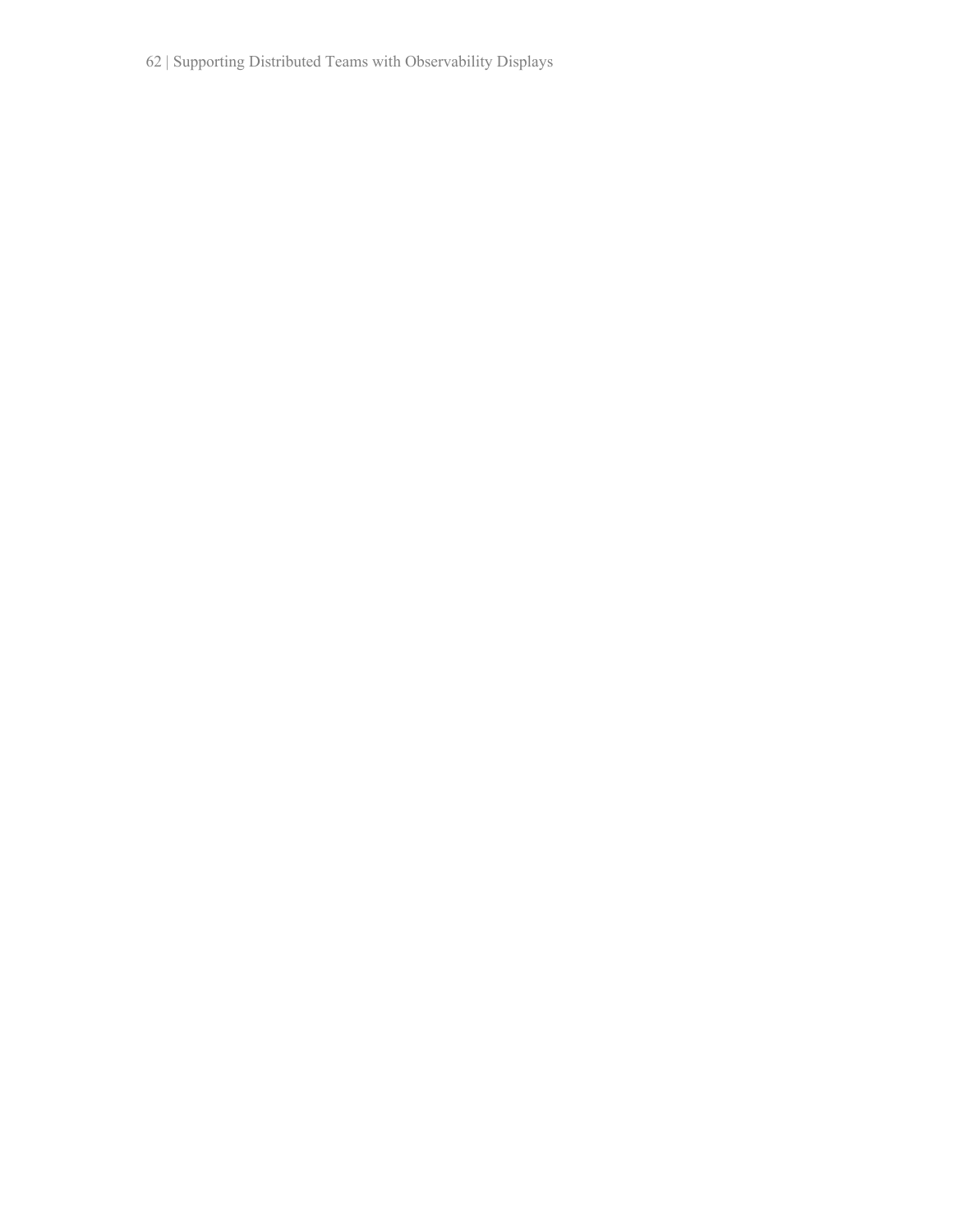| How did this artifact come to be in this state?<br>How did that operation happen?<br>What has a person been doing?<br>When did that event happen?<br>Where has a person been?<br>Who was here, and when? | To which degree do others work/operate at different times/shifts?<br>What is the average geographical distance between members?<br>How active are they? How much is demanded from others?<br>Do the others perceive stress? (Able to handle demands?)<br>How novel is the work to others? Prior experience?<br>Are others part of multiple teams at the same time?<br>How does the work place of the others look like?<br>What is the level of cognitive activity of others?<br>Who is responsible for this action/work?<br>What object are they working on/using?<br>What does their workspace look like?<br>What is the number of working sites?<br>How much movement do they make?<br>What deadlines do the others have?<br>Composition of task and subtasks<br>What goals is that action part of?<br>What language do others speak?<br>What is the progress of the task?<br>How important is the work?<br>Whom do they work with?<br>Where are they working?<br>How do the others look?<br>Where are they looking?<br>How old are the others?<br>Can they be disturbed?<br>Where can they reach?<br>Who follows the lead?<br>What are they doing?<br>Where can they see?<br>Do they need help?<br>Who has the lead?<br>Who is present? |
|----------------------------------------------------------------------------------------------------------------------------------------------------------------------------------------------------------|--------------------------------------------------------------------------------------------------------------------------------------------------------------------------------------------------------------------------------------------------------------------------------------------------------------------------------------------------------------------------------------------------------------------------------------------------------------------------------------------------------------------------------------------------------------------------------------------------------------------------------------------------------------------------------------------------------------------------------------------------------------------------------------------------------------------------------------------------------------------------------------------------------------------------------------------------------------------------------------------------------------------------------------------------------------------------------------------------------------------------------------------------------------------------------------------------------------------------------------------|
| Presence<br>Location<br>Artifact<br>Action<br>Action<br>Event<br>PAST                                                                                                                                    | ₽<br>Multiple team membershi<br>Phy sical Appearance<br>Physical Appearance<br>Activity/Workload<br>Cognitive Activity<br>Task composition<br>Physical Acitivty<br>Artifact/Objects<br>Configuration<br>View/Extents<br>Environment<br>Responsible<br>Action/Task<br>Workspace<br>Importance<br><b>Leadership</b><br>Leadership<br>Deadlines<br>Intention<br>Language<br>Distance<br>Progress<br>Presence<br>Location<br>Novelty<br>People<br>Reach<br><b>Stress</b><br>Gaze<br>Time<br>Help<br>Help<br><b>PRESENT</b>                                                                                                                                                                                                                                                                                                                                                                                                                                                                                                                                                                                                                                                                                                                     |
|                                                                                                                                                                                                          | $\operatorname{sgn}$ ungs                                                                                                                                                                                                                                                                                                                                                                                                                                                                                                                                                                                                                                                                                                                                                                                                                                                                                                                                                                                                                                                                                                                                                                                                                  |

# **Appendix A – Observability Elements**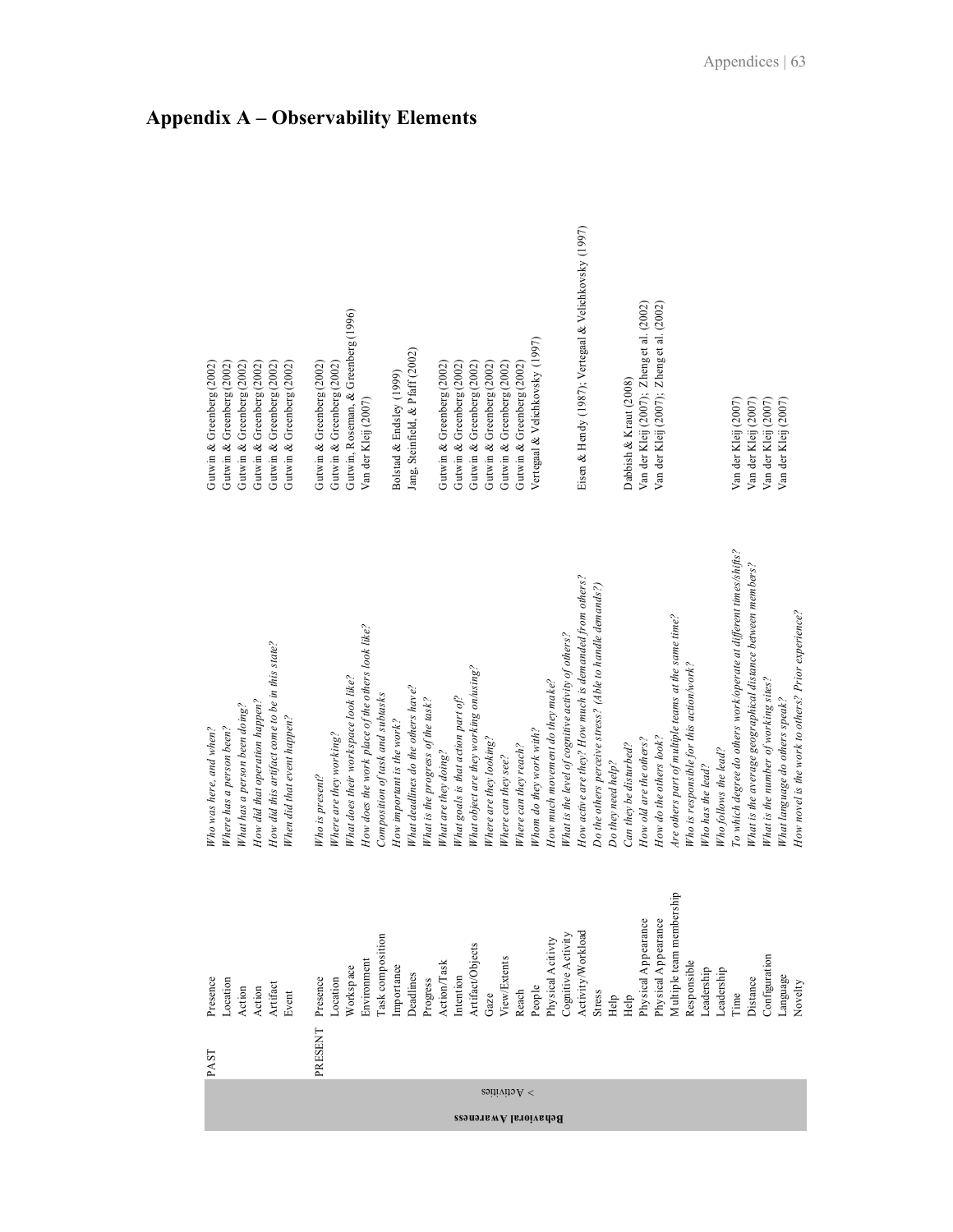| How productive do others think I am<br>How open to experiences do others th<br>How conscientiousness are others?<br>How reliable do other think I am?<br>How stable do others think I am?<br>Where can they make changes?<br>How cooperative are others?<br>How extroverted are others?<br>How trustworthy are others?<br>What channels can they use?<br>What do they have to know?<br>How reliable are others?<br>How friendly are others?<br>What do they need next?<br>How stable are others?<br>What will they do next?<br>What can they do?<br>situations?<br>Expectations (Communication)<br>Openness to experiences (Me)<br>Quality of Contribution - Me<br>intention (Communication)<br>Location (Communication)<br>Abilities (Communication)<br>Objects (Communication)<br>Extents (Communication)<br>Action (Communication)<br>People (Communication)<br>Conscientiousness (Me)<br>Trustworthy (Me)<br>Productivity - Me<br>Intention - Action<br>Extraversion (Me)<br>Cooperative (Me)<br>Friendliness (Me)<br>Intention - Need<br>Way of working<br>Reliability (Me)<br>Influence (Me)<br>Abilities/Skills<br>Stability (Me)<br>Expectations<br>Knowledge<br>Knowledge<br>Workload<br>Workload<br>Influence<br>M <sub>ood</sub><br>PRESENT<br><b>FUTURE</b><br>FUTURE<br>>Functioning of group as perceived by others<br>>Knowledge of others<br>$s$ ənivitə $A <$<br>$cos$ agnitve Awareness<br>SeanongwA laioo2<br><b>Behavioral Awareness</b> |  |                |                          |                                                                                                                                                                                                                               |
|--------------------------------------------------------------------------------------------------------------------------------------------------------------------------------------------------------------------------------------------------------------------------------------------------------------------------------------------------------------------------------------------------------------------------------------------------------------------------------------------------------------------------------------------------------------------------------------------------------------------------------------------------------------------------------------------------------------------------------------------------------------------------------------------------------------------------------------------------------------------------------------------------------------------------------------------------------------------------------------------------------------------------------------------------------------------------------------------------------------------------------------------------------------------------------------------------------------------------------------------------------------------------------------------------------------------------------------------------------------------------------------------------------------------------------------------------------------|--|----------------|--------------------------|-------------------------------------------------------------------------------------------------------------------------------------------------------------------------------------------------------------------------------|
|                                                                                                                                                                                                                                                                                                                                                                                                                                                                                                                                                                                                                                                                                                                                                                                                                                                                                                                                                                                                                                                                                                                                                                                                                                                                                                                                                                                                                                                              |  | <b>PRESENT</b> | Activity (Communication) | How active are they communicating?<br>What action are they referring to? (S<br>Where are the people they communic<br>Whom can they communicate with?<br>What objects are they referring to?<br>Whom do they communicate with? |
|                                                                                                                                                                                                                                                                                                                                                                                                                                                                                                                                                                                                                                                                                                                                                                                                                                                                                                                                                                                                                                                                                                                                                                                                                                                                                                                                                                                                                                                              |  |                |                          | Whom will they communicate with ne<br>Who wants to communicate with me<br>Do the others have enough spare cap<br>What do they need me to do next?                                                                             |
|                                                                                                                                                                                                                                                                                                                                                                                                                                                                                                                                                                                                                                                                                                                                                                                                                                                                                                                                                                                                                                                                                                                                                                                                                                                                                                                                                                                                                                                              |  |                |                          | What do they know? (Knowledge leve<br>Do they have capability to perform th<br>How do they work normally? What a<br>What is the mood of the person?                                                                           |
|                                                                                                                                                                                                                                                                                                                                                                                                                                                                                                                                                                                                                                                                                                                                                                                                                                                                                                                                                                                                                                                                                                                                                                                                                                                                                                                                                                                                                                                              |  |                |                          |                                                                                                                                                                                                                               |
|                                                                                                                                                                                                                                                                                                                                                                                                                                                                                                                                                                                                                                                                                                                                                                                                                                                                                                                                                                                                                                                                                                                                                                                                                                                                                                                                                                                                                                                              |  |                |                          |                                                                                                                                                                                                                               |
|                                                                                                                                                                                                                                                                                                                                                                                                                                                                                                                                                                                                                                                                                                                                                                                                                                                                                                                                                                                                                                                                                                                                                                                                                                                                                                                                                                                                                                                              |  |                |                          | How friendly do others think I am?                                                                                                                                                                                            |
|                                                                                                                                                                                                                                                                                                                                                                                                                                                                                                                                                                                                                                                                                                                                                                                                                                                                                                                                                                                                                                                                                                                                                                                                                                                                                                                                                                                                                                                              |  |                |                          | How cooperative do others think I an                                                                                                                                                                                          |
|                                                                                                                                                                                                                                                                                                                                                                                                                                                                                                                                                                                                                                                                                                                                                                                                                                                                                                                                                                                                                                                                                                                                                                                                                                                                                                                                                                                                                                                              |  |                |                          | How much influence do others have?<br>How much influence do others think                                                                                                                                                      |
|                                                                                                                                                                                                                                                                                                                                                                                                                                                                                                                                                                                                                                                                                                                                                                                                                                                                                                                                                                                                                                                                                                                                                                                                                                                                                                                                                                                                                                                              |  |                |                          | $How$ trustworthy do others think I an<br>How do others rate the quality of $m y$                                                                                                                                             |
|                                                                                                                                                                                                                                                                                                                                                                                                                                                                                                                                                                                                                                                                                                                                                                                                                                                                                                                                                                                                                                                                                                                                                                                                                                                                                                                                                                                                                                                              |  |                |                          | How extroverted do others think I an                                                                                                                                                                                          |
|                                                                                                                                                                                                                                                                                                                                                                                                                                                                                                                                                                                                                                                                                                                                                                                                                                                                                                                                                                                                                                                                                                                                                                                                                                                                                                                                                                                                                                                              |  |                |                          | How conscientiousness do others this                                                                                                                                                                                          |
|                                                                                                                                                                                                                                                                                                                                                                                                                                                                                                                                                                                                                                                                                                                                                                                                                                                                                                                                                                                                                                                                                                                                                                                                                                                                                                                                                                                                                                                              |  |                |                          | How open to experiences are others?                                                                                                                                                                                           |

PRESENT Activity (Communication) *How active are they communicating?* Vertegaal & Velichkovsky (1997) Location (Communication) *Where are the people they communicate with?* Vertegaal & Velichkovsky (1997) Action (Communication) *What action are they referring to? (Subject)* Vertegaal & Velichkovsky (1997) Objects (Communication) *What objects are they referring to?* Vertegaal & Velichkovsky (1997) People (Communication) *Whom do they communicate with?* Vertegaal & Velichkovsky (1997) Extents (Communication) *What channels can they use?* Vertegaal & Velichkovsky (1997) Abilities (Communication) *Whom can they communicate with?* Vertegaal & Velichkovsky (1997) FUTURE Intention - Action *What will they do next?* Vertegaal & Velichkovsky (1997) Intention - Need *What do they need next?* Expectations *What do they need me to do next?* Vertegaal & Velichkovsky (1997) Intention (Communication) *Whom will they communicate with next?* Vertegaal & Velichkovsky (1997) Expectations (Communication) *Who wants to communicate with me next?* Vertegaal & Velichkovsky (1997) Workload *Do the others have enough spare capacity to cope with emergency situations?* PRESENT Abilities/Skills *What can they do?* Vertegaal & Velichkovsky (1997) Knowledge *What do they know? (Knowledge level)* Dehler, Bodemer, Buder, & Hesse (2011) M ood *What is the mood of the person?* De Dreu, Baas, & Nijstad (2008) Workload *Do they have capability to perform the required task?* Eisen & Hendy (1987) Way of working *How do they work normally? What are their working habits* FUTURE Influence *Where can they make changes?* Vertegaal & Velichkovsky (1997) Knowledge *What do they have to know?* Friendliness (M e) *How friendly are others?* Phielix, Prins, Kirschner, Erkens, & Jasp ers (2011)

*How friendly do others think I am?* Phink I am Phielix, Prins, Kirschner, Erkens, & Jaspers (2011) Cooperative (M e) *How cooperative are others?* Philosoperative are others? *How cooperative do others think I am?* Phit *am?* Phielix, Prins, Kirschner, Erkens, & Jaspers (2011) Reliability (M e) *How reliable are others?* Phielix, Prins, Kirschner, Erkens, & Jasp ers (2011) *How reliable do other think I am?* Phink I am<sup>2</sup> Phielix, Prins, Kirschner, Erkens, & Jaspers (2011) Influence (M e) *How much influence do others have?* Phielix, Prins, Kirschner, Erkens, & Jaspers (2011) *How much influence do others think I have?* Phielix, Prins, Kirschner, Erkens, & Jaspers (2011) Productivity - M e *How productive do others think I am?* Phielix, Prins, Kirschner, Erkens, & Jasp ers (2011) Quality of Contribution - M e *How do others rate the quality of my contributions?* Phielix, Prins, Kirschner, Erkens, & Jaspers (2011) How do others rate the quality of my contributions? How open to experiences do others think I am? *How open to experiences do others think I am?* How conscientiousness do others think I am? *How conscientiousness do others think I am?* How much influence do others think I have? How cooperative do others think I am? How trustworthy do others think I am? *How trustworthy do others think I am?* How extroverted do others think I am? How productive do others think I am? *How extroverted do others think I am?* How open to experiences are others? How much influence do others have? How conscientiousness are others? How friendly do others think I am? How reliable do other think I am? How stable do others think I am? *How stable do others think I am?* How cooperative are others? How trustworthy are others? How extroverted are others? How reliable are others? How stable are others?

Phielix, Prins, Kirschner, Erkens, & Jaspers (2011)

Phielix, Prins, Kirschner, Erkens, & Jaspers (2011) Phielix, Prins, Kirschner, Erkens, & Jaspers (2011) Phielix, Prins, Kirschner, Erkens, & Jaspers (2011) Phielix, Prins, Kirschner, Erkens, & Jaspers (2011) Phielix, Prins, Kirschner, Erkens, & Jaspers (2011) Phielix, Prins, Kirschner, Erkens, & Jaspers (2011) Phielix, Prins, Kirschner, Erkens, & Jaspers (2011) Phielix, Prins, Kirschner, Erkens, & Jaspers (2011)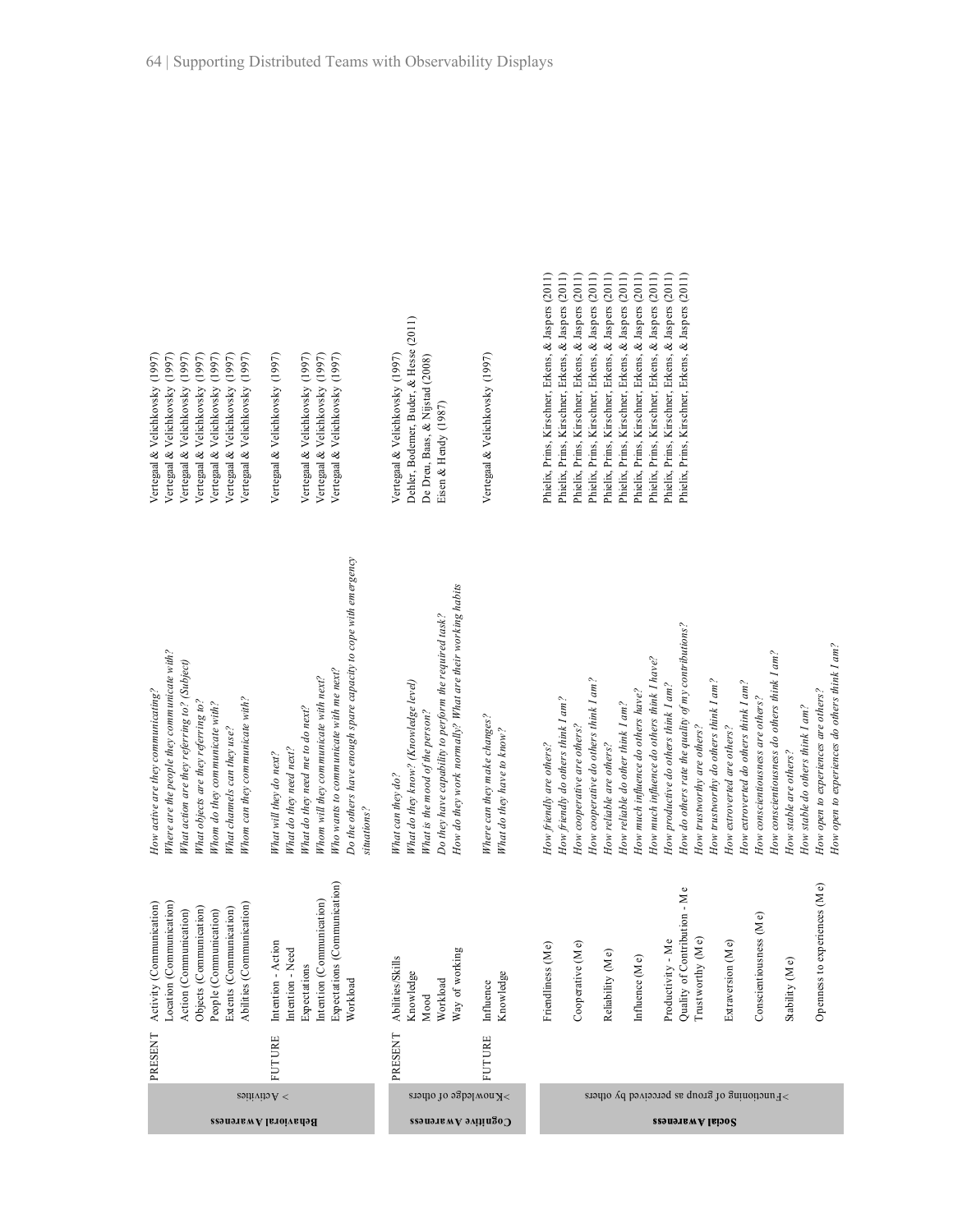# **Appendix B Task Information Example – Color combinations**



Het eerste setje moet dus een rode en twee gele sudoku's bevatten.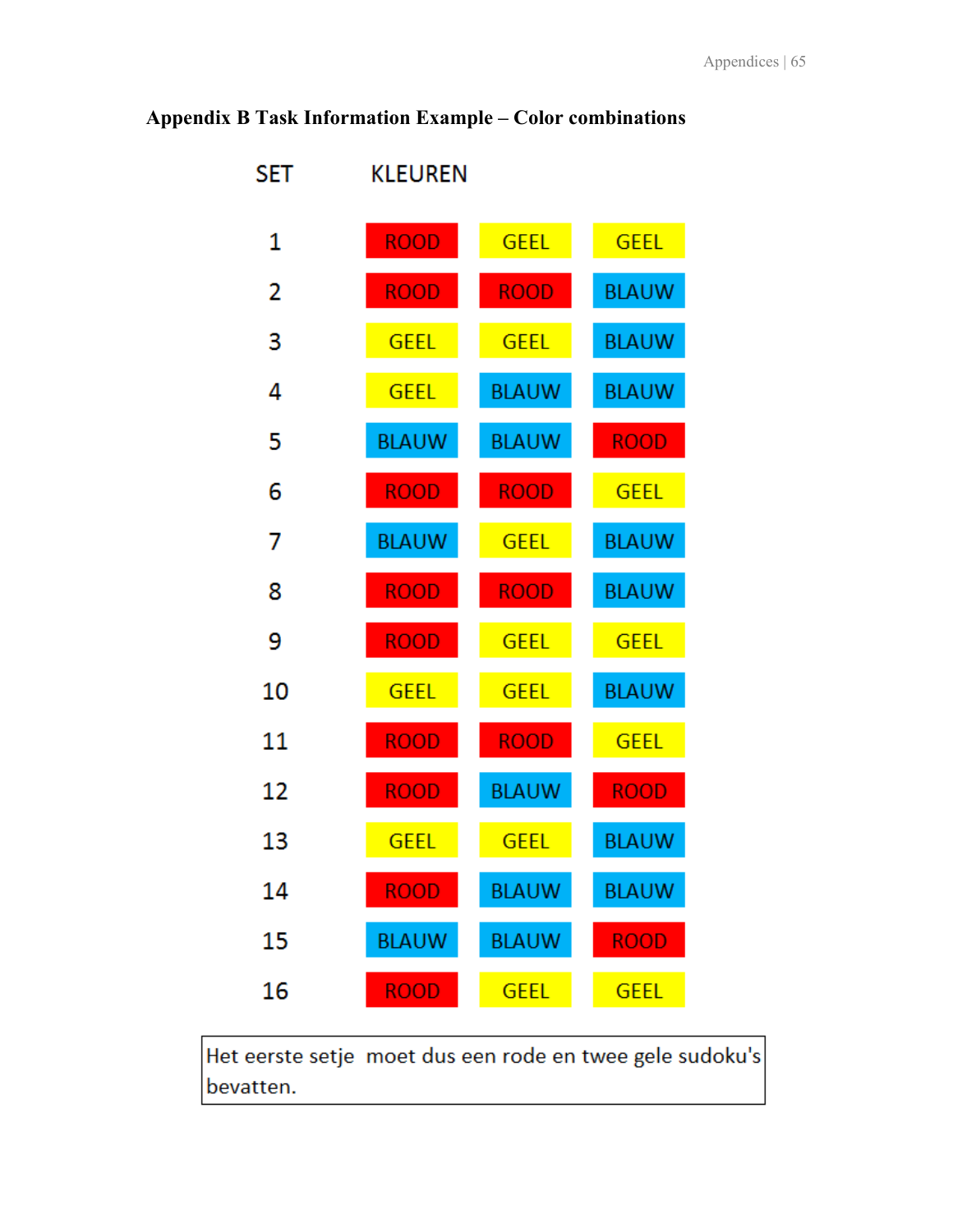

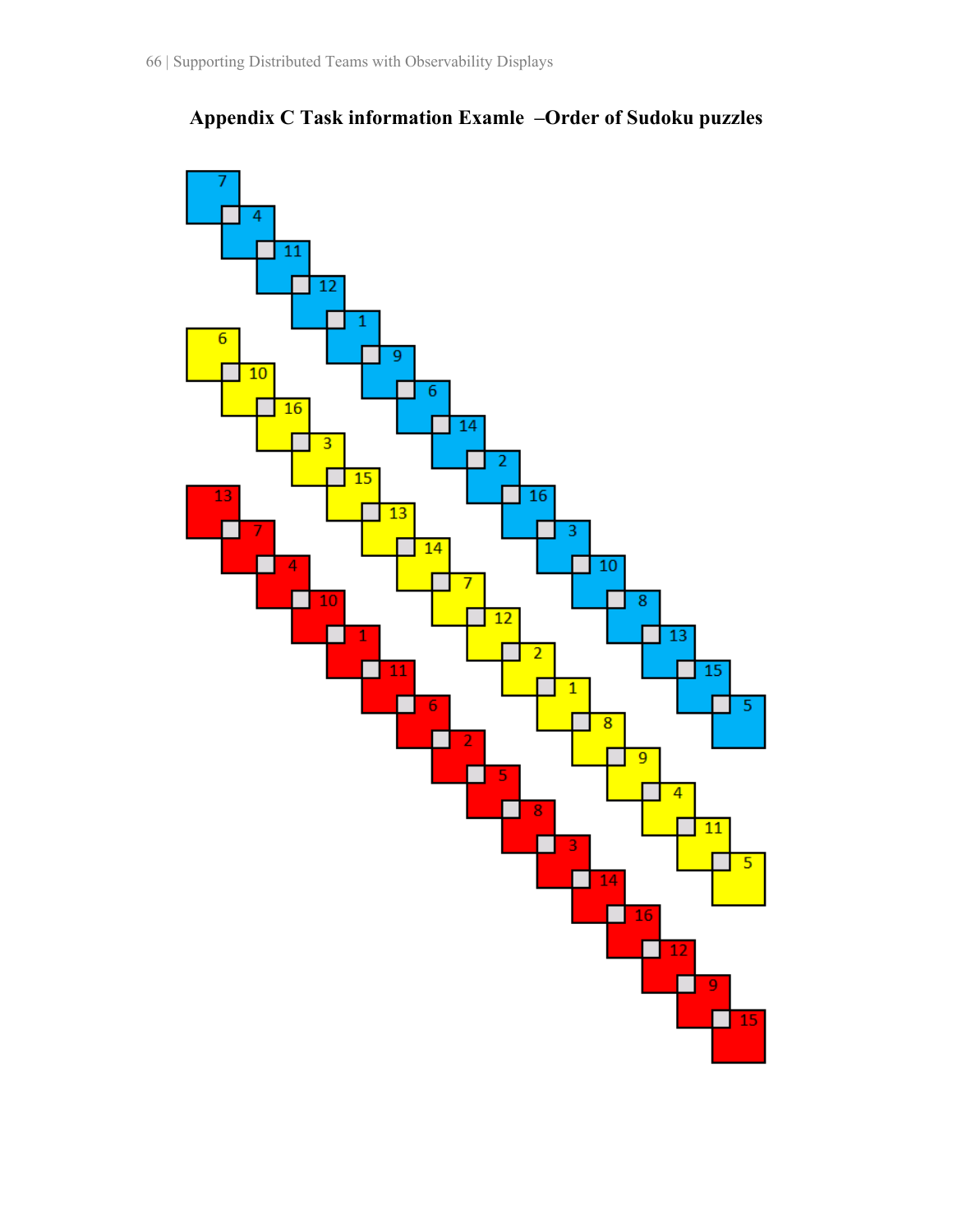# **Appendix D – Questionnaires**

### **Questionnaire Situation Awareness**

Each trial, participants had to answer five questions concerning the team's activities. Participants never had to answer questions marked with a \* about their selves, only about the two other team members.

'What is the color of the puzzle person A is solving now?' \*

*red / blue / yellow / this person is not solving a puzzle at this moment* 

'What is the color of the puzzle person A is going to solve after the current puzzle?' \*

*red / blue / yellow / not indicated* 

'How many puzzles has person A solved this block until now?' \*

 *….* 

'How many yellow puzzles has person A solved this block until now?' \*

 *….* 

'How many puzzles have person A, B and C solved together until now this block?'

*….* 

'How many yellow puzzles have person A, B and C solved together until now this block?'

 *….* 

'Who has solved the most puzzles this block until now?'

*A / B / C* 

'Who will solve the most puzzles this block?'

*A / B / C* 

'How long has person A been working on this present puzzle?' \*

 *0-2 minutes / 2-4 minutes / 4-6 minutes / longer than 6 minutes*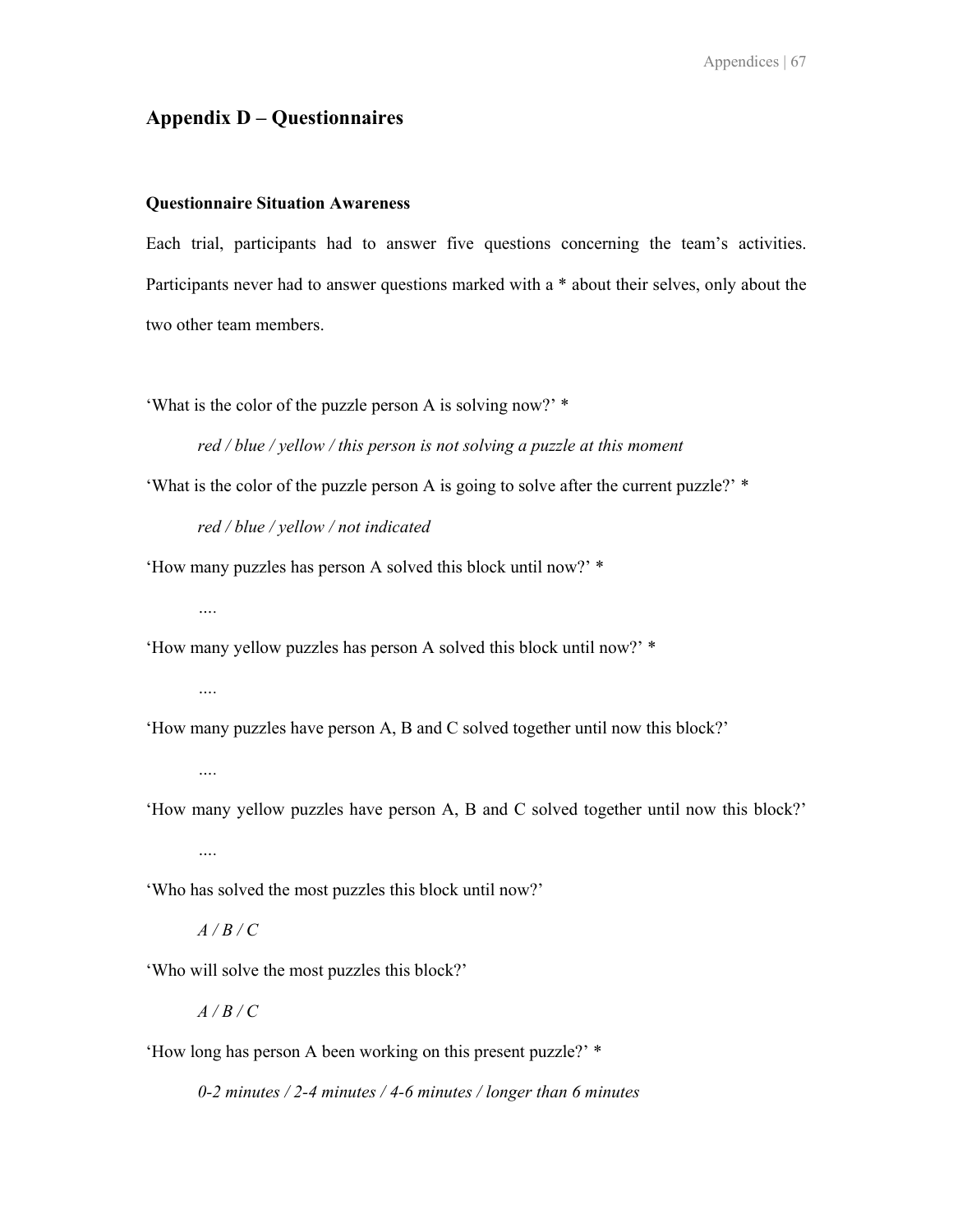# **Questionnaire Task Complexity** (7-point Likert-Scale)

'I found this to be a complex task'

- 'This task was mentally demanding'
- 'This task required a lot of thought and problem-solving'

# **Questionnaire Team Related Shared Mental Model** (7-point Likert-Scale)

'Judge the skills of each of the team members, yourself included, on a scale from 1 (very bad)

to 7 (very good)'

# A Solving Sudokus

Coordinating tasks between team members

Contribute to making color combinations

B Solving Sudokus

Coordinating tasks between team members

Contribute to making color combinations

C Solving Sudokus

Coordinating tasks between team members

Contribute to making color combinations

# **Questionnaire Intra Team Coordination** (7-point Likert-Scale)

- 'Activities were well coordinated with other team members'
- 'Coordination with other team members went smoothly'
- 'Double and overlapping activities were avoided'
- 'Conflicts with other team members were settled quickly'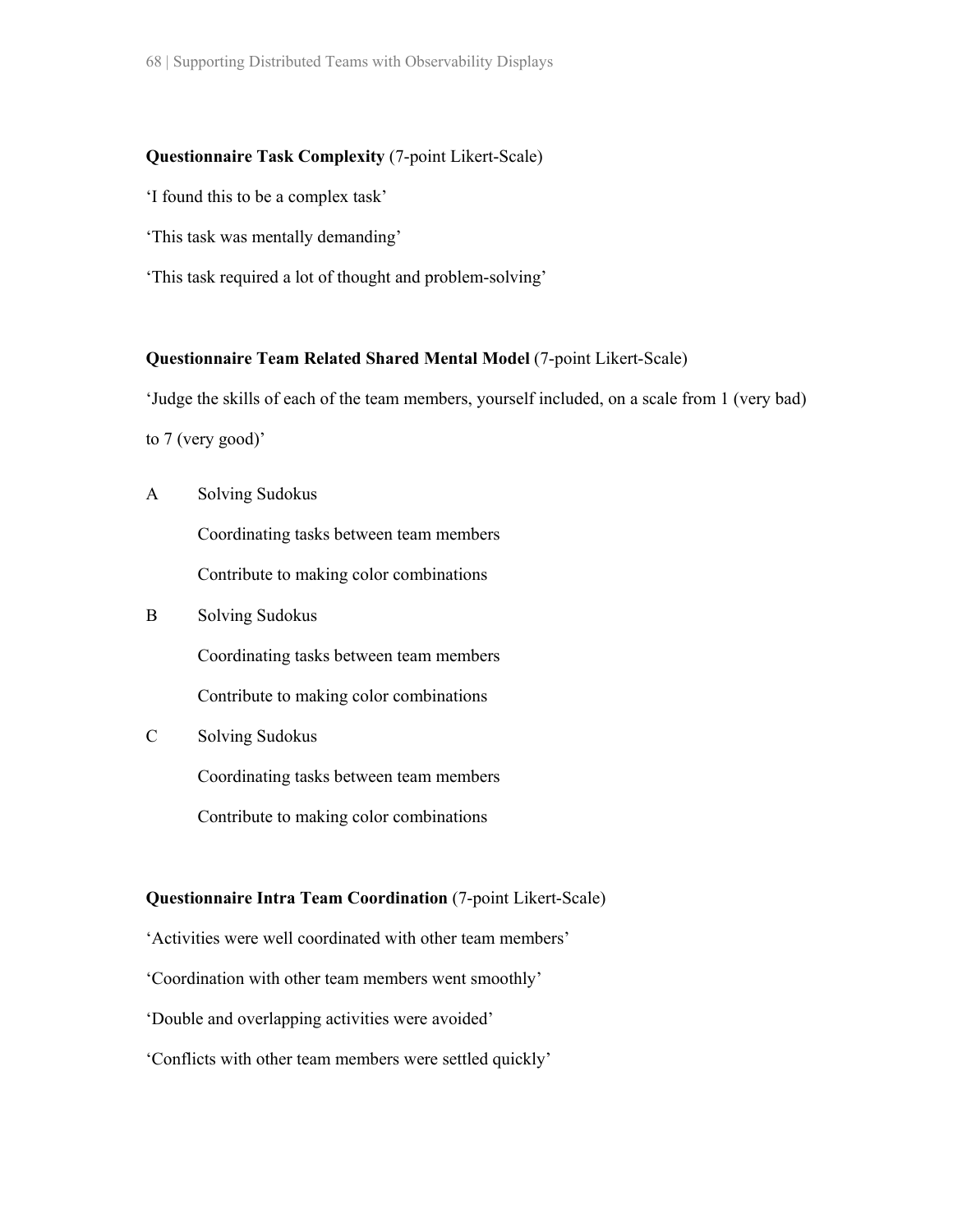# **Questionnaire Perceived Usefulness** (7-point Likert-Scale)

'The Observability Display is useful'

'The Observability Display gives insight to the team process'

' The Observability Display keeps me up to date effectively about relevant progress on the

task'

# **Questionnaire Ease of Use** (7-point Likert-Scale)

'The Observability Display is easy to master'

'The Observability Display is easy to use'